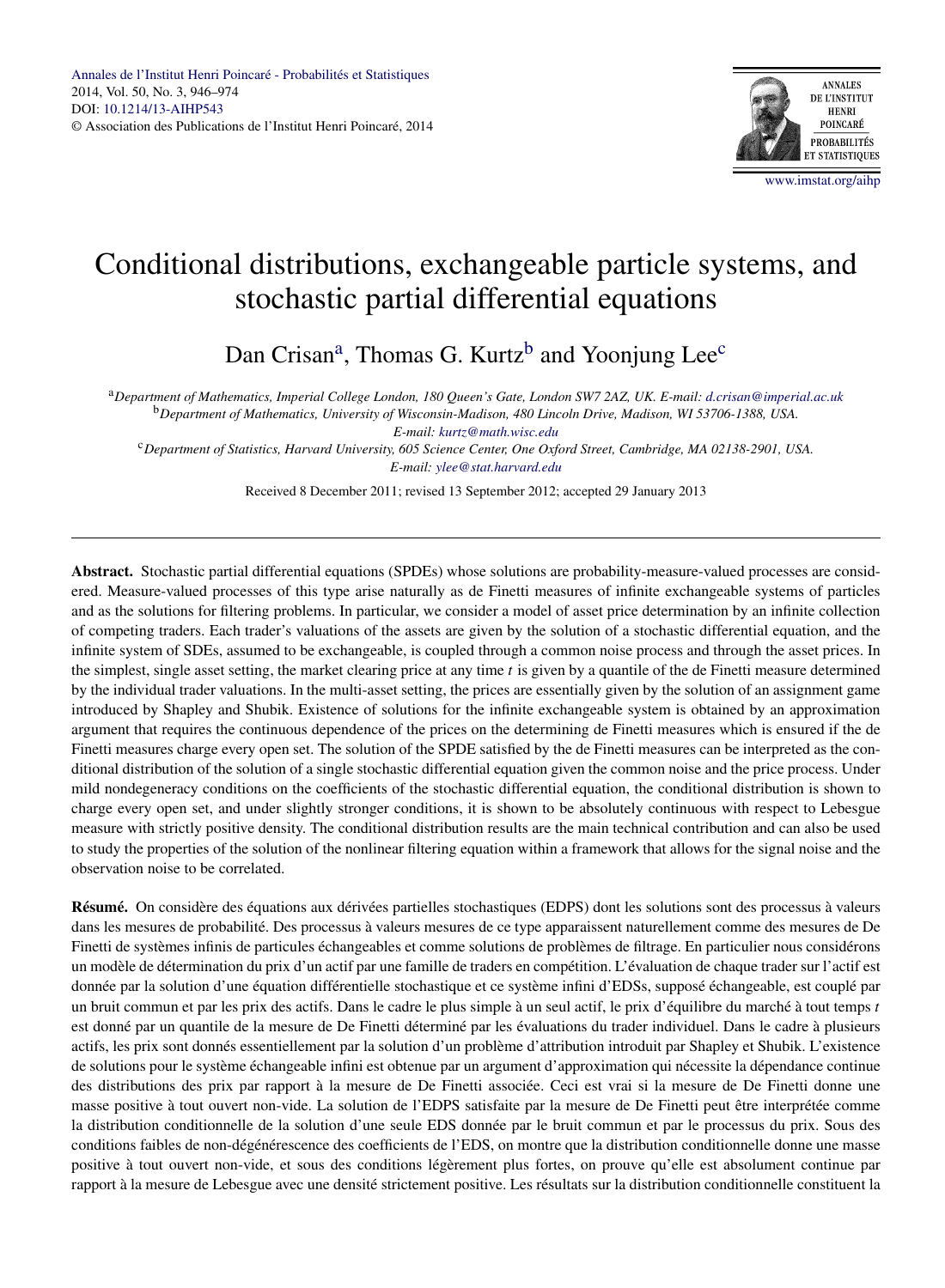<span id="page-1-0"></span>contribution technique principale et ils peuvent être aussi utilisés pour étudier les propriétés de la solution de l'équation de filtrage non-linéaire dans un cadre où le bruit du signal et celui de l'observation sont corrélés.

*MSC:* 60H15; 60G09; 60G35; 60J25

*Keywords:* Exchangeable systems; Conditional distributions; Stochastic partial differential equations; Quantile processes; Filtering equations; Measure-valued processes; Auction based pricing; Assignment games

# **1. Introduction**

The price process for a risky asset is usually modeled by a stochastic process  $\{S_t, t \geq 0\}$ . Finding a good model for asset prices plays a central role in mathematical finance. At the turn of the nineteenth century, Bachelier introduced Brownian motion as a model for the price fluctuations of the Paris stock exchange. In the sixties, Samuelson suggested the use of geometric Brownian motion as a suitable model. Since then a variety of other processes have been used to model price processes.

Rather than imposing an ad-hoc model, a large number of works (for example, [\[1,9–12,26\]](#page-27-0)) have been devoted to the derivation of the price process  $\{S_t, t \geq 0\}$  by modeling the evolution and interaction of the agents involved in the market. The primary motivation for our work is the study of a model of this type. In particular, we consider an asset pricing model, introduced in [\[22\]](#page-28-0), where the price of a single asset  $(d = 1)$  is determined through a continuous-time *auction system.* Let us assume that there are N traders who compete for *n* units of the asset, where  $n < N$ . Each trader owns either one share or no shares. At any point in time, the traders who submit the *n* highest bid prices each own a share. We denote by  $X_t^i$ , the log of the bid price or valuation of the *i*th trader at time *t* and by  $S_t^N$  the log of the stock price. Consequently, the market clearing condition for the equilibrium log-stock price  $S_t^N$  is given by:

$$
\sum_{i=1}^{N} \mathbf{1}_{\{X_t^i \ge S_t^N\}} = n
$$
  
(*Demand*) = (Supply).

Define  $v_t^N$  to be the empirical measure of  $\{X_t^1, X_t^2, ..., X_t^N\}$ , that is  $v_t^N = \frac{1}{N} \sum_{i=1}^N \delta_{X_t^i}$ . Then the market clearing condition can alternatively be expressed as:

$$
v_t^N[S_t^N,\infty) = \frac{n}{N}.
$$

As *N* tends to infinity and  $\frac{n}{N} \to a$ , for some  $a \in (0, 1)$ , the stock price  $S_t$  becomes the  $\alpha$ -quantile process  $V_t^{\alpha}$  of the measure *v* that is the limit of the empirical distribution  $v_t^N$  of the log bids, where  $\alpha \equiv 1 - a$ . A simple but suggestive model for  $X_t^i$  is the following geometric mean-reverting process, motivated by [\[9\]](#page-27-0),

$$
X_t^i = X_0^i + \beta \int_0^t (S_s - X_s^i) \, \mathrm{d}s + \sigma \, W_t + \bar{\sigma} \, B_t^i,\tag{1.1}
$$

where  $\beta$ ,  $\sigma$  and  $\bar{\sigma}$  are some positive constants. In (1.1), each investor takes the stock price as a signal for the value of the asset and adjusts his or her valuation upward if it is below the stock price and downward if it is above. The parameter  $\beta$  measures the mean reversion rate toward  $S_t$ . The higher this parameter value is, the faster the positions tend to mean-revert. The Brownian motion *W* models the common market noise, whilst the Brownian motion *B<sup>i</sup>* models the trader's own uncertainty.

More generally, we will consider systems of the form

$$
X_t^i = X_0^i + \int_0^t f(X_s^i, V_s^{\alpha}) \, ds + \int_0^t \sigma(X_s^i, V_s^{\alpha}) \, dW_s + \int_0^t \bar{\sigma}(X_s^i, V_s^{\alpha}) \, dB_s^i, \tag{1.2}
$$

where

$$
V_t^{\alpha} = \inf \{ x \in \mathbb{R} | v_t(-\infty, x] \ge \alpha \}
$$
\n(1.3)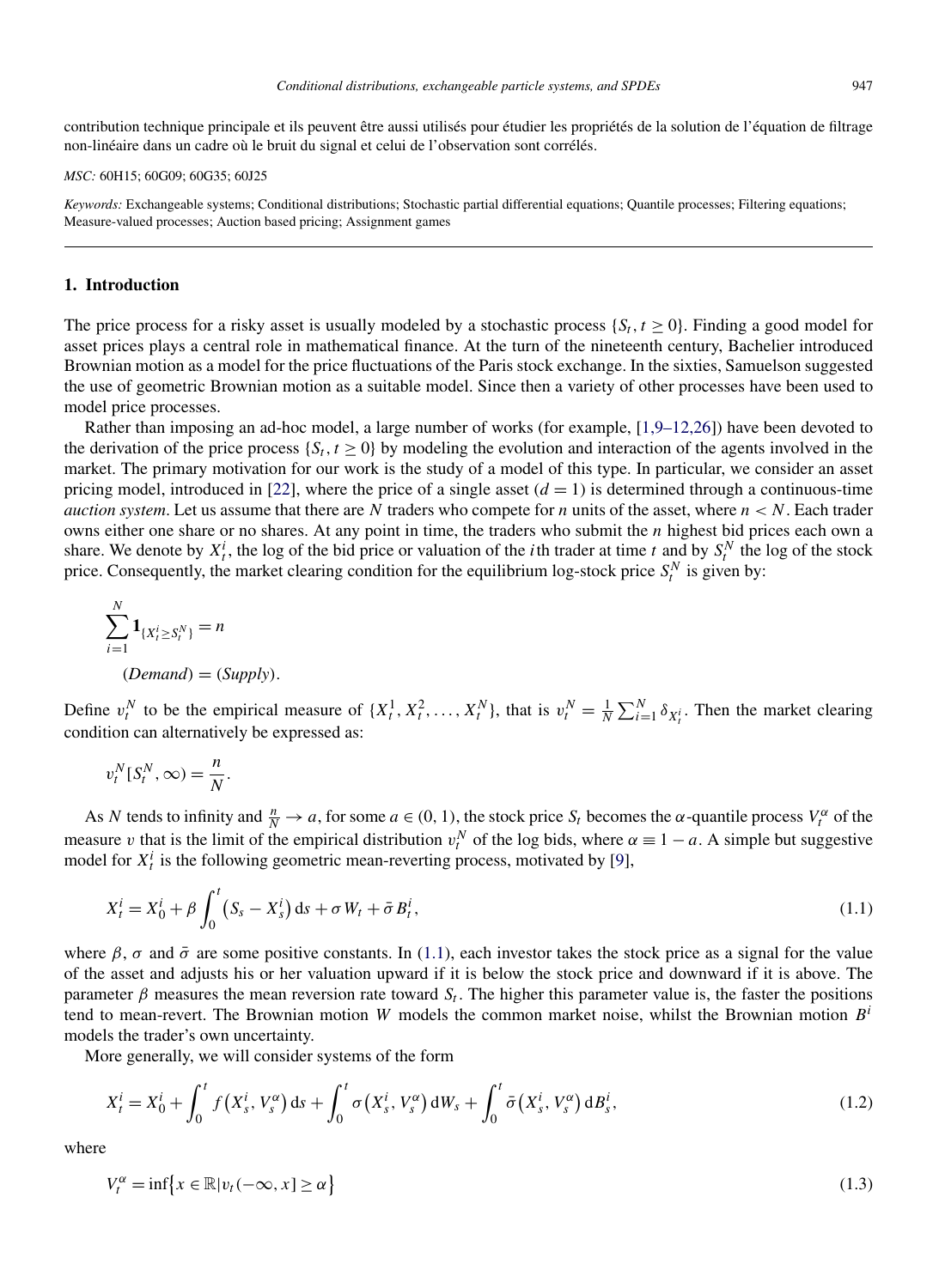and

$$
v_t = \lim_{m \to \infty} \frac{1}{m} \sum_{i=1}^{m} \delta_{X_t^i}.
$$
\n(1.4)

We assume that  $\{X_0^i\}$  is exchangeable and require the solutions  $\{X^i\}$  to be exchangeable so that the limit in (1.4) exists by de Finetti's theorem. In [\(1.2\)](#page-1-0), the process *W* is common to all diffusions, while the processes  $B^i$ ,  $i \ge 1$  are mutually independent Brownian motions.

Similar to the results in Kurtz and Xiong [\[19\]](#page-28-0), *v* will be a solution of the stochastic partial differential equation

$$
\langle \phi, v_t \rangle = \langle \phi, v_0 \rangle + \int_0^t \langle L(S)\phi, v_s \rangle ds + \int_0^t \langle \sigma(\cdot, S_s)\phi', v_s \rangle dW_s,
$$
\n(1.5)

where  $\langle \phi, v_t \rangle$  denotes

$$
\langle \phi, v_t \rangle = \int_{\mathbb{R}} \phi(x) v_t(\mathrm{d}x)
$$

and

$$
L(S)\phi = \frac{1}{2} \left[ \sigma(x, S)^2 + \bar{\sigma}(x, S)^2 \right] \frac{\mathrm{d}^2 \phi}{\mathrm{d}x^2} + f(x, S) \frac{\mathrm{d}\phi}{\mathrm{d}x}.
$$

Systems of this type have been considered by Kurtz and Protter [\[18\]](#page-28-0) and Kurtz and Xiong [\[19,20\]](#page-28-0) under the assumption that the coefficients are Lipschitz functions of *v* in the Wasserstein metric on  $\mathcal{P}(\mathbb{R}^d)$ . This assumption excludes a variety of interesting examples including the models with coefficients depending on quantiles of primary interest here. Unfortunately, we do not have a general uniqueness theorem for  $(1.2)$ , although uniqueness for  $(1.1)$  can be obtained by direct calculation. (See Remark [2.5.](#page-8-0))

Note that [\(1.3\)](#page-1-0) and (1.4) may not uniquely determine prices unless the distribution  $v_t$  charges every nonempty open set. Furthermore, convergence of the finite system to the infinite system depends on the convergence of the price process and convergence of quantiles again depends on the limiting distribution charging every open set at least in a neighborhood of the limiting quantile. Consequently, our fundamental problem is to give conditions under which this assertion holds. Our proof depends on the observation that

$$
v_t(\varphi) = \lim_{n \to \infty} E\left[\frac{1}{n} \sum_{i=1}^n \varphi(X_t^i) \middle| \mathcal{F}_t^{W,S}\right] = E\big[\varphi(X_t^1) \middle| \mathcal{F}_t^{W,S}\big] = \pi_t(\varphi),
$$

where  $\pi_t$  is the conditional distribution of  $X_t^1$  given  $\mathcal{F}_t^{W,S}$  and  $v_t(\varphi) = \int \varphi(x)v_t(\mathrm{d}x)$ . With this observation in mind, we address our fundamental problem in a more general context.

Let  $(\Omega, \mathcal{F}, P)$  be a probability space and  $(E, r)$  a complete, separable metric space. Let *B* and *W* be *d* and *d'*dimensional standard Brownian motions, and let *V* be a cadlag *E*-valued process. We assume that *B* is independent of *(W, V)* and that *W* is compatible with *V* in the sense that for each  $t \ge 0$ ,  $W_{t+1} - W_t$  is independent of  $\mathcal{F}_t^{W,V}$ , where  $\mathcal{F}_t^{W,V} = \sigma(W_s, V_s, s \leq t)$ . Let *X* be a *d*-dimensional stochastic process satisfying the equation

$$
X_t = X_0 + \int_0^t f(X_s, V_s) \, ds + \int_0^t \sigma(X_s, V_s) \, dW_s + \int_0^t \bar{\sigma}(X_s, V_s) \, dB_s,\tag{1.6}
$$

where the coefficients satisfy one or more of the following:

*Conditions*  $(f: \mathbb{R}^d \times E \to \mathbb{R}^d, \sigma: \mathbb{R}^d \times E \to \mathbb{M}^{d \times d'}, \bar{\sigma}: \mathbb{R}^d \times E \to \mathbb{M}^{d \times d}$ ).

C1.  $f, \sigma, \bar{\sigma}$  are continuous functions, uniformly Lipschitz in the first argument.<sup>1</sup>

<span id="page-2-0"></span>

<sup>&</sup>lt;sup>1</sup>That is, there exists a constant  $c_1$  such that  $|f(x_1, y) - f(x_1, y)| \le c_1 |x_1 - x_2|$  for all  $x_1, x_2 \in \mathbb{R}^d$  and  $y \in E$  with a similar inequality holding for  $\sigma$  and  $\bar{\sigma}$ .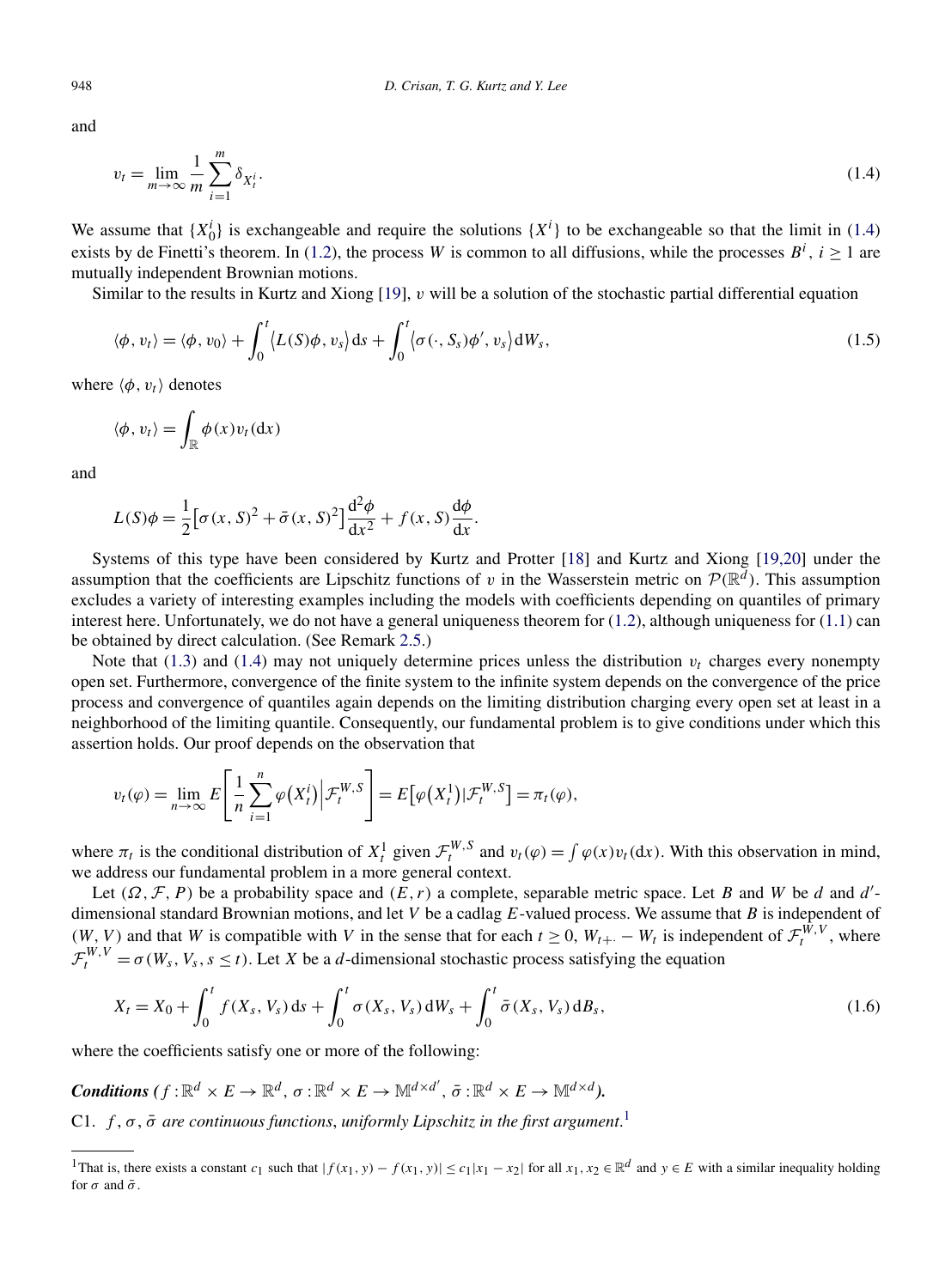- <span id="page-3-0"></span>C2.  $\bar{\sigma}(x, y)$  *is nonsingular for all*  $(x, y)$ .<sup>2</sup>
- C3. *f,σ and σ*¯ *are continuously differentiable in the first variable*.
- C4.  $E = \mathbb{R}^m$  *and there exists a constant K such that*  $f$ ,  $\sigma$ ,  $\bar{\sigma}$  *are bounded by*  $K(1 + |x| + |y|)$ .

We assume that, given  $V_0$ ,  $X_0$  is conditionally independent of *W*, *V* and *B*, that is,

$$
E[f(X_0)|\mathcal{F}_{\infty}^{W,V,B}] = E[f(X_0)|V_0].
$$
\n
$$
(1.7)
$$

We are interested in the  $\mathcal{P}(\mathbb{R}^d)$ -valued process  $\pi = {\pi_t, t \geq 0}$ , where  $\pi_t$  is the conditional distribution of  $X_t$ given  $\mathcal{F}^{W,V}_t$ ,

$$
\pi_t(\varphi) = E\big[\varphi(X_t)|\mathcal{F}_t^{W,V}\big] \tag{1.8}
$$

for any  $\varphi \in B(\mathbb{R}^d)$ , where  $B(\mathbb{R}^d)$  is the set of bounded Borel-measurable functions on  $\mathbb{R}^d$ .

Under Conditions C1 and C2, we will show that for  $t > 0$ ,  $\pi_t$  charges any nonempty open set  $A \subset \mathbb{R}^d$  almost surely (and the null set can be chosen independent of *A*). Further, under the additional Condition C3,  $\pi_t$  is absolutely continuous with respect to Lebesgue measure on  $\mathbb{R}^d$  and, with probability one, its density is strictly positive. We have the following fundamental theorems.

**Theorem 1.1.** Assume in [\(1.6\)](#page-2-0) that *B* is independent of  $(W, V)$ , that *W* is compatible with *V*, and that given  $V_0$ ,  $X_0$ *is conditionally independent of*  $(W, V, B)$ . *Under Conditions* C1 *and* C2, *there exists a set*  $\Omega \in \mathcal{F}$  *of full measure* such that for every  $\omega \in \tilde{\Omega}$  and  $t > 0$ ,  $\pi_t^{\omega}$  charges every open set, i.e.,  $\pi_t^{\omega}(A) > 0$  for every nonempty open set A.

**Theorem 1.2.** *In addition to the conditions of Theorem* 1.1, *assume that Condition* C3 *holds*. *Then there exists a set*  $\tilde{\Omega} \in \mathcal{F}$  *of full measure such that for every*  $\omega \in \tilde{\Omega}$  *and*  $t > 0$ ,  $\pi_t^{\omega}$  *is absolutely continuous with respect to Lebesgue measure with a strictly positive density*.

Theorem 1.1 provides the essential ingredient for the proof of the following existence theorem.

**Theorem 1.3.** Suppose that Conditions C1, C2, and C4 hold, that  $\{X_0^i\}$  is exchangeable, and that  $E[|X_0^i|] < \infty$ . Then *there exists a weak solution for the system* [\(1.2\)](#page-1-0)*–*[\(1.4\)](#page-2-0) *such that* {*X<sup>i</sup>* } *is exchangeable and v satisfies the stochastic partial differential Eq*. [\(1.5\)](#page-2-0).

The proof of Theorem 1.3 is given in Section [2.](#page-4-0) In Section [3,](#page-9-0) we extend the one-dimensional model to multiple substitutable assets for which the market clearing condition becomes

$$
v_t \left\{ x \colon x_k - S_{t,k} \ge 0 \vee \max_{l \ne k} (x_l - S_{t,l}) \right\} = a_k,
$$
\n(1.9)

where  $v_t$  is the distribution of valuations among the infinite collection of traders,  $S_{t,k}$  denotes the price of the *k*th asset,  $0 < a_k < 1$  measures the availability of the *k*th asset, and  $\sum_k a_k < 1$ . The price then is the solution of an infinite version of the assignment game as defined by Shapley and Shubik [\[25\]](#page-28-0). It can also be described as the result of a multi-item auction. (See Demange, Gale and Sotomayor [\[7\]](#page-27-0).)

For the single asset case, the stochastic differential equation satisfied by the price (the *α*-quantile of *v*) is derived in Section [4,](#page-11-0) Proposition [4.1.](#page-12-0)

Section [5](#page-15-0) is devoted to the application of the support results to the solution of stochastic filtering problems. Let *(X,Y)* be the solution of

$$
X_t = X_0 + \int_0^t f(X_s, Y_s) ds + \int_0^t \sigma(X_s, Y_s) dW_s + \int_0^t \bar{\sigma}(X_s, Y_s) dB_s,
$$
  

$$
Y_t = \int_0^t h(X_s, Y_s) ds + \int_0^t k(Y_s) dW_s.
$$

<sup>&</sup>lt;sup>2</sup>For  $d = 1$ , we will assume without loss of generality that  $\bar{\sigma}(x, y)$  is positive.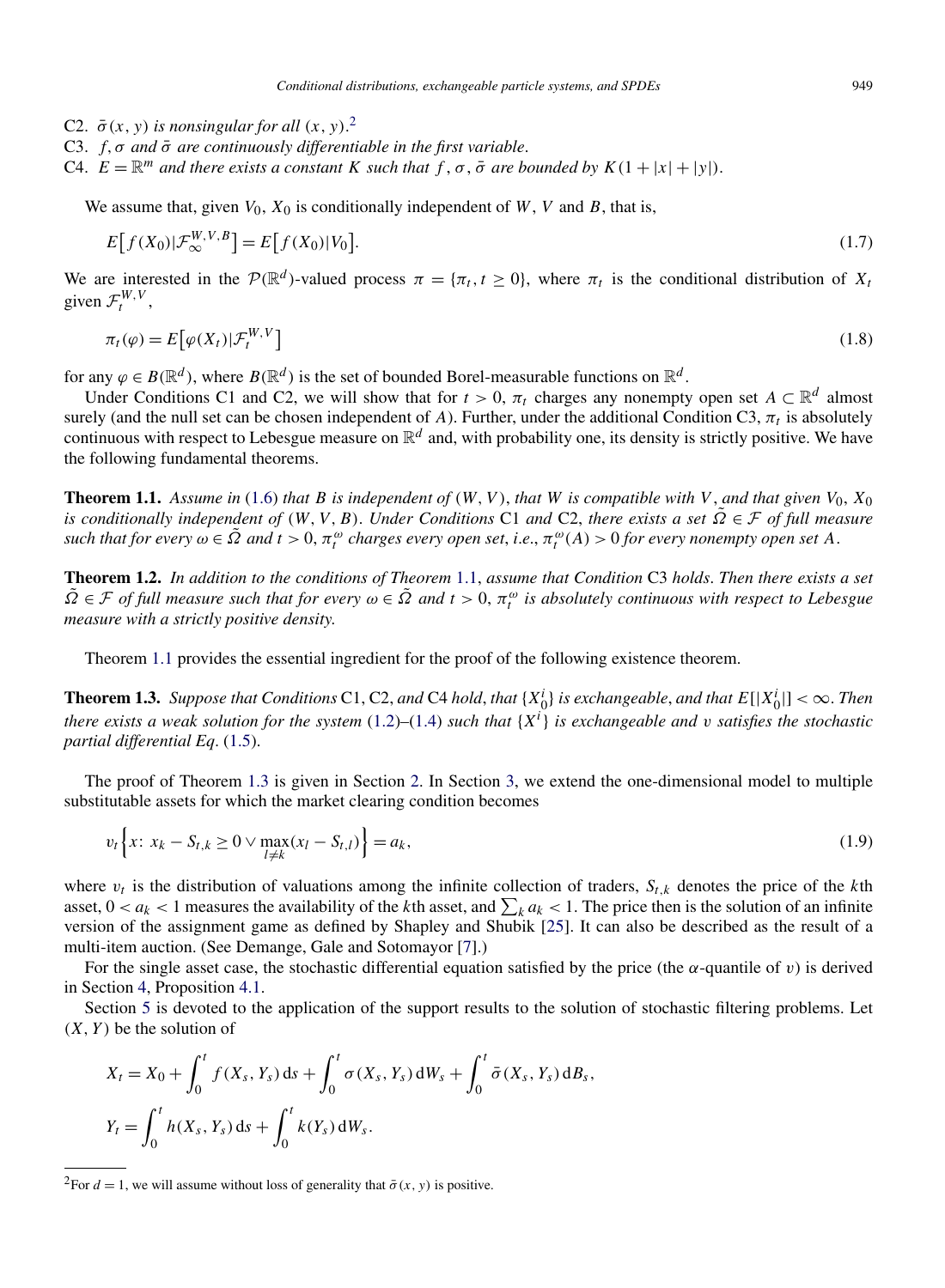<span id="page-4-0"></span>Here *Y* plays the role of *V*, so *B* is not independent of  $(W, Y)$ . Assuming that  $k(y)$  is invertible and setting

$$
\tilde{W}_t = W_t + \int_0^t k(Y_s)^{-1} h(X_s, Y_s) \, ds,
$$

we have

$$
X_t = X_0 + \int_0^t \left( f(X_s, Y_s) + \sigma(X_s, Y_s) k(Y_s)^{-1} h(X_s, Y_s) \right) ds
$$
  
+ 
$$
\int_0^t \sigma(X_s, Y_s) d\tilde{W}_s + \int_0^t \bar{\sigma}(X_s, Y_s) dB_s,
$$
  

$$
Y_t = \int_0^t k(Y_s) d\tilde{W}_s.
$$

Under modest assumptions on  $h(x, y)/k(y)$ , a Girsanov change of measure gives an equivalent probability measure under which *B* is independent of  $(\tilde{W}, Y)$ . In this framework we show that the conditional distribution of  $X_t$  given  $\mathcal{F}^Y_t$  charges any open set (see Corollary [5.1\)](#page-15-0). Moreover, under additional conditions, it is absolutely continuous with respect to Lebesgue measure on  $\mathbb{R}^d$  and, with probability one, its density is strictly positive. Corollary [5.1](#page-15-0) can be interpreted as a smoothing result of the most basic kind. Essentially we prove under Lipschitz/differentiability conditions on the coefficients that, whilst  $\pi_0$  is arbitrary,  $\pi_t$  charges every open set and, respectively, has a positive density with respect to the Lebesgue measure for any *t >* 0. We are not aware of a similar result on the density of the conditional distribution of the process *X* proved under such generality. Most of the existing results assume higher differentiability of the coefficients of the pair process  $(X, Y)$ . The exception is the recent work of Krylov: In [\[15\]](#page-28-0), the density of the conditional distribution of  $X_t$  given  $\mathcal{F}_t^Y$  is analyzed under Lipschitz assumptions on the coefficients of the pair process  $(X, Y)$ . However, the coefficients are also assumed to be bounded and the initial distribution of  $\pi_0$  is assumed to have a density belonging to a suitable Bessel potential space. See Remark [5.3](#page-16-0) for details.

In Section [6](#page-16-0) we prove the two basic Theorems [1.1](#page-3-0) and [1.2.](#page-3-0) The paper concludes with a short appendix containing results on the convergence of the quantiles and the measurability and positivity of random functions given by conditional expectations.

The analysis of the properties of the density of  $\pi_t$  forms the basis of the above results. The method employed here is novel and will lead to further, more refined, results.<sup>3</sup> We do not do this here as it is not the focus of the current work. The basis of the results are the representation formulae  $(6.6)$ ,  $(6.9)$  for the case  $d = 1$  and  $(6.25)$  for the multidimensional case. The manner of proof is a Girsanov-based argument that resembles Bismut's approach (see [\[2\]](#page-27-0)) to deduce integration by parts formulae using Malliavin calculus. Here we do not use Malliavin calculus and obtain the results under very general conditions. A Malliavin calculus approach to analyze the density of  $\pi_t$  is possible along the lines of [\[21\]](#page-28-0) and [\[24\]](#page-28-0) (see also [\[3,5,6\]](#page-27-0) and the recent survey [\[4\]](#page-27-0)), but only at the expense of more stringent smoothness conditions imposed on the coefficients of [\(1.6\)](#page-2-0).

## **2. Weak existence for SPDEs with coefficients depending on quantiles**

To prove Theorem [1.3,](#page-3-0) we consider the Euler-type approximation of  $(1.2)$ – $(1.4)$  defined as follows:

$$
X_t^{i,n} = X_0^i + \int_0^t f(X_s^{i,n}, V_s^{\alpha,n}) \, ds + \int_0^t \sigma(X_s^{i,n}, V_s^{\alpha,n}) \, dW_s + \int_0^t \bar{\sigma}(X_s^{i,n}, V_s^{\alpha,n}) \, dB_s^i, \tag{2.1}
$$

where

$$
V_t^{\alpha,n} = \inf \{ x \in \mathbb{R} | v_{[tn]/n}^n \big( (-\infty, x] \big) \ge \alpha \}
$$

 $3$ For a glimpse of what can be achieved, in Remark [6.3](#page-21-0) we deduce Gaussian tail estimates for the conditional density.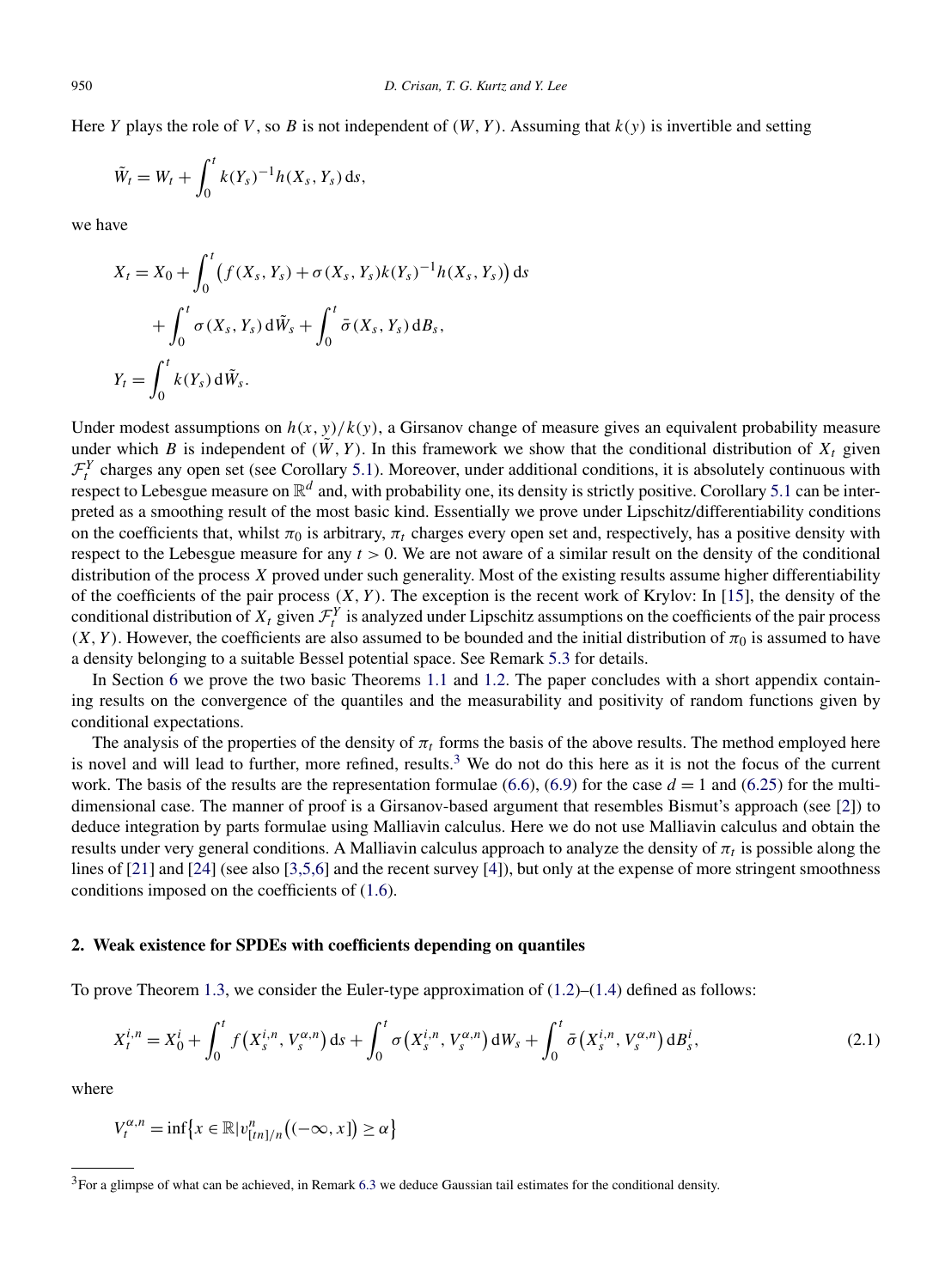and  $v^n$  is defined as in [\(1.4\)](#page-2-0). Since we are assuming Lipschitz continuity in *x*, existence and uniqueness of a solution for [\(2.1\)](#page-4-0) is obtained recursively on intervals  $\left[\frac{k}{n}, \frac{k+1}{n}\right]$ . On each such interval, the process  $V^{\alpha, n}$  is constant and equal to the quantile of the empirical measure of the system at the beginning of the interval. Note that

$$
\alpha \wedge (1-\alpha) |V_t^{\alpha,n}| \leq \overline{|X_{[nt]/n}^n|} \equiv \lim_{k \to \infty} \frac{1}{k} \sum_{i=1}^k |X_{[tn]/n}^{i,n}|
$$

and hence

$$
\alpha \wedge (1 - \alpha) \sup_{s \le t} |V_t^{\alpha, n}| \le \sup_{s \le t} \overline{|X_s^n|}.\tag{2.2}
$$

We have the following uniform estimates on the growth of the  $X^{i,n}$ .

**Lemma 2.1.** *Suppose that*  $E[|X_0^i|] < \infty$ . *Then for each*  $t > 0$ , *there exists*  $C(t)$  *such that* 

$$
\sup_n E\Big[\sup_{s\leq t} \big|X_s^{i,n}\big|\Big] \leq C(t),
$$

*which by* (2.2) *implies*  $\sup_n E[\sup_{s \le t} |V_t^{\alpha,n}|] \le \frac{1}{\alpha \wedge (1-\alpha)} C(t)$ .

**Proof.** Note that for fixed *n*, the finiteness of  $E[\sup_{s \le t} |X_s^{i,n}|]$  follows by the recursive construction of the solution. By a result of Lenglart, Lépingle and Pratelli [\[23\]](#page-28-0) (see Theorem 1 of [\[13\]](#page-27-0) or Lemma 2.4 of [\[18\]](#page-28-0)), there exists a *C >* 0 such that

$$
E\Big[\sup_{s\leq t}|X_{s}^{i,n}|\Big] \leq E\Big[\big|X_{0}^{i}\big|\Big] + \int_{0}^{t} E\Big[\big|f\big(X_{s}^{i,n},V_{s}^{\alpha,n}\big)\big|\Big]ds + CE\Big[\sqrt{\int_{0}^{t} \sigma^{2}\big(X_{s}^{i,n},V_{s}^{\alpha,n}\big)ds}\Big] + CE\Big[\sqrt{\int_{0}^{t} \bar{\sigma}^{2}\big(X_{s}^{i,n},V_{s}^{\alpha,n}\big)ds}\Big] \leq E\Big[\big|X_{0}^{i,n}\big|\Big] + (Kt + 2KC\sqrt{t})E\Big[1 + \sup_{s\leq t}|X_{s}^{i,n}| + \sup_{s\leq t}|V_{s}^{\alpha,n}|\Big] \leq E\Big[\big|X_{0}^{i,n}\big|\Big] + (Kt + 2KC\sqrt{t}) + (Kt + 2KC\sqrt{t})\Big(1 + \frac{1}{\alpha \wedge (1 - \alpha)}\Big)E\Big[\sup_{s\leq t}|X_{s}^{i,n}|\Big].
$$

Selecting *t*<sup>0</sup> so that

$$
(Kt_0 + 2KC\sqrt{t_0})\left(1 + \frac{1}{\alpha \wedge (1 - \alpha)}\right) = \frac{1}{2},
$$
  

$$
E\left[\sup_{s \le t_0} |X_s^{i,n}| \right] \le 2E\left[|X_0^{i}| \right] + 2(Kt_0 + 2KC\sqrt{t_0}) \equiv 2E\left[|X_0^{i}| \right] + R,
$$

and iterating

$$
E\Big[\sup_{(m-1)t_0\leq s\leq mt_0}\big|X_s^{i,n}\big|\Big]\leq 2^m E\big[\big|X_0^i\big|\big]+R\sum_{k=0}^{m-1}2^k=2^m E\big[\big|X_0^i\big|\big]+(2^m-1)R,
$$

so

$$
E\Big[\sup_{0\leq s\leq m t_0}|X_s^{i,n}|\Big]\leq (2^{m+1}-2)E\big[|X_0^i|\big]+(2^{m+1}-m-2)R.
$$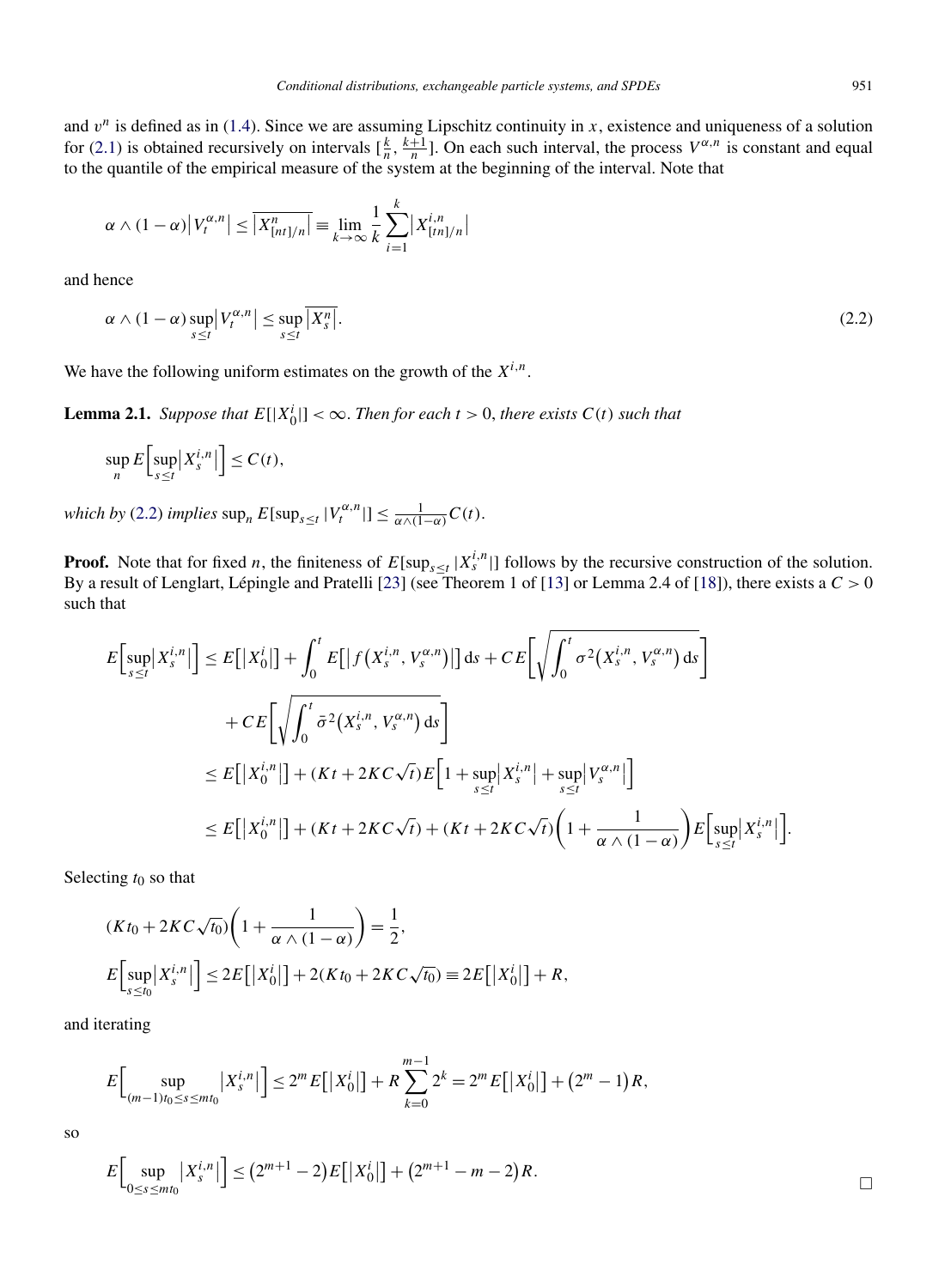<span id="page-6-0"></span>In the following lemma, we drop the assumption that  $V^n$  is a quantile, allowing it to take values in any Euclidean space, and only require that the coefficients be continuous.

**Lemma 2.2.** *Suppose*  $f$ ,  $\sigma$ , and  $\bar{\sigma}$  are continuous on  $\mathbb{R}^d \times \mathbb{R}^d$ ,  $(V^n, W)$  is independent of  $B$ ,  $X_0^n$  conditionally *independent of*  $(V^n, W, B)$  *given*  $V_0^n$ *, and*  $X^n$ *satisfies* 

*,*

$$
X_{t}^{n}=X_{0}^{n}+\int_{0}^{t}f(X_{s}^{n}, V_{s}^{n}) dt+\int_{0}^{t}\sigma(X_{s}^{n}, V_{s}^{n}) dW_{s}+\int_{0}^{t}\bar{\sigma}(X_{s}^{n}, V_{s}^{n}) dB_{s}.
$$

Suppose that for each  $t > 0$ ,  $\{\sup_{s \le t} |X_s^n|\}_{n \ge 1}$  and  $\{\sup_{s \le t} |V_s^n|\}_{n \ge 1}$  are stochastically bounded. Define

$$
\Gamma^n(C \times [0, t]) = \int_0^t \mathbf{1}_C(V^n(s)) \, \mathrm{d}s, \quad C \in \mathcal{B}(\mathbb{R}^d)
$$

$$
M_B^n(\varphi, t) = \int_0^t \varphi(V^n(s)) \, \mathrm{d}B_s, \quad \varphi \in C_b(\mathbb{R}^d),
$$

*and*

$$
M_W^n(\varphi, t) = \int_0^t \varphi(V^n(s)) dW_s, \quad C_b(\mathbb{R}^d).
$$

*Then*  $\{F^n\}$  *is relatively compact in*  $\mathcal{L}_m(\mathbb{R}^d)$  *and*  $\{X^n\}$  *is relatively compact in*  $D_{\mathbb{R}^d}[0,\infty)$ . (*See Appendix [A.2.](#page-25-0)*) *Selecting a subsequence if necessary, assume*  $(X^n, B, W, \Gamma^n) \Rightarrow (X, B, W, \Gamma)$  *in*  $\overline{D}_{\mathbb{R}^d \times \mathbb{R}^d \times \mathbb{R}^{d'}}[0, \infty) \times \mathcal{L}_m(\mathbb{R}^d)$ . *Then for*  $\varphi_1^B, \ldots, \varphi_k^B, \varphi_1^W, \ldots, \varphi_l^W \in C_b(\mathbb{R}^d)$ ,

$$
\left\{ \left( \Gamma^n, M_B^n(\varphi_1^B), \ldots, M_B^n(\varphi_k^B), M_W^n(\varphi_1^W), \ldots, M_W^n(\varphi_l^W) \right) \right\}
$$

*is relatively compact in*  $\mathcal{L}_m(\mathbb{R}^d) \times D_{\mathbb{R}^{k+l}}[0,\infty)$ , and a subsequence can be selected along which convergence holds for all choices of  $\varphi_1^B,\ldots,\varphi_k^B,\varphi_1^W,\ldots,\varphi_l^W\in C_b(\mathbb{R}^d)$ . For any limit point,  $M_B$  and  $M_W$  are orthogonal martingale *random measures satisfying*

$$
[M_B(\varphi_1), M_B(\varphi_2)]_t = \int_{\mathbb{R}^d} \varphi_1(y)\varphi_2(y)\Gamma\big(\mathrm{d}y \times [0, t]\big),
$$
  
\n
$$
[M_W(\varphi_1), M_W(\varphi_2)]_t = \int_{\mathbb{R}^d} \varphi_1(y)\varphi_2(y)\Gamma\big(\mathrm{d}y \times [0, t]\big),
$$
  
\n
$$
[M_B(\varphi_1), M_W(\varphi_2)]_t = 0,
$$

*and X*, *the limit of Xn*, *satisfies*

$$
X_t = X_0 + \int_{\mathbb{R}^d \times [0,t]} f(X_s, v) \Gamma(\mathrm{d}v \times \mathrm{d}s) + \int_{\mathbb{R}^d \times [0,t]} \sigma(X_s, v) M_W(\mathrm{d}v \times \mathrm{d}s)
$$
  
+ 
$$
\int_{\mathbb{R}^d \times [0,t]} \bar{\sigma}(X_s, v) M_B(\mathrm{d}v \times \mathrm{d}s), \tag{2.3}
$$

*where the stochastic integrals are defined as in* [\[18\]](#page-28-0).

**Proof.** Relative compactness follows from the fact that

$$
E\big[\big(M_B^n(\varphi,t+h)-M_B^n(\varphi,t)\big)^2|\mathcal{F}_t^n\big]=E\bigg[\int_{\mathbb{R}^d}\varphi(y)^2\Gamma^n\big(\mathrm{d}y\times(t,t+h]\big)\big|\mathcal{F}_t^n\bigg]\leq \|\varphi\|^2h
$$

for each  $\varphi \in C_b(\mathbb{R}^d)$  and similarly for  $\{M_W^n\}$ . Along any convergent subsequence,  $\{\Gamma^n, M_B^n, M_W^n\}$  satisfies the convergence conditions in Theorem 4.2 of Kurtz and Protter [\[18\]](#page-28-0) (see Example 12.1 of [\[18\]](#page-28-0)), and *X<sup>n</sup>* converges to a solution of (2.3) by Theorem 7.4 of Kurtz and Protter [\[18\]](#page-28-0).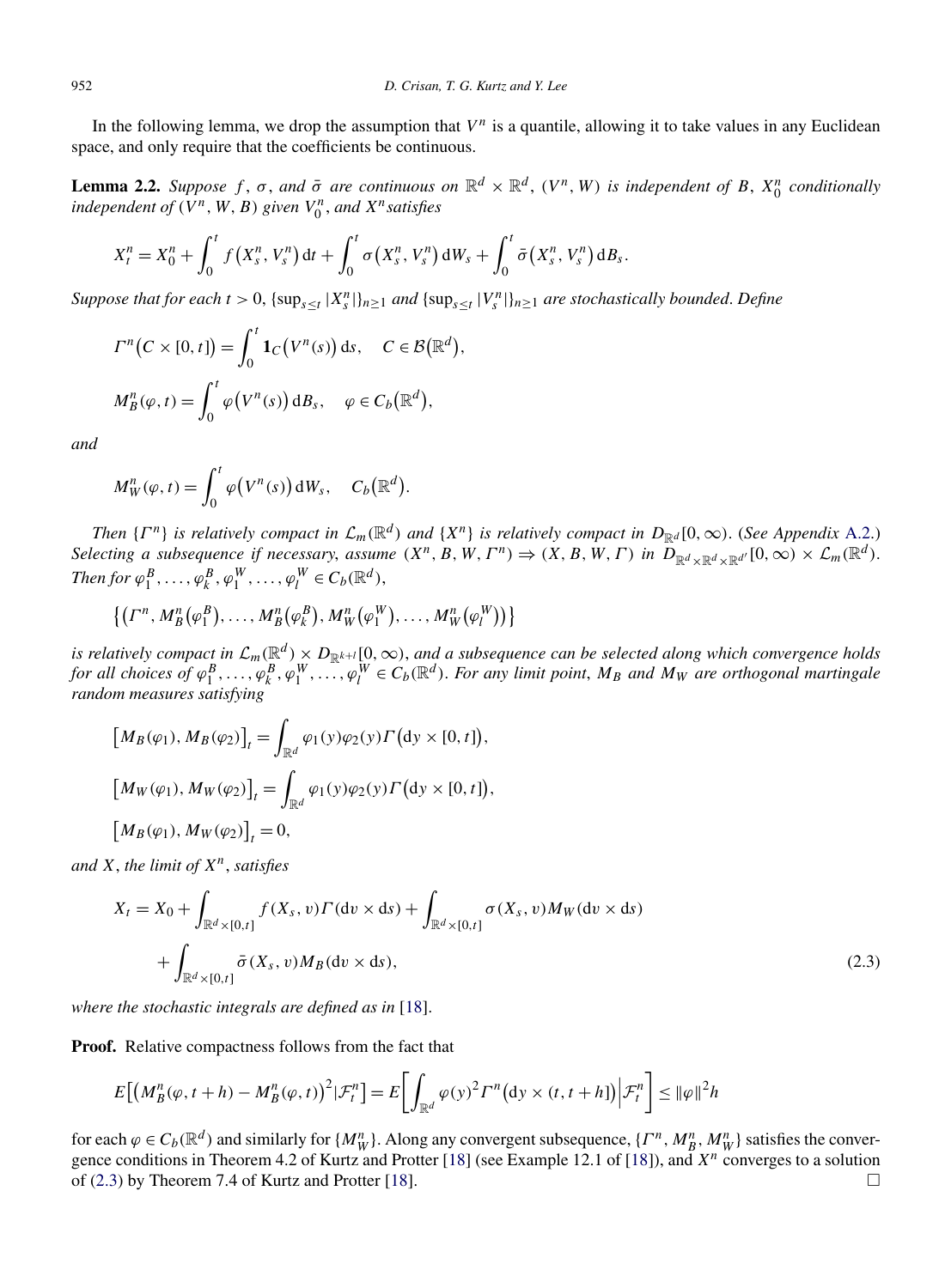<span id="page-7-0"></span>*Remark 2.3.* Since the time-marginal of  $\Gamma$  in Lemma [2.2](#page-6-0) is Lebesgue measure, we can write  $\Gamma(C \times [0, t])$  =  $\int_0^t \gamma_s(C)$  ds, where  $\gamma$  *is a*  $\mathcal{P}(\mathbb{R}^d)$ -valued process. Note that the quadratic covariation matrix for  $\int_{\mathbb{R}^d\times[0,t]} \bar{\sigma}(X_s,v)\times$  $M_B(\mathrm{d}v \times \mathrm{d}s)$  *is* 

$$
\int_{\mathbb{R}^d \times [0,t]} \bar{\sigma}(X_s, v) \bar{\sigma}(X_s, v)^T \Gamma(\mathrm{d} v \times \mathrm{d} s) = \int_0^t \int_{\mathbb{R}^d} \bar{\sigma}(X_s, v) \bar{\sigma}(X_s, v)^T \gamma_s(\mathrm{d} v) \,\mathrm{d} s.
$$

If  $\bar{\sigma}(x, v)$  is nonsingular for every x and v, then  $\bar{a}(x, \gamma) = \int_{\mathbb{R}^d} \bar{\sigma}(x, v) \bar{\sigma}(x, v)^T \gamma$  (dv) is positive definite for every  $x \in \mathbb{R}^d$  and  $\gamma \in \mathcal{P}(\mathbb{R}^d)$ , as is  $\bar{\sigma}_0(x, \gamma) = \bar{a}(x, \gamma)^{1/2}$ . Similarly, defining  $\sigma_0(x, \gamma)$  to be the square root of  $\int_{\mathbb{R}^d} \sigma(x, v) \sigma(x, v)^T \gamma(\text{d}v)$  and setting  $f_0(x, \gamma) = \int_{\mathbb{R}^d} f(x, v) \gamma(\text{d}v)$ , there exist independent Brownian motions  $\tilde{W}$ *and B*˜ (*perhaps on an enlarged sample space*) *such that*

$$
X_{t} = X_{0} + \int_{\mathbb{R}^{d} \times [0,t]} f_{0}(X_{s}, \gamma_{s}) ds + \int_{0}^{t} \sigma_{0}(X_{s}, \gamma_{s}) d\tilde{W}_{s} + \int_{0}^{t} \bar{\sigma}_{0}(X_{s}, \gamma_{s}) d\tilde{B}_{s}.
$$
 (2.4)

*The independence of*  $B$  *and*  $(V^n, W)$  *implies that*  $B$  *and* 

$$
U_t^n = \int_0^t \bar{\sigma}\left(X_s^n, V_s^n\right) \mathrm{d}B_s
$$

*are martingales with respect to the filtration given by*  $\mathcal{G}^n_t = \mathcal{F}^{X^n,B}_t \vee \sigma(\varGamma^n,W).$  *It follows that B*,

$$
U_t^B = \int_{\mathbb{R}^d \times [0,t]} \bar{\sigma}(X_s, v) M_B(\mathrm{d}v \times \mathrm{d}s),
$$

*and*

$$
\tilde{B}_t = \int_0^t \bar{\sigma}_0^{-1}(X_s, \gamma_s) dU_s
$$

*are martingales with respect to the filtration given by*  $\mathcal{G}_t = \mathcal{F}_t^{X,B,U^W} \vee \sigma(\varGamma,W)$  *where* 

$$
U_t^W = \int_{\mathbb{R}^d \times [0,t]} \sigma(X_s, v) M_W(\mathrm{d} v \times \mathrm{d} s).
$$

*It then is possible to construct*  $\tilde{W}$  *so that*  $\tilde{B}$  *is independent of*  $(\Gamma, \tilde{W})$ .

We also will need to following result on convergence of conditional expectations.

**Lemma 2.4.** *Let* {*Xn*} *be a* uniformly integrable *sequence of random variables converging in distribution to a random variable X*, and let  $\{D_n\}$  *be a sequence of*  $\sigma$ -fields defined on the probability spaces where  $X_n$  reside. Let  $\{Y_n\}$  be a *sequence of S-valued random variables such that*

$$
E[X_n|\mathcal{D}_n] = G(Y_n),
$$

*where*  $G: S \to \mathbb{R}$  *is continuous. Suppose*  $(X_n, Y_n) \Rightarrow (X, Y)$ . *Then*  $E[X|Y] = G(Y)$ .

**Proof.** Since  $\{X_n\}$  is uniformly integrable, it follows by Jensen's inequality that  $\{G(Y_n)\}$  is uniformly integrable. Then, employing the convergence in distribution and the uniform integrability,

$$
E[G(Y)g(Y)] = \lim_{n \to \infty} E[G(Y_n)g(Y_n)] = \lim_{n \to \infty} E[X_n g(Y_n)] = E[Xg(Y)]
$$

for every  $g \in C_b(S)$ , and the lemma follows.  $\Box$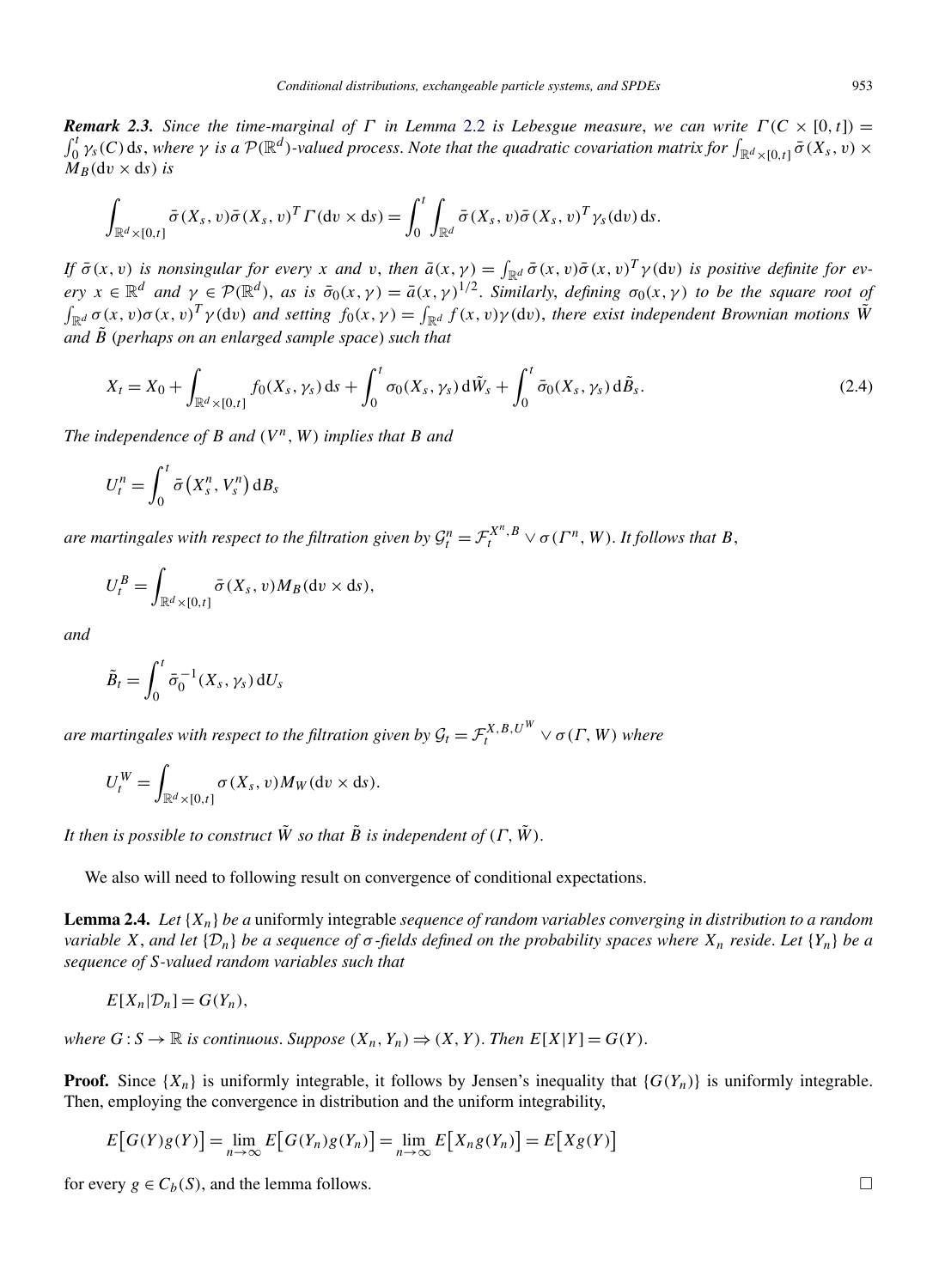<span id="page-8-0"></span>To complete the proof of Theorem [1.3,](#page-3-0) note that by Theorem [1.1,](#page-3-0)  $v_i^n$  charges every open set and

$$
V_t^{\alpha,n} = \inf \{ x \in \mathbb{R} | v_t^n \big( (-\infty, x] \big) \ge \alpha \} = \sup \{ x \in \mathbb{R} | v_t^n \big( (-\infty, x] \big) < \alpha \}.
$$

For each *i*, the finiteness of  $\sup_n E[\sup_{s\leq t}|X_s^{i,n}|] + \sup_{s\leq t}|V_s^{t,n}|]$ , the linear growth bound on f,  $\sigma$ , and  $\bar{\sigma}$ , and standard estimates on stochastic integrals imply that the sequence  $\{X^{i,n}\}_{n>0}$  is relatively compact (in distribution) in  $D_{\mathbb{R}}([0,\infty))$ . This relative compactness together with the continuity of the processes ensures relative compactness of  ${X^n}_{n>0}$  in  $D_{\mathbb{R}^\infty}([0,\infty))$ . Taking a subsequence, if necessary, we can assume that  ${X^n}_{n>0}$  converges in distribution to a continuous process  $X = (X^i)_{i \geq 0}$ . By Lemma 4.4 of [\[14\]](#page-27-0),  $v^n$  converges in distribution to *v* defined by

$$
v_t = \lim_{n \to \infty} \frac{1}{n} \sum_{i=1}^n \delta_{X_t^i}.
$$
\n(2.5)

More precisely,  $(X^n, v^n, W)$  converges in distribution in  $D_{\mathbb{R}^\infty \times \mathcal{P}(\mathbb{R}) \times \mathbb{R}}[0, \infty)$  to  $(X, v, W)$ , where *X* and *v* satisfy (2.5). Since  $v^n$  is  $\{\mathcal{F}^{W, v^n(0)}_t\}$ -adapted, for  $\varphi \in C_b(\mathbb{R})$ ,

$$
v_t^n(\varphi) = E\big[\varphi\big(X_t^{i,n}\big)|\mathcal{F}_t^{W,v^n(0)}\big] = E\big[\varphi\big(X_t^{i,n}\big)|\mathcal{F}_t^{W,v^n}\big].
$$

Lemma [2.4](#page-7-0) then implies

$$
v_t(\varphi) = E\big[\varphi\big(X_t^i\big)|\mathcal{F}_t^{W,v}\big].
$$

Note that we cannot guarantee that *v* is  $\{\mathcal{F}^W_t\}$ -adapted.

For each *i*,  $X^i$  will satisfy an equation of the form [\(2.4\)](#page-7-0), where the  $\tilde{B}^i$  can be taken to be independent. These equations satisfy the conditions of Theorem [1.1,](#page-3-0) so

$$
v_t(\varphi) = E\big[\varphi\big(X_t^i\big)|\mathcal{F}_t^{\tilde{W},\gamma}\big]
$$

and  $v_t$  charges any open set. By Lemma [A.3,](#page-25-0)  $V^{\alpha,n}$  converges in distribution to  $V^{\alpha}$ , where

$$
V_t^{\alpha} = \inf \{ x \in \mathbb{R} | v_t \big( (-\infty, x] \big) \ge \alpha \}.
$$

In turn, it follows that  $M_W$  and  $M_B$  satisfy

$$
M_B(\varphi, t) = \int_0^t \varphi(V_s^{\alpha}) dB_s, \quad \varphi \in C_b(\mathbb{R}^d),
$$

and

$$
M_W^{\alpha}(\varphi, t) = \int_0^t \varphi(V_s^{\alpha}) dW_s, \quad C_b(\mathbb{R}^d),
$$

that is  $\gamma_s = \delta_{V_s^{\alpha}}$ . Consequently,  $(X^n, V^{\alpha,n}, v^n)$  converges in distribution to  $(X, V^{\alpha}, v)$  which is a weak solution of  $(1.2)$ – $(1.4)$ .

Applying Itô's formula to  $\phi(X_t^i)$  and averaging the resulting identity as in [\[19\]](#page-28-0) shows that *v* satisfies [\(1.5\)](#page-2-0).

*Remark 2.5. It would be natural to expect a uniqueness result for* [\(1.2\)](#page-1-0)*–*[\(1.4\)](#page-2-0), *perhaps under the additional assumption that the coefficients were also Lipschitz in the second variable*. *Unfortunately*, *quantiles are not well-behaved functions of the corresponding distribution. If*  $V^{\alpha}$  *were replaced by the mean M of v*, *then for two solutions X and*  $\hat{X}$ 

$$
E[|\sigma(X_s^i, M_s) - \sigma(\hat{X}_s^i, \hat{M}_s)|] \leq KE[|X_s^i - \hat{X}_s^i| + |M_s - \hat{M}_s|]
$$
  

$$
\leq KE[|X_s^i - \hat{X}_s^i|] + K \sup_j E[|X_s^j - \hat{X}_s^j|]
$$
  

$$
\leq 2KE[|X_s^i - \hat{X}_s^i|],
$$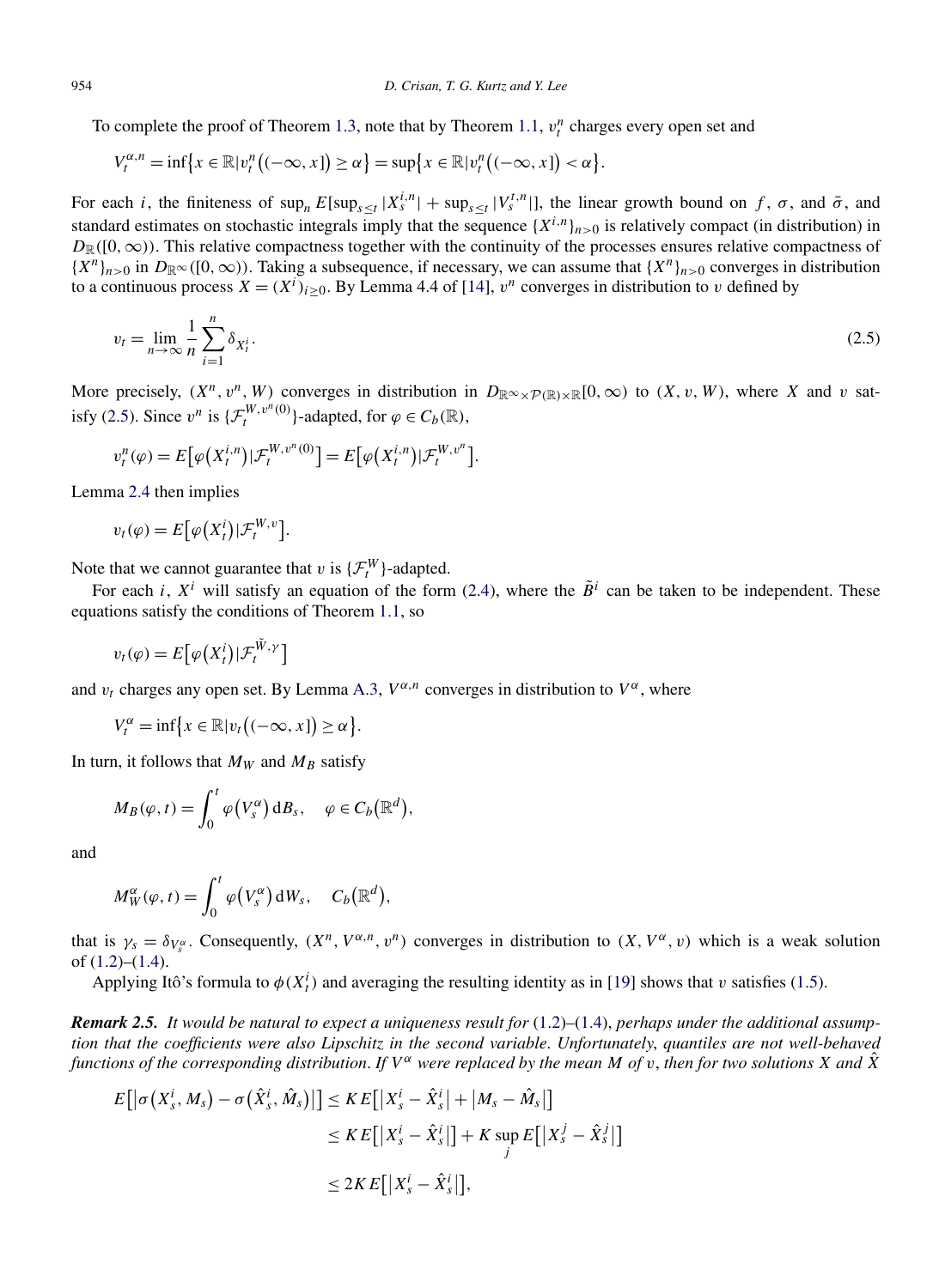<span id="page-9-0"></span>*where the last inequality follows from the exchangeability*, *and uniqueness for the system would follow by an argument similar to that used in Section* 10 *of* [\[18\]](#page-28-0). *Unfortunately*, *there is no similar estimate for quantiles*. *We can prove uniqueness for the system given by* [\(1.1\)](#page-1-0). *If we define*

$$
Y_t^i = e^{-\beta t} X_0^i + \int_0^t e^{-\beta(t-s)} \bar{\sigma} \, \mathrm{d}B_s^i,
$$

*we have*

$$
X_t^i = Y_t^i + \int_0^t \beta e^{-\beta(t-s)} S_s \, ds + \int_0^t e^{-\beta(t-s)} \, dW_s.
$$

*Consequently, if*  $S_t$  *is the*  $\alpha$ -quantile of  $\{X_t^i\}$ , then

$$
S_t = U_t^{\alpha} + \int_0^t \beta e^{-\beta(t-s)} S_s ds + \int_0^t e^{-\beta(t-s)} dW_s,
$$
\n(2.6)

where  $U_t^{\alpha}$  is the  $\alpha$ -quantile of  $\{Y_t^i\}$  and is uniquely determined since the  $Y_t^i$  are. (Note that  $U_t^{\alpha}$  will be deterministic if *the X<sup>i</sup>* <sup>0</sup> *are independent*.) *Clearly*, *the solution of* (2.6) *is unique*.

*Remark 2.6. Theorem* [1.3](#page-3-0) *gives existence of a solution of* [\(1.2\)](#page-1-0)*–*[\(1.4\)](#page-2-0) *that is exchangeable*. *Suppose that we define*

$$
V_t^{\alpha} = \limsup_{n \to \infty} \inf \left\{ x \in \mathbb{R} : \frac{1}{n} \sum_{i=1}^n \mathbf{1}_{\{X_t^i \le x\}} \ge \alpha \right\}
$$

*and consider the system without an a priori assumption of exchangeability*. *Then strong uniqueness for the infinite system would imply that*  $V^{\alpha}$  *is measurable with respect to* W *and exchangeability of the solution would follow automatically*. *More generally*, *if weak uniqueness holds for the system*, *then any finite permutation of a solution is a solution so all finite permutations have the same distribution*, *that is*, *the solution is exchangeable*.

## **3. A model of prices for multiple assets**

As an application of the multidimensional version of Theorem [1.1,](#page-3-0) we extend the asset price model discussed above to a market with multiple assets. To specify the model, we need to identify an appropriate market clearing condition. Our model essentially sets the prices by solving an assignment game as defined in [\[25\]](#page-28-0). The prices can also be interpreted as the result of a multi-item auction [\[7\]](#page-27-0).

Suppose there are *N* traders and *d* assets. Each trader owns at most one unit of one of the assets. If the prices of the assets are *s*1*,...,sd* and the value that the *i*th trader places on the *k*th asset is *xik* , then the *i*th trader will buy the *k*th asset provided

$$
x_{ik} - s_k \ge 0 \vee \max_{l \ne k} (x_{il} - s_l),\tag{3.1}
$$

ignoring for the moment the ambiguity that would occur if there were more than one value of *k* satisfying (3.1). Suppose there are  $n_k$  units of the *k*th asset and  $\sum_k n_k < N$ . Then the prices should be set so that the assets can be allocated to the traders in such a way that each unit of the *k*th goes to a trader whose valuations satisfy (3.1) and each trader with valuations satisfying  $x_{ik} - s_k > 0 \vee \max_{l \neq k} (x_{il} - s_l)$  receives a unit of asset *k*. Define

$$
A_k^s = \left\{ i \colon x_{ik} - s_k \ge 0 \lor \max_{l \neq k} (x_{il} - s_l) \right\}
$$

and

$$
A_0^s = \{i \colon x_{ik} \le s_k, k = 1, \dots, d\}.
$$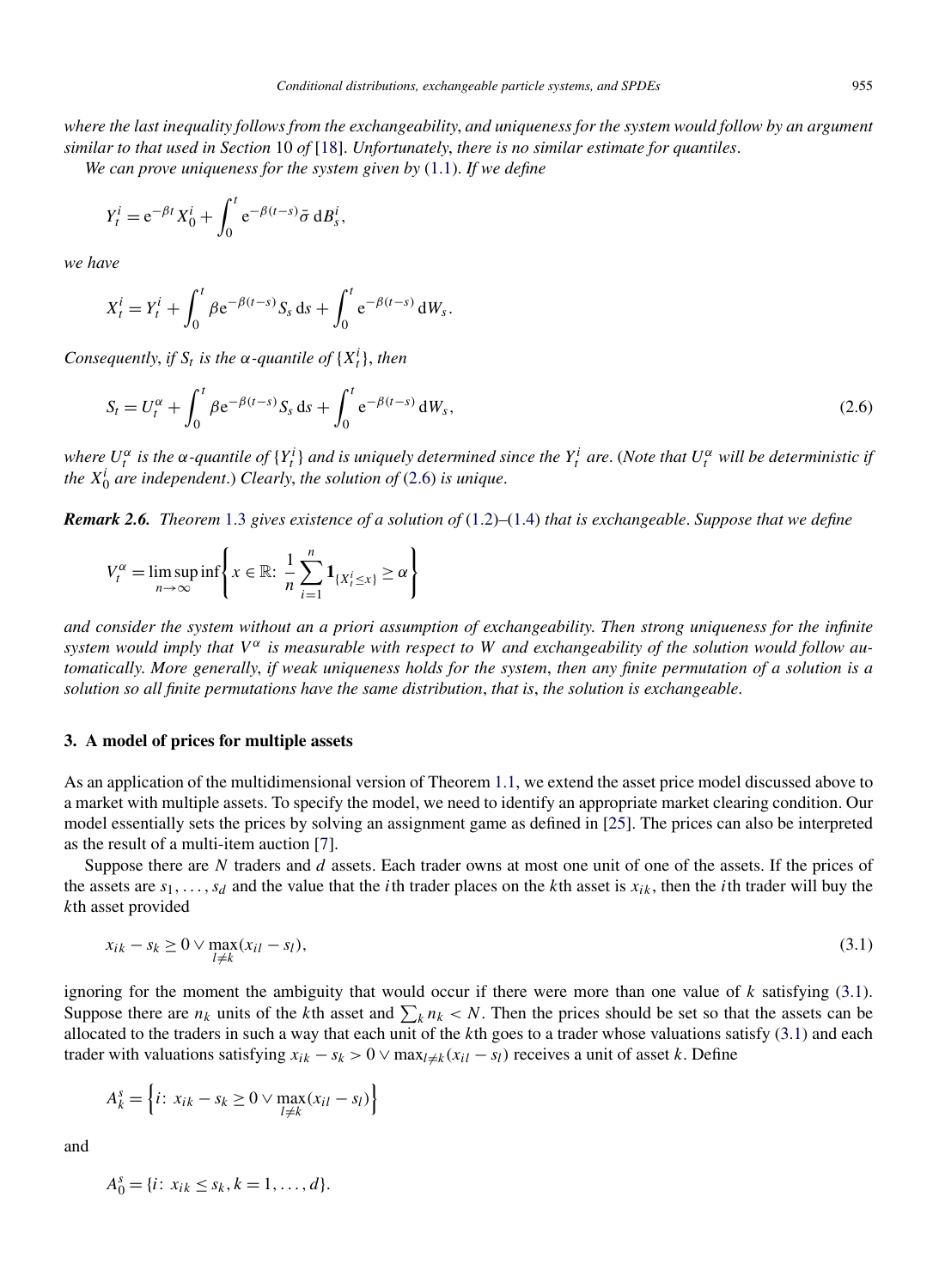<span id="page-10-0"></span>Each trader receiving asset *k* must have index in  $A_k^s$  and each trader receiving no asset must have index in  $A_0^s$ . Setting  $n_0 = N - \sum_{k=1}^d n_k$ , the classical marriage theorem states that this allocation can be achieved if and only if for each  $I \subset \{0,\ldots,d\},\$ 

$$
\# \bigcup_{k \in I} A_k^s \ge \sum_{k \in I} n_k. \tag{3.2}
$$

Assume that  $\frac{n_k}{N} \to a_k$  as  $N \to \infty$  and

$$
\frac{1}{N}\sum_{i=1}^N \delta_{x_i} \Rightarrow \nu \in \mathcal{P}(\mathbb{R}^d).
$$

Now for each  $s \in \mathbb{R}^d$ , let  $A_k^s = \{x \in \mathbb{R}^d : x_k - s_k \ge 0 \lor \max_{l \neq k} (x_l - s_l)\}, k = 1, ..., d$ , and  $A_0^s = \{x \in \mathbb{R}^d : x_k \le s_k, k = 1, ..., d\}$  $1, \ldots, d$ . The continuous version of the allocation requirement (3.2) becomes

$$
\nu\left(\bigcup_{k\in I} A_k^s\right) \ge \sum_{k\in I} a_k. \tag{3.3}
$$

**Lemma 3.1.** Let  $a_k > 0$ ,  $k = 0, ..., d$ , satisfy  $\sum_{k=0}^{d} a_k = 1$ . Then for each  $v \in \mathcal{P}(\mathbb{R}^d)$ , there exists  $s \in \mathbb{R}^d$  such that

$$
\int \bigvee_{l} (x_{l} - s_{l})^{+} \nu(\mathrm{d}x) + \sum_{l=1}^{d} a_{l} s_{l} = \inf_{s' \in \mathbb{R}^{d}} \int \bigvee_{l} (x_{l} - s'_{l})^{+} \nu(\mathrm{d}x) + \sum_{l} a_{l} s'_{l}
$$
(3.4)

*and for each*  $I \subset \{0, \ldots, d\}$ , (3.3) *holds.* 

*Remark 3.2. The continuous version of the marriage theorem due to Dudley* (*see* [\[8\]](#page-27-0), *Lemma* 1.4) *then gives the* existence of measures  $v_k$ ,  $k = 0, ..., d$ , such that  $v_k(A_k^s) = a_k$  and  $\sum_{k=0}^d v_k = v$ . For  $k = 1, ..., d$ , the  $v_k$  determine *the allocation of asset k to traders whose valuation satisfies*  $x_k - s_k \geq 0 \vee \max_{l \neq k} (x_l - s_l)$ . *The fact that*  $v_0(A_0^s) =$  $a_0 = 1 - \sum_{k=1}^d a_k$  ensures that all traders with valuations satisfying  $\max_k(x_k - s_k) > 0$  are allocated a unit of the *asset*.

**Proof.** Assume first that *ν* is absolutely continuous with respect to Lebesgue measure, and let *s* be any minimizer of (3.4). Differentiation with respect to  $s_k$  shows that  $v(A_k^s) = a_k$ ,  $k = 1, ..., d$ . The absolute continuity of *v* implies *ν*{*x*:  $x_k = s_k$ , some  $k$ } = 0. Consequently, setting

$$
A_k^{s,1} = \left\{ x \colon x_k - s_k > 0 \lor \max_{l \neq k} (x_l - s_l) \right\}, \qquad k = 1, \dots, d,
$$

 $\nu(A_k^{s,1}) = \nu(A_k^s) = a_k$ , and since  $A_0^s = (\bigcup_{k=1}^d A_k^{s,1})^c$ ,  $\nu(A_0^s) = a_0$ . Setting  $\nu_k = \nu(\cdot \cap A_k^s)$  gives the desired result.

For general *ν*, let  $\rho_\epsilon$  be a mollifier with support in  $B_\epsilon(0)$ , the ball of radius  $\epsilon$  around 0, and let  $v_\epsilon$  be the probability measure with density  $f_{\epsilon}(x) = \int \rho_{\epsilon}(x - y)v(\text{d}y)$ . Then there exists  $s^{\epsilon}$  minimizing (3.4) with *ν* replaced by  $v_{\epsilon}$  and  $v_{\epsilon}(A_k^{s^{\epsilon}}) = a_k$ ,  $k = 0, ..., d$ . As  $\epsilon \to 0$ , any limit point *s* of  $\{s^{\epsilon}\}\$  will minimize (3.4), and  $v_{\epsilon} \Rightarrow v$ .

For  $x \in \mathbb{R}^d$ , let  $y_l = x_l - s_l^{\epsilon} + s_l$ . For  $1 \le k \le d$ , suppose  $x_k - s_k^{\epsilon} \ge 0 \vee \max_{l \ne k} (x_l - s_l^{\epsilon})$ . Then

$$
y_k - s_k \ge 0 \vee \max_{l \ne k} (y_l - s_l)
$$

and  $y \in A_k^s$ . Similarly, if  $x_l \le s_l^{\epsilon}$  for  $1 \le l \le d$ , then  $y_l \le s_l$  and  $y \in A_0^s$ . For any  $B \in \mathcal{B}(\mathbb{R}^d)$ , let  $B^{\epsilon} = \{y: \inf_{x \in B} | y - y| \le s_l \}$  $|x| < \epsilon$  and note that  $v^{\epsilon}(B) \le v(B^{\epsilon})$ . Consequently, for any  $I \subset \{0, \ldots, d\}$ ,

$$
\sum_{k\in I} a_k \le \nu^{\epsilon} \left( \bigcup_{k\in I} A_k^{s^{\epsilon}} \right) \le \nu \left\{ x \colon \exists y \in \bigcup_{k\in I} A_k^s \ni |x-y| \le \epsilon + \max_{I} \left| s^{\epsilon}_i - s_l \right| \right\},\
$$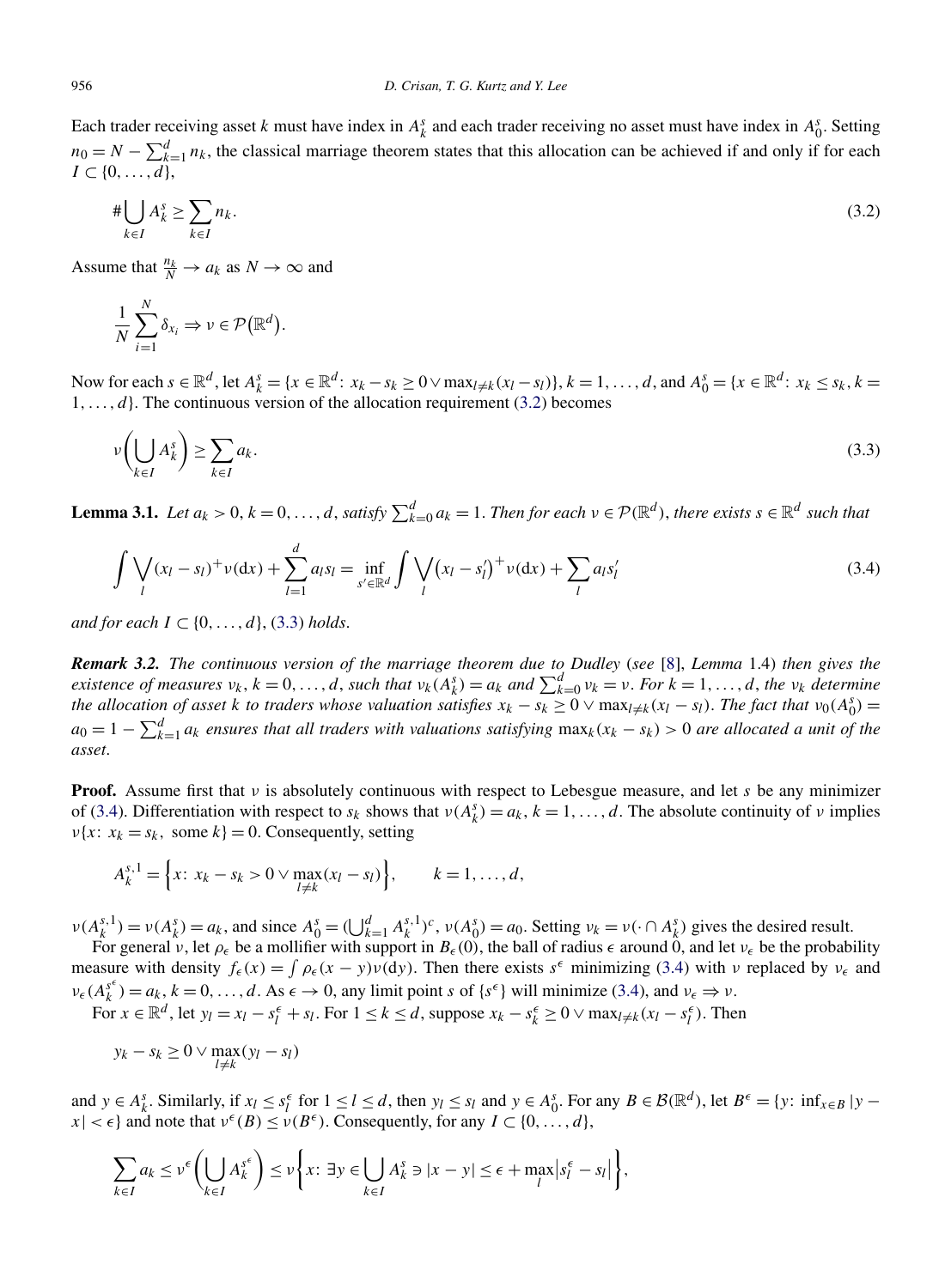<span id="page-11-0"></span>and

$$
\sum_{k \in I} a_k \le \liminf_{\epsilon \to 0} \nu^{\epsilon} \left( \bigcup_{k \in I} A_k^{s^{\epsilon}} \right) \le \nu \left( \bigcup_{k \in I} A_k \right)
$$

giving  $(3.3)$ .

We are interested in an infinite system

$$
X_t^i = X_0^i + \int_0^t f(X_s^i, S_s) ds + \int_0^t \sigma(X_s^i, S_s) dW_s + \int_0^t \bar{\sigma}(X_s^i, S_s) dB_s^i,
$$

where  $X^i$  takes values in  $\mathbb{R}^d$  and  $S_t$  is the vector of prices determined by the requirement that

$$
v_t\left\{\bigcup_{k\in I} A_k^{S_t}\right\} \ge \sum_{k\in I} a_k. \tag{3.5}
$$

In other words, for the *i*th trader,  $X_t^i$  gives the valuations at time *t* of the *d* assets, and  $v_t = \lim_{n \to \infty} \frac{1}{n} \sum_{i=1}^n \delta_{X_t^i}$  gives the distribution of valuations by the infinite collection of traders.

Existence of a solution follows essentially as in the quantile example,  $v_t$  will have a strictly positive density which ensures that  $S_t$  is uniquely determined by  $v_t$ , and as before,  $v$  satisfies the stochastic partial differential equation

$$
\langle \phi, v_t \rangle = \langle \phi, v_0 \rangle + \int_0^t \langle L(S_s) \phi, v_s \rangle ds + \int_0^t \langle \nabla \phi^T \sigma(\cdot, S_s), v_s \rangle dW_s,
$$
\n(3.6)

where

$$
L(S)\phi(x) = \frac{1}{2}\sum_{i,j} a_{ij}(x, S) \partial_{x_i} \partial_{x_j} \phi(x) + f(x, S) \cdot \nabla \phi(x)
$$

and

$$
a(x, S) = \sigma(x, S)\sigma(x, S)^{T} + \bar{\sigma}(x, S)\bar{\sigma}(x, S)^{T}.
$$

# **4. Quantile process**

Returning now to the single asset case, we find an equation for the quantile process

$$
V_t^{\alpha} = \inf \{ x \in \mathbb{R}, v_t \big( (-\infty, x] \big) \ge \alpha \}.
$$

Recall that we considered an infinite system of (one-dimensional) interacting diffusions

$$
X_t^i = X_0^i + \int_0^t f(X_s^i, V_s^{\alpha}) \, ds + \int_0^t \sigma(X_s^i, V_s^{\alpha}) \, dW_s + \int_0^t \bar{\sigma}(X_s^i, V_s^{\alpha}) \, dB_s^i, \tag{4.1}
$$

where

$$
V_t^{\alpha} = \inf \{ x \in \mathbb{R} | v_t(-\infty, x] \ge \alpha \}
$$

and

$$
v_t = \lim_{n \to \infty} v_t^n \quad \text{where } v_t^n = \frac{1}{n} \sum_{i=1}^n \delta_{X_t^i}.\tag{4.2}
$$

 $\Box$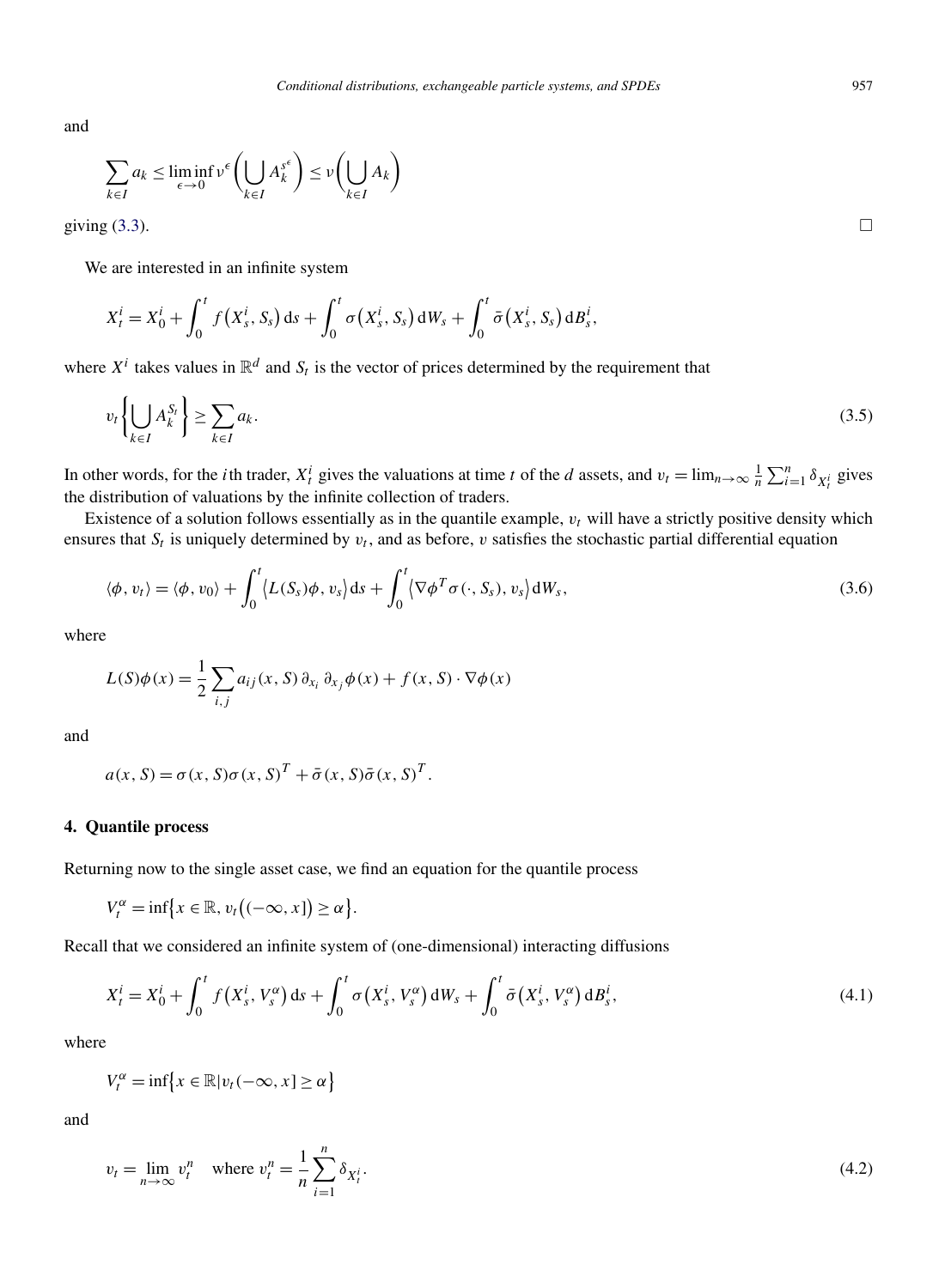<span id="page-12-0"></span>To prove the following result we choose a bounded, smooth, strictly positive function  $q : \mathbb{R} \to \mathbb{R}$  with bounded first and second derivative such that  $\int_{\mathbb{R}} q(x) dx = 1$  and

$$
\sup_{x \in \mathbb{R}} \frac{q'(x)}{q(x)} < \infty.^4 \tag{4.3}
$$

Define the functions,  $v_t^{n,\epsilon}$ ,  $v_t^{\epsilon}$ ,  $F_t^{n,\epsilon}$ ,  $F_t^{\epsilon}$ :  $\mathbb{R} \to \mathbb{R}$  as follows

$$
v_t^{n,\epsilon}(x) = \frac{1}{n} \sum_{i=1}^n q_{\epsilon}(x - X_t^i), \qquad F_t^{n,\epsilon}(x) = \int_{-\infty}^x v_t^{n,\epsilon}(y) \, dy,
$$
  

$$
v_t^{\epsilon}(x) = \int_{\mathbb{R}} q_{\epsilon}(x - y) v_t(\mathrm{d}y), \qquad F_t^{\epsilon}(x) = \int_{-\infty}^x v_t^{\epsilon}(y) \, dy,
$$

where  $q_{\epsilon} : \mathbb{R} \to \mathbb{R}$ ,  $q_{\epsilon}(x) = \frac{1}{\epsilon} q(\frac{x}{\epsilon})$ ,  $x \in \mathbb{R}$ . Then, the functions  $v_t^{n,\epsilon}$  are uniformly bounded smooth functions and, since  $\lim_{n\to\infty} v_t^n = v_t$ , it follows that  $v_t^{n,\epsilon}$  converges pointwise to  $v_t^{\epsilon}$ . Hence the quantiles  $V_t^{\alpha,n,\epsilon}$  of the probability measures with densities  $v_t^{n,\epsilon}$  with respect to the Lebesgue measure uniquely defined by the formula

$$
F^{n,\epsilon}(t, V_t^{\alpha,n,\epsilon}) = \alpha
$$

converge to the quantiles  $V_t^{\alpha,\epsilon}$  of the measure with density  $v_t^{\epsilon}$  with respect to the Lebesgue measure,  $\lim_{n\to\infty} V_t^{\alpha,n,\epsilon}$  $V_t^{\alpha,\epsilon}$ . Moreover, since also the derivatives of the functions  $v_t^{n,\epsilon}$  converge to the derivatives of the functions  $v_t^{\epsilon}$  and are uniformly bounded, it follows that  $v_t^{n,\epsilon}$  converges to  $v_t^{\epsilon}$  *uniformly on compacts*. In particular this implies that  $\lim_{n\to\infty} v_t^{n,\epsilon}(V_t^{\alpha,n,\epsilon}) = v_t^{\epsilon}(V_t^{\alpha,\epsilon})$ . Similarly,  $\lim_{n\to\infty} \frac{\mathrm{d}v_t^{n,\epsilon}(x)}{\mathrm{d}x}|_{x=V_t^{\alpha,n,\epsilon}} = \frac{\mathrm{d}v_t^{\epsilon}(x)}{\mathrm{d}x}|_{x=V_t^{\alpha,\epsilon}}$ . These two facts will be used in the following proposition.

**Proposition 4.1.** *Assume Conditions* C1, C2, *and* C3 *and that f,σ and σ*¯ *are twice continuously differentiable in the first component*. *Then the quantiles V <sup>α</sup> <sup>t</sup> satisfy the following evolution equation*

$$
V_t^{\alpha} = V_s^{\alpha} + \int_s^t f\left(V_r^{\alpha}, V_r^{\alpha}\right) dr + \int_s^t \sigma\left(V_r^{\alpha}, V_r^{\alpha}\right) dW_r
$$
  

$$
- \int_s^t \frac{1}{2v_r\left(V_r^{\alpha}\right)} \frac{\partial}{\partial x} \left[\left(\sigma\left(x, V_r^{\alpha}\right)\right)^2 v_r(x)\right] \Big|_{x = V_r^{\alpha}} dr \tag{4.4}
$$

*for any*  $t > s > 0$ .

**Proof.** First, note that, by the definition of the quantiles,

$$
\Upsilon^{\alpha,n,\epsilon}\left(V_t^{\alpha,n,\epsilon},X_t^1,\ldots,X_t^n\right)=0,
$$

where  $\Upsilon^{\alpha, n, \epsilon} : \mathbb{R}^{n+1} \to \mathbb{R}$  is the smooth function

$$
\Upsilon^{\alpha,n,\epsilon}(v,x_1,\ldots,x_n)=\frac{1}{n}\sum_{i=1}^n\int_{-\infty}^v q_{\epsilon}(y-x_i)\,\mathrm{d}y-\alpha.
$$

Since  $\frac{\partial \Upsilon^{\alpha, n, \epsilon}}{\partial v}(v, x_1, \dots, x_n) = \frac{1}{n} \sum_{i=1}^n q_{\epsilon}(v - x_i) > 0$ , by the implicit function theorem there exists a countable set of balls  $B(x_j, r_j) \in \mathbb{R}^n$   $j \ge 1$  such that  $\bigcup_{n \ge 1} B(x_j, r_j) = \mathbb{R}^n$  and a countable set of *smooth* functions  $Q^{\alpha, n, \epsilon, j}: B(x_j, r_j) \to \mathbb{R}$  such that

$$
V_t^{\alpha,n,\epsilon} = Q^{\alpha,n,\epsilon,j}(X_t^1,\ldots,X_t^n), \quad \text{if } (X_t^1,\ldots,X_t^n) \in B(x_j,r_j).
$$

<sup>&</sup>lt;sup>4</sup>One can choose *q* such that  $q(x) = c_q \exp(-|x|)$  for  $|x| \ge 1$ , where  $c_q$  is the normalization constant.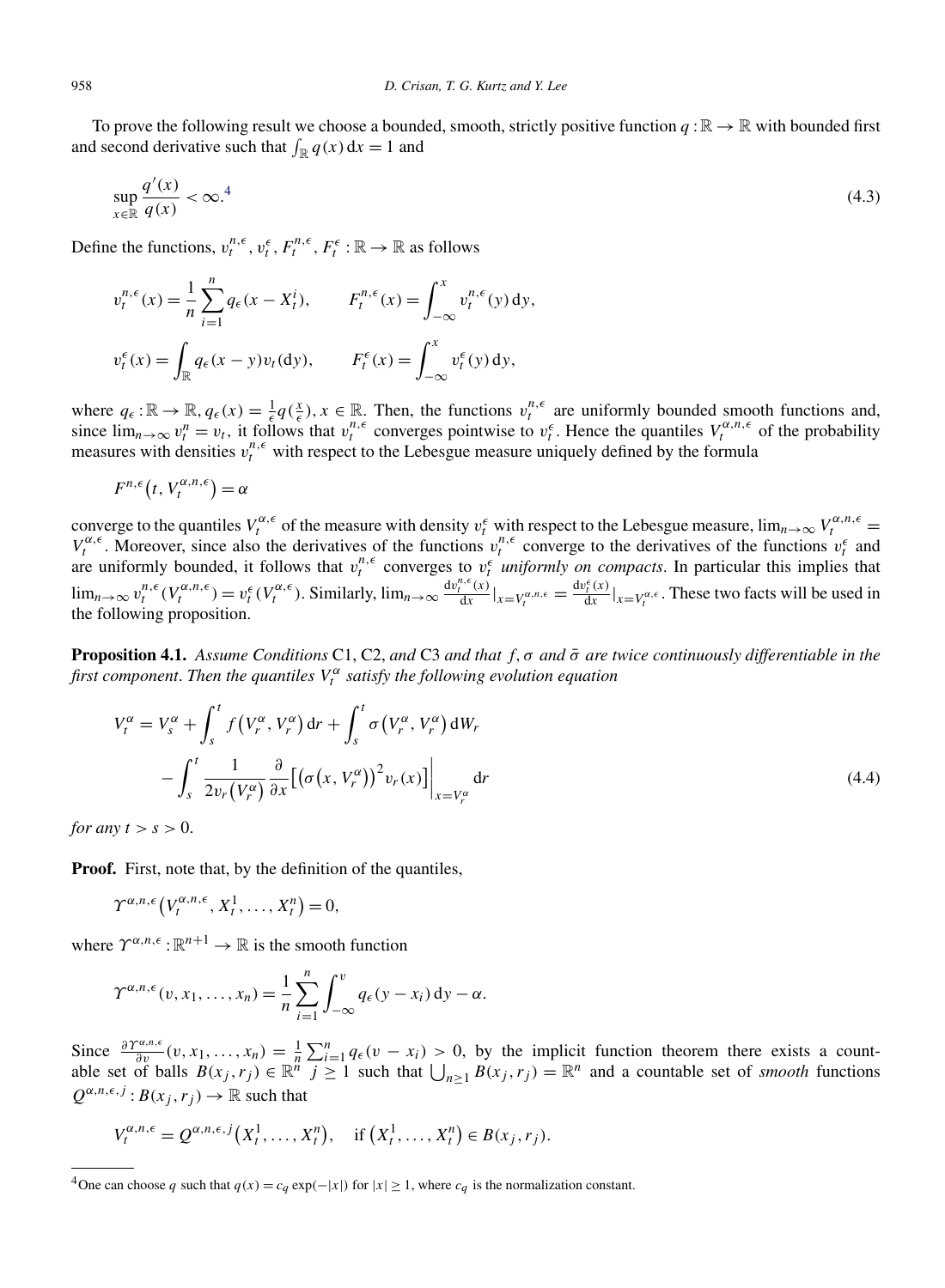In particular it follows that  $V_t^{\alpha,n,\epsilon}$  is a semi-martingale. This fact allows us to deduce the evolution equation for the semimartingales  $V_t^{\alpha,n,\epsilon}$ . By applying the generalized Itô formula (see, for example, Kunita [\[16\]](#page-28-0)) we have

$$
0 = d\Upsilon^{\alpha, n, \epsilon} (V_t^{\alpha, n, \epsilon}, X_t^1, \dots, X_t^n)
$$
  
\n
$$
= \frac{\partial \Upsilon^{\alpha, n, \epsilon}}{\partial v} (V_t^{\alpha, n, \epsilon}, X_t^1, \dots, X_t^n) dV_t^{\alpha, n, \epsilon} + \sum_{j=1}^n \frac{\partial \Upsilon^{\alpha, n, \epsilon}}{\partial x_j} (V_t^{\alpha, n, \epsilon}, X_t^1, \dots, X_t^n) dX_t^j
$$
  
\n
$$
+ \frac{1}{2} \frac{\partial^2 \Upsilon^{\alpha, n, \epsilon}}{\partial v^2} (V_t^{\alpha, n, \epsilon}, X_t^1, \dots, X_t^n) d\left\{V^{\alpha, n, \epsilon}\right\}_t
$$
  
\n
$$
+ \frac{1}{2} \sum_{j=1}^n \frac{\partial^2 \Upsilon^{\alpha, n, \epsilon}}{\partial x_j^2} (V_t^{\alpha, n, \epsilon}, X_t^1, \dots, X_t^n) d\left\{X^j\right\}_t
$$
  
\n
$$
+ \sum_{j=1}^n \frac{\partial \Upsilon^{\alpha, n, \epsilon}}{\partial x_j \partial v} (V_t^{\alpha, n, \epsilon}, X_t^1, \dots, X_t^n) d\left\{V^{\alpha, n, \epsilon}, X^j\right\}_t,
$$

which implies that

$$
0 = v_t^{n,\epsilon} (V_t^{\alpha,n,\epsilon}) dV_t^{\alpha,n,\epsilon} - \frac{1}{n} \sum_{j=1}^n f(X_t^j, V_t^{\alpha}) q_{\epsilon} (V_t^{\alpha,n,\epsilon} - X_t^j) dt
$$
  

$$
- \frac{1}{n} \sum_{j=1}^n \sigma(X_t^j, V_t^{\alpha}) q_{\epsilon} (V_t^{\alpha,n,\epsilon} - X_t^j) dW_t - \frac{1}{n} \sum_{j=1}^n \bar{\sigma}(X_t^j, V_t^{\alpha}) q_{\epsilon} (V_t^{\alpha,n,\epsilon} - X_t^j) dB_t^j
$$
  

$$
+ \frac{1}{2n} \sum_{j=1}^n \bar{\sigma}^2(X_t^j, V_t^{\alpha}) q_{\epsilon}' (V_t^{\alpha,n,\epsilon} - X_t^j) dt + \frac{1}{2n} \sum_{j=1}^n \sigma^2(X_t^j, V_t^{\alpha}) q_{\epsilon}' (V_t^{\alpha,n,\epsilon} - X_t^j) dt
$$
  

$$
+ \frac{1}{2n} \sum_{j=1}^n q_{\epsilon}' (V_t^{\alpha,n,\epsilon} - X_t^j) d\langle V_{\alpha,n,\epsilon} \rangle_t - \frac{1}{n} \sum_{j=1}^n q_{\epsilon}' (V_t^{\alpha,n,\epsilon} - X_t^j) \sigma(X_s^i, V_s^{\alpha}) d\langle W, V_{\alpha,n,\epsilon} \rangle_t
$$
  

$$
- \frac{1}{n} \sum_{j=1}^n q_{\epsilon}' (V_t^{\alpha,n,\epsilon} - X_t^j) \bar{\sigma}(X_s^i, V_s^{\alpha}) d\langle B^j, V_{\alpha,n,\epsilon} \rangle_t.
$$

From this identity it follows that

$$
\langle V^{\alpha,n,\epsilon}\rangle_{t} = \int_{0}^{t} \frac{1}{v_{s}^{n,\epsilon}(V_{s}^{\alpha,n,\epsilon})^{2}} \left(\frac{1}{n}\sum_{j=1}^{n} \sigma(X_{s}^{j}, V_{s}^{\alpha}) q_{\epsilon}(V_{s}^{\alpha,n,\epsilon} - X_{s}^{j})\right)^{2} ds
$$
  
+ 
$$
\int_{0}^{t} \frac{1}{v_{s}^{n,\epsilon}(V_{s}^{\alpha,n,\epsilon})^{2}} \left(\frac{1}{n^{2}}\sum_{j=1}^{n} \bar{\sigma}(X_{s}^{j}, V_{s}^{\alpha})^{2} q_{\epsilon}(V_{s}^{\alpha,n,\epsilon} - X_{s}^{j})^{2}\right) ds,
$$
  

$$
\langle W, V^{\alpha,n,\epsilon}\rangle_{t} = \int_{0}^{t} \frac{1}{v_{s}^{n,\epsilon}(V_{s}^{\alpha,n,\epsilon})} \left(\frac{1}{n}\sum_{j=1}^{n} \sigma(X_{s}^{j}, V_{s}^{\alpha}) q_{\epsilon}(V_{s}^{\alpha,n,\epsilon} - X_{s}^{j})\right) ds,
$$
  

$$
\langle B^{i}, V^{\alpha,n,\epsilon}\rangle_{t} = \int_{0}^{t} \frac{1}{v_{s}^{n,\epsilon}(V_{s}^{\alpha,n,\epsilon})} \frac{1}{n} \bar{\sigma}(X_{s}^{j}, V_{s}^{\alpha}) q_{\epsilon}(V_{s}^{\alpha,n,\epsilon} - X_{s}^{j}) ds.
$$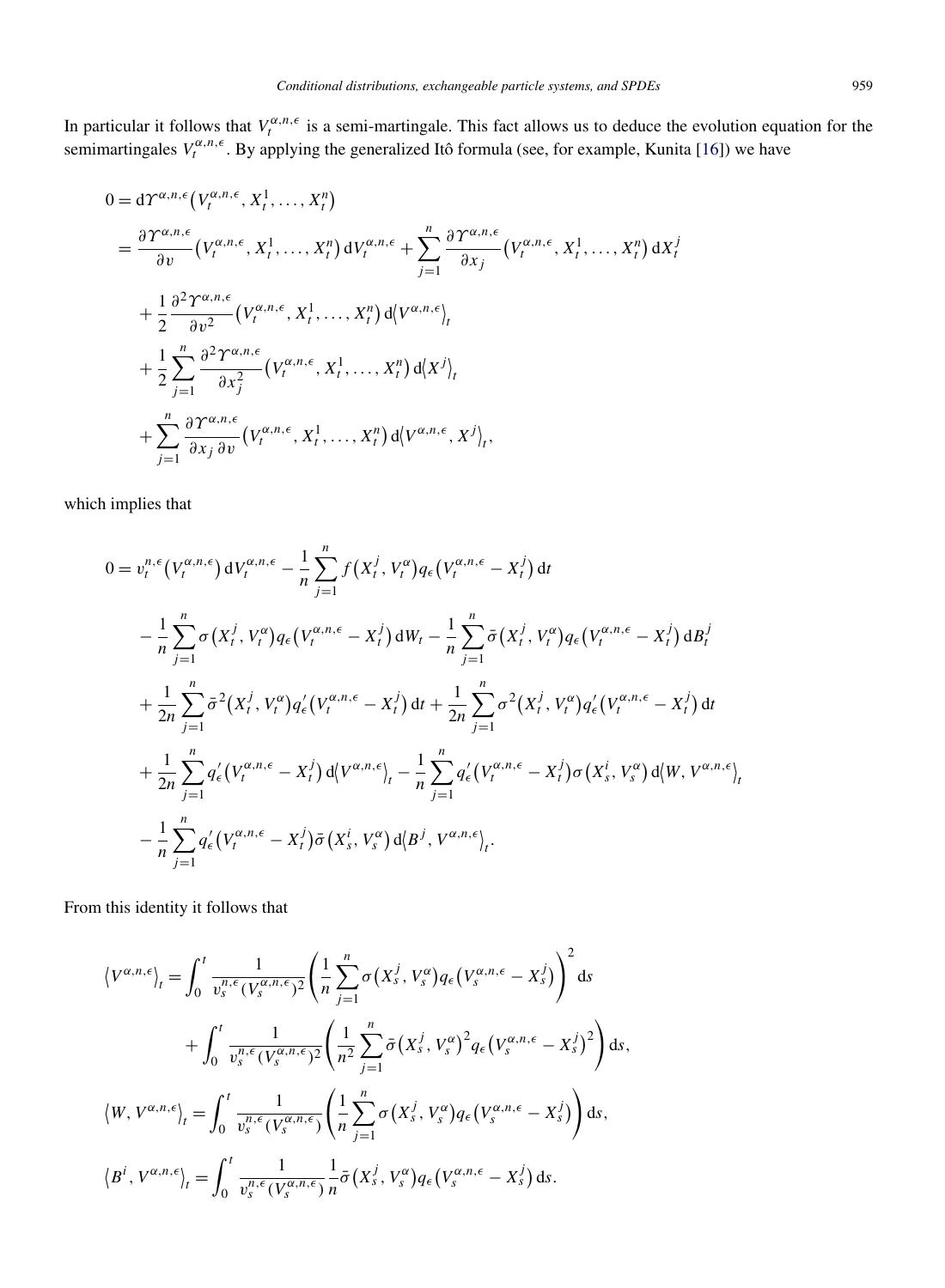Therefore

$$
dV_t^{\alpha,n,\epsilon} = \frac{1}{nv_t^{n,\epsilon}(V_t^{\alpha,n,\epsilon})} \sum_{j=1}^n f(X_t^j, V_t^{\alpha}) q_{\epsilon}(V_t^{\alpha,n,\epsilon} - X_t^j) dt
$$
  
+ 
$$
\frac{1}{nv_t^{n,\epsilon}(V_t^{\alpha,n,\epsilon})} \sum_{j=1}^n \sigma(X_t^j, V_t^{\alpha}) q_{\epsilon}(V_t^{\alpha,n,\epsilon} - X_t^j) dW_t
$$
  
+ 
$$
\frac{1}{nv_t^{n,\epsilon}(V_t^{\alpha,n,\epsilon})} \sum_{j=1}^n \bar{\sigma}(X_t^j, V_t^{\alpha}) q_{\epsilon}(V_t^{\alpha,n,\epsilon} - X_t^j) dB_t^j
$$
  
- 
$$
\frac{1}{2nv_t^{n,\epsilon}(V_t^{\alpha,n,\epsilon})} \sum_{j=1}^n (\bar{\sigma}^2(X_t^j, V_t^{\alpha}) + \sigma^2(X_t^j, V_t^{\alpha})) q'_{\epsilon}(V_t^{\alpha,n,\epsilon} - X_t^j) dt
$$
  
- 
$$
\frac{1}{2nv_t^{n,\epsilon}(V_t^{\alpha,n,\epsilon})} \sum_{j=1}^n q'_{\epsilon}(V_t^{\alpha,n,\epsilon} - X_t^j) d\langle V^{\alpha,n,\epsilon}\rangle_t
$$
  
+ 
$$
\frac{1}{nv_t^{n,\epsilon}(V_t^{\alpha,n,\epsilon})} \sum_{j=1}^n q'_{\epsilon}(V_t^{\alpha,n,\epsilon} - X_t^j) \sigma(X_s^i, V_s^{\alpha}) d\langle W, V^{\alpha,n,\epsilon}\rangle_t
$$
  
+ 
$$
\frac{1}{n} \sum_{j=1}^n q'_{\epsilon}(V_t^{\alpha,n,\epsilon} - X_t^j) \bar{\sigma}(X_s^i, V_s^{\alpha}) d\langle B^j, V^{\alpha,n,\epsilon}\rangle_t.
$$
(4.5)

Observe that the term  $\frac{1}{nv_t^{n,\epsilon}(V_t^{\alpha,n,\epsilon})}\sum_{j=1}^n f(X_t^j, V_t^{\alpha})q_{\epsilon}(V_t^{\alpha,n,\epsilon}-X_t^j)$  is bounded by  $||f||_{\infty}$ , the supremum norm of f, with similar bounds holding for the second and the third term in (4.5) and for the terms appearing in the expression for  $\langle V^{\alpha,n,\epsilon} \rangle_t$ ,  $\langle W, V^{\alpha,n,\epsilon} \rangle_t$ ,  $\langle B^i, V^{\alpha,n,\epsilon} \rangle_t$ . The term

$$
x \to \frac{1}{2nv_t^{n,\epsilon}(x)} \sum_{j=1}^n (\bar{\sigma}^2(x, V_t^{\alpha}) + \sigma^2(x, V_t^{\alpha})) q_{\epsilon}'(x - X_t^j)
$$

is uniformly bounded by  $\frac{1}{\epsilon}(\|\bar{\sigma}\|^2 + \|\sigma\|^2)$  following property [\(4.3\)](#page-12-0) of the function *q*. A similar bound can be proved for all the remaining terms in (4.5) are uniformly bounded on compacts as  $\inf_n \inf_{r \in [s,t]} v^{n,\epsilon}_s(x)$  is strictly positive on compacts (using the tightness of the sequence  $v^n$ ) and  $\bar{\sigma}$ ,  $\sigma$ , and  $q'_\epsilon$  are bounded. Using these bounds, we take the limit in (4.5) as *n* tends to infinity to obtain that

$$
dV_{t}^{\alpha,\epsilon} = \frac{1}{v_{t}^{\epsilon}(V_{t}^{\alpha,\epsilon})} \Biggl( \int_{\mathbb{R}} f(x, V_{t}^{\alpha}) q_{\epsilon} (V_{t}^{\alpha,\epsilon} - x) v_{t} (dx) \Biggr) dt + \frac{1}{v_{t}^{\epsilon}(V_{t}^{\alpha,\epsilon})} \Biggl( \int_{\mathbb{R}} \sigma(x, V_{t}^{\alpha}) q_{\epsilon} (V_{t}^{\alpha,\epsilon} - x) v_{t} (dx) \Biggr) dW_{t} - \frac{1}{2v_{t}^{\epsilon}(V_{t}^{\alpha,\epsilon})} \Biggl( \int_{\mathbb{R}} (\bar{\sigma}^{2}(x, V_{t}^{\alpha}) + \sigma^{2}(x, V_{t}^{\alpha})) q_{\epsilon}' (V_{t}^{\alpha,\epsilon} - x) v_{t} (dx) \Biggr) dt - \frac{1}{2v_{t}^{\epsilon}(V_{t}^{\alpha,\epsilon})} \Biggl( \int_{\mathbb{R}} q_{\epsilon}' (V_{t}^{\alpha,\epsilon} - x) v_{t} (dx) \Biggr) \frac{1}{v_{t}^{\epsilon}(V_{t}^{\alpha,\epsilon})^{2}} \Biggl( \int_{\mathbb{R}} \sigma(x, V_{t}^{\alpha}) q_{\epsilon} (V_{t}^{\alpha,\epsilon} - x) v_{t} (dx) \Biggr)^{2} dt + \frac{1}{v_{t}^{\epsilon}(V_{t}^{\alpha,\epsilon})} \Biggl( \int_{\mathbb{R}} q_{\epsilon}' (V_{t}^{\alpha,\epsilon} - x) \sigma(x, V_{s}^{\alpha}) v_{t} (dx) \Biggr) \times \frac{1}{v_{t}^{\epsilon}(V_{t}^{\alpha,\epsilon})} \Biggl( \int_{\mathbb{R}} \sigma(x, V_{t}^{\alpha}) q_{\epsilon} (V_{t}^{\alpha,\epsilon} - x) v_{t} (dx) \Biggr) dt.
$$
 (4.6)

<span id="page-14-0"></span>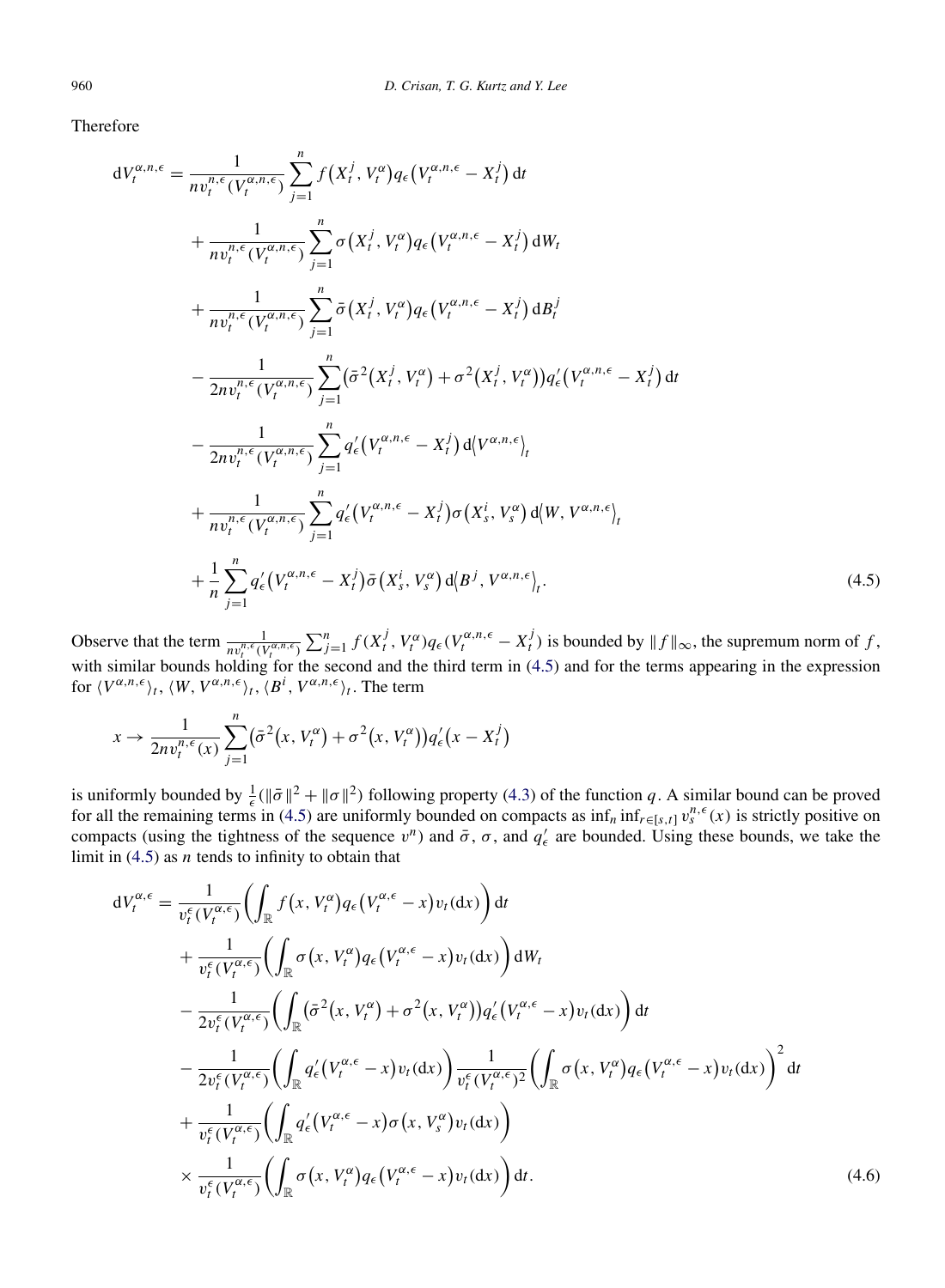<span id="page-15-0"></span>Next since  $v_t(x) = \lim_{\epsilon \to 0} v_t^{\epsilon}(x)$  as  $\epsilon$  tends to 0, it follows that  $V_t^{\alpha} = \lim_{\epsilon \to 0} V_t^{\alpha, \epsilon}$ . Following from Corollary [6.1](#page-19-0) and the boundedness of both  $v_r(x)$  and  $\frac{\partial}{\partial x}[v_r(x)]$  on sets of the form  $[s, t] \times [-k, k]$ , we can take the limit in [\(4.6\)](#page-14-0) as  $\epsilon$ tends to 0 to obtain that

$$
dV_t^{\alpha} = f(V_t^{\alpha}, V_t^{\alpha}) dt + \sigma (V_t^{\alpha}, V_t^{\alpha}) dW_t - \frac{1}{2v(t, V_t^{\alpha})} \frac{\partial}{\partial x} [(\bar{\sigma}^2(x, V_t^{\alpha}) + \sigma^2(x, V_t^{\alpha}))v_t(x)] \Big|_{x = V_t^{\alpha}} dt - \frac{1}{2v(t, V_t^{\alpha})} \sigma^2 (V_t^{\alpha}, V_t^{\alpha}) \frac{\partial}{\partial x} [v_t(x)] \Big|_{x = V_t^{\alpha}} dt + \frac{\sigma (V_t^{\alpha}, V_t^{\alpha})}{v(t, V_t^{\alpha})} \frac{\partial}{\partial x} [\sigma (x, V_t^{\alpha}) v_t(x)] \Big|_{x = V_t^{\alpha}} dt,
$$

which gives  $(4.4)$ .

*Remark 4.2. See also* [\[22\]](#page-28-0) *for the Eq*. [\(4.4\)](#page-12-0).

*Remark 4.3. Under additional assumptions on the initial distribution of X* (*for example if the distribution of X*<sup>0</sup> *is absolutely continuous with respect to the Lebesgue measure with strictly positive density*), *one can show that* [\(4.4\)](#page-12-0) *holds true also for*  $s = 0$ .

#### **5. Application to nonlinear filtering**

Let *(Ω,*F*,P)* be a probability space on which we have defined two independent *d*-dimensional, respectively *m*dimensional standard Brownian motions  $B = \{(B_t^i)_{i=1}^d, t \ge 0\}$  and  $W = \{(W_t^i)_{i=1}^m, t \ge 0\}$ . Let  $(X, Y)$  be the solution of the following stochastic system

$$
X_t = X_0 + \int_0^t f(X_s, Y_s) \, ds + \int_0^t \bar{\sigma}(X_s, Y_s) \, dW_s + \int_0^t \bar{\sigma}(X_s, Y_s) \, dB_s,
$$
  

$$
Y_t = \int_0^t h(X_s, Y_s) \, ds + \int_0^t k(Y_s) \, dW_s.
$$

Let  $\mathcal{F}_t^Y$  be *σ*-field generated by the process *Y* and  $\pi_t$  be the conditional distribution of  $X_t$  given the *σ*-field generated by the process *Y*. We show that  $\pi_t$  charges any open set. Moreover, under additional conditions, we show that it is absolutely continuous with respect to the Lebesgue measure on  $\mathbb{R}^d$  and has a positive density. We have the following

# **Corollary 5.1.** *Assume the following*:

- $f: \mathbb{R}^d \times \mathbb{R}^m \to \mathbb{R}^d$ ,  $h: \mathbb{R}^d \times \mathbb{R}^m \to \mathbb{R}^m$ ,  $\sigma: \mathbb{R}^d \times \mathbb{R}^m \to \mathbb{R}^m \times \mathbb{R}^d$ , and  $\bar{\sigma}: \mathbb{R}^d \times \mathbb{R}^m \to \mathbb{R}^d \times \mathbb{R}^d$  are continuous *functions*, *uniformly Lipschitz in the first argument*.
- $\bullet$   $\bar{\sigma}$  *is nonsingular,*  $k : \mathbb{R}^m \to \mathbb{R}^m \times \mathbb{R}^m$  *is invertible,*  $k^{-1}$  *is bounded and*  $\sigma k^{-1}h : \mathbb{R}^d \times \mathbb{R}^m \to \mathbb{R}^d$  *is a continuous functions*, *uniformly Lipschitz in the first argument*.
- *The random variable X*<sup>0</sup> *has finite second moment*.

*Then there exists a set <sup>Ω</sup>*˜ <sup>∈</sup> <sup>F</sup> *of full measure such that for every <sup>ω</sup>* <sup>∈</sup> *<sup>Ω</sup>*˜ *and t >* 0, *<sup>π</sup><sup>ω</sup> <sup>t</sup> charges any nonempty open set*.

*If, in addition, the functions*  $f, \sigma k^{-1}h, \sigma$  *and*  $\bar{\sigma}$  *are continuously differentiable in the first component then there exists a set*  $\tilde{\Omega} \in \mathcal{F}$  *of full measure such that for every*  $\omega \in \tilde{\Omega}$  *and*  $t > 0$ ,  $\pi_t^{\omega}$  *is absolutely continuous with respect to the Lebesgue measure with a strictly positive density*.

**Proof.** Let  $Z = \{Z_t, t \geq 0\}$  be defined as

$$
Z_t = \exp\biggl(-\int_0^t \bigl(k^{-1}(Y_s)h(X_s, Y_s)\bigr)^{\top} dW_s -\frac{1}{2}\int_0^t \bigl(k^{-1}(Y_s)h(X_s, Y_s)\bigr)^{\top} \bigl(k^{-1}(Y_s)h(X_s, Y_s)\bigr) ds\biggr).
$$

 $\Box$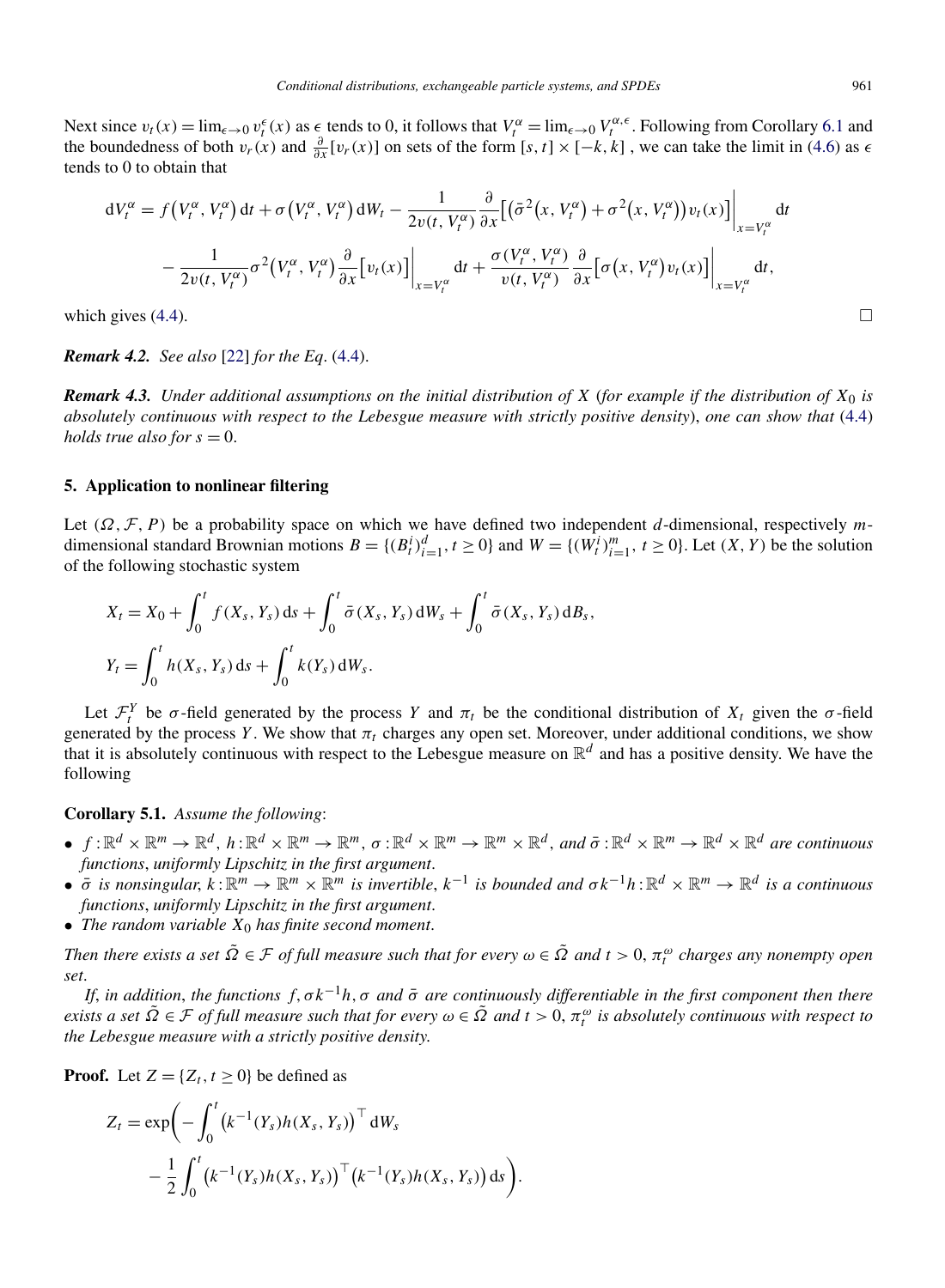<span id="page-16-0"></span>Under the above assumption *Z* is a martingale. Consider the probability measure  $\tilde{P}$  absolutely continuous with respect to *P* defined as

$$
\left.\frac{\mathrm{d}\tilde{P}}{\mathrm{d}P}\right|_{\mathcal{F}_t} = Z_t.
$$

Then, by Girsanov's theorem, the process  $\tilde{W} = {\tilde{W}_t, t \ge 0}$  defined by

$$
\tilde{W}_t = W_t - \int_0^t k^{-1}(Y_s)h(X_s, Y_s) \, ds
$$

for  $t \geq 0$  is a Brownian motion under  $\tilde{P}$  independent of *B* and, by Kallianpur–Striebel's formula,

$$
E[\varphi(X_t)|\mathcal{F}_t^Y] = \tilde{E}[\varphi(X_t)\zeta_t|\mathcal{F}_t^Y],\tag{5.1}
$$

where  $\zeta_t = \frac{Z_t^{-1}}{\tilde{E}[Z_t^{-1}|\mathcal{F}_t^Y]}$  and

$$
X_t = X_0 + \int_0^t (f + \sigma k^{-1} h)(X_s, Y_s) ds + \int_0^t \sigma(X_s, Y_s) d\tilde{W}_s + \int_0^t \bar{\sigma}(X_s, Y_s) dB_s.
$$

We note that, under  $\tilde{P}$ , *Y* satisfies the SDE

$$
Y_t = \int_0^t k(Y_s) \, \mathrm{d}\tilde{W}_s,
$$

hence

$$
\tilde{W}_t = \int_0^t k^{-1}(Y_s) \, \mathrm{d}Y_s
$$

and in particular  $\mathcal{F}^Y_t = \mathcal{F}^{\tilde{W}, Y}_t$  for all  $t \ge 0$ . From (5.1) we obtain that as in [\(6.3\)](#page-18-0) that

$$
\pi_t(\varphi) = \int_{\mathbb{R}^d} E\bigg[\varphi\big(X_t(z)\big)M_t(z)\zeta_t \frac{e^{-(1/2)z^\top z}}{(2\pi)^{d/2}}\bigg|\mathcal{F}_t^Y\bigg]dz,
$$

where  $M_t(z)$  is the martingale defined in [\(6.2\)](#page-17-0). The analysis then proceeds in an identical fashion to that in the proofs of Theorems 1.1 and 1.2 of Theorems [1.1](#page-3-0) and [1.2.](#page-3-0)

*Remark 5.2. Note that we cannot apply the results of the Theorems* [1.1](#page-3-0) *and* [1.2](#page-3-0) *under the original measure P as the Brownian motion B is not independent of Y under P* .

*Remark 5.3. Corollary* [5.1](#page-15-0) *can be interpreted as a smoothing result of the most basic kind*. *Essentially we prove under Lipschitz/differentiability conditions (in the first argument only!) on the coefficients that, whilst*  $\pi_0$  *is arbitrary,*  $\pi_t$  *charges every open set and, respectively, has a positive density with respect to the Lebesgue measure for any*  $t > 0$ . *Recently, Krylov proved in* [\[15\]](#page-28-0) *that if*  $\pi_0$  *has a density that belongs to the Sobolev space*  $H_p^{1-2/p}(\mathbb{R}^d)$  *for all*  $p \ge 2$ , *then*  $\pi_t$  *is*  $1 - \varepsilon$  *Hölder continuous. In addition to the boundedness and the Lipschitz assumptions on the coefficients* (*imposed both in the x and in the y variable*), *the results in* [\[15\]](#page-28-0) *also require uniform ellipticity of the diffusion matrix*.

## **6. Proof of the properties of the conditional distributions**

Let F be a function  $F : [0, \infty) \times \mathbb{R}^d \to \mathbb{R}^d$  with the following properties:

• For each  $z \in \mathbb{R}^d$ , the function  $t \to F(t, z)$  is a measurable, locally-bounded function.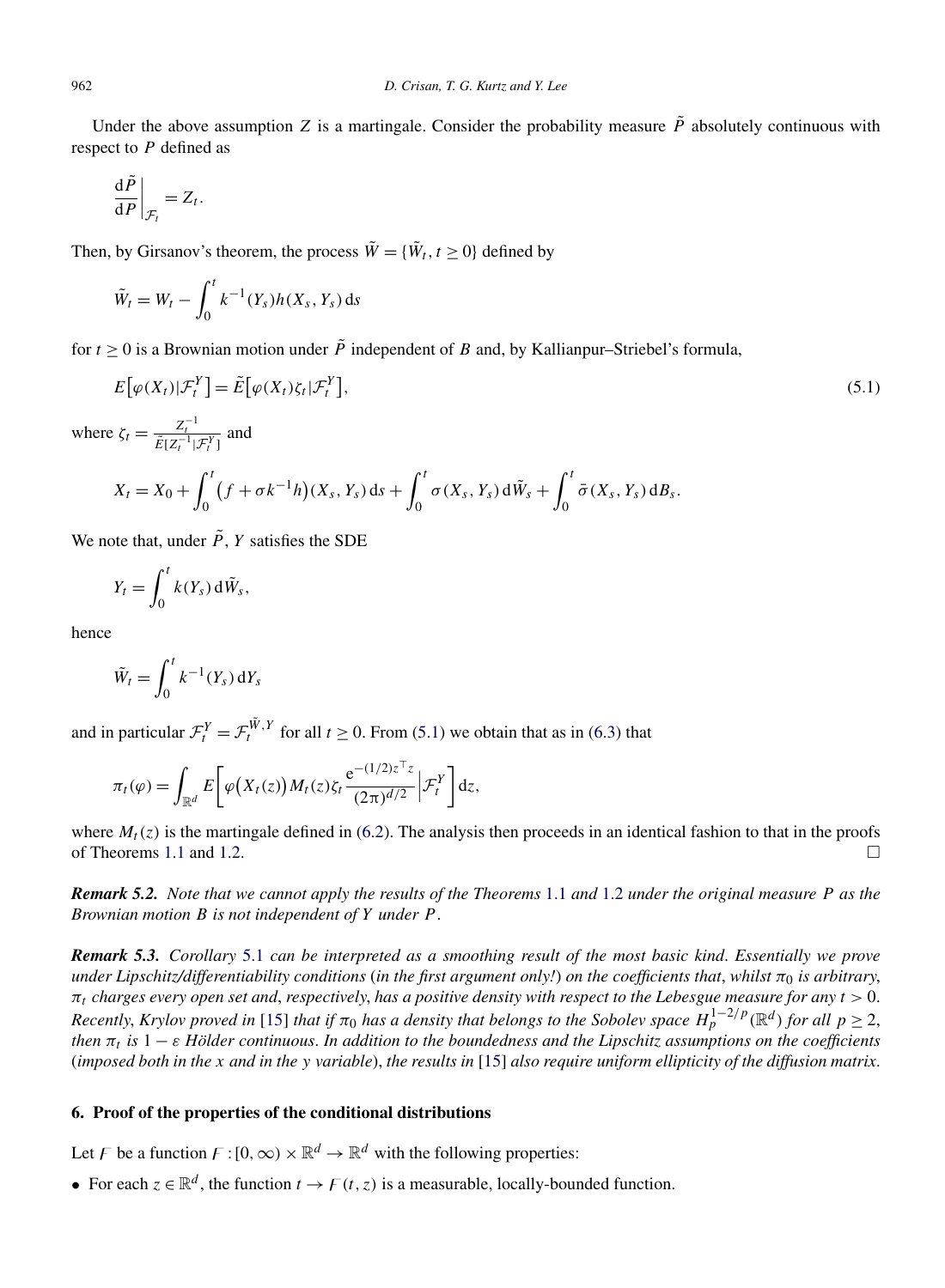<span id="page-17-0"></span>• For each  $t \in [0, \infty)$ , the function  $z \to F(t, z)$  is differentiable.  $F'(t, z)$  will denote the matrix of partial derivatives

$$
(F'(t,z))_{ij} = \partial_j F_i(t,z).
$$

• For each  $z \in \mathbb{R}^d$ , the function  $t \to F'(t, z)$  is a measurable, locally-bounded function.

Now consider a new probability measure  $P^z$ , absolutely continuous with respect to  $P$ , defined by

$$
\left. \frac{\mathrm{d}P^z}{\mathrm{d}P} \right|_{\mathcal{F}_t} = \exp\biggl(-\int_0^t F(s,z)^\top \mathrm{d}B_s - \frac{1}{2}\int_0^t |F(s,z)|^2 \mathrm{d}s\biggr),
$$

where  $F(s, z)$ <sup>T</sup> is the row vector  $(F(s, z)_1, F(s, z)_2, \ldots, F(s, z)_d)$ . Then, by Girsanov's theorem, the process  $B^z =$  ${B_t^z, t \ge 0}$ 

$$
B_t^z = B_t + \int_0^t F(s, z) \, \mathrm{d} s
$$

is a Brownian motion under  $P^z$ , independent of *W* and *V*. Since  $(B^z, W, V)$  has the same law under  $P^z$  as  $(B, W, V)$ has under  $P$ , it follows that  $X(z)$  given by

$$
dX_t(z) = f(X_t(z), V_t) dt + \sigma(X_t(z), V_t) dW_t + \bar{\sigma}(X_t(z), V_t) dB_t^z
$$
  
=  $f(X_t(z), V_t) dt + \sigma(X_t(z), V_t) dW_t + \bar{\sigma}(X_t(z), V_t) dB_t$   
+  $\bar{\sigma}(X_t(z), V_t) F(t, z) dt$  (6.1)

has the same law under  $P^z$  as *X* has under  $P$ , and for  $\varphi \in B(\mathbb{R}^d)$ ,

$$
E[\varphi(X_t)|\mathcal{F}_t^{W,V}] = E^z[\varphi(X_t(z))|\mathcal{F}_t^{W,V}]
$$
  
= 
$$
E[\varphi(X_t(z))M_t(z)|\mathcal{F}_t^{W,V}],
$$

where  $M_t(z)$  is defined as

$$
M_t(z) = \exp\left(-\int_0^t F(s, z)^\top d B_s - \frac{1}{2} \int_0^t |F(s, z)|^2 ds\right), \quad t \ge 0.
$$
 (6.2)

In the following, we will use a Fubini argument for the function  $\iota$ , where

$$
(z,\omega) \stackrel{\iota}{\rightarrow} \varphi\big(X_t(z)\big)M_t(z)\frac{\mathrm{e}^{-(1/2)|z|^2}}{(2\pi)^{d/2}}
$$

is defined on the product space  $\mathbb{R}^d \times \Omega$ . Consequently, we need to know that *ι* is  $\mathcal{B}(\mathbb{R}^d) \times \mathcal{F}^{W,V,B}_t$ -measurable. Measurability is not immediate as  $X_t(z)$  is initially defined for each *z* individually. However, one can prove the existence of a process  $\bar{X}_t(z)$  such that for each *z*,  $\bar{X}(z)$  and  $X(z)$  are indistinguishable and

$$
(z,\omega)\stackrel{\overline{\iota}}{\to}\bar{X}_t(z)
$$

is  $\mathcal{B}(\mathbb{R}^d) \times \mathcal{F}^{W,V,B}_t$ -measurable. More precisely, we can assume that  $\bar{X}$  is optional, that is, the mapping

$$
(t, z, \omega) \in [0, \infty) \times \mathbb{R}^d \times \Omega \to \bar{X}_t(z)
$$

is measurable with respect to the  $\sigma$ -algebra generated by processes of the form

$$
\sum \xi_i f_i(z) \mathbf{1}_{[t_i,t_{i+1})}(t),
$$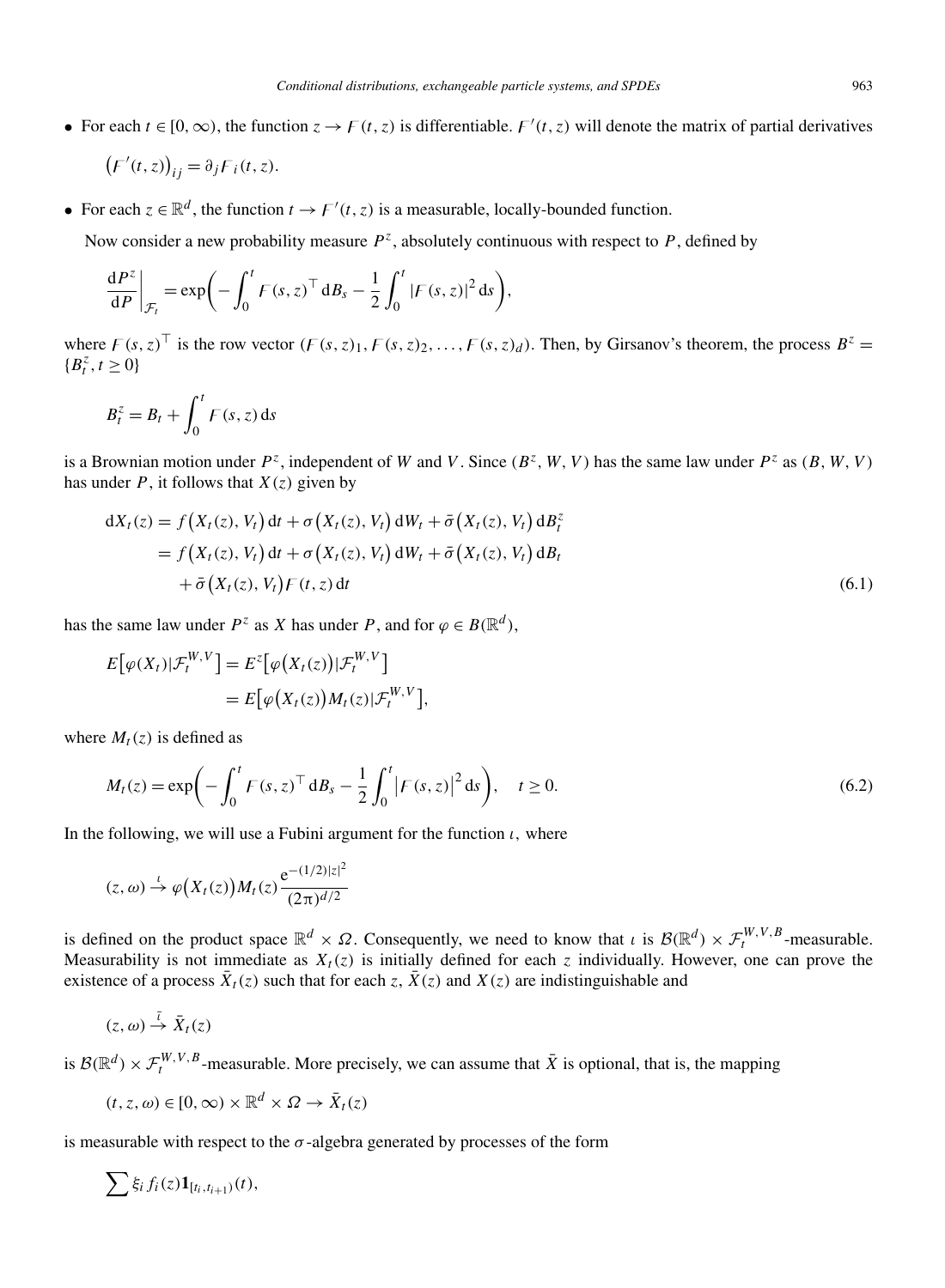<span id="page-18-0"></span>where  $0 = t_0 < t_1 < \cdots$ ,  $f_i \in C(\mathbb{R}^d)$ , and  $\xi_i$  is  $\mathcal{F}_{t_i}^{W,V,B}$ -measurable. To avoid further measurability complications, from now on, we will use this version of the solution of [\(6.1\)](#page-17-0). Hence, if  $\varphi : \mathbb{R}^d \times \Omega \to \mathbb{R}$  is a nonnegative,  $\mathcal{B}(\mathbb{R}^d) \times$  $\mathcal{F}^{W,V}_t$ -measurable function, the conditional version of Fubini's theorem (for nonnegative functions) gives

$$
E\big[\varphi(X_t,\cdot)|\mathcal{F}_t^{W,V}\big] = \int_{\mathbb{R}^d} E\big[\varphi\big(X_t(z),\cdot\big)M_t(z)|\mathcal{F}_t^{W,V}\big] \frac{e^{-(1/2)z^\top z}}{(2\pi)^{d/2}}dz
$$
  

$$
= E\bigg[\int_{\mathbb{R}^d} \varphi\big(X_t(z),\cdot\big)M_t(z)\frac{e^{-(1/2)z^\top z}}{(2\pi)^{d/2}}dz\big|\mathcal{F}_t^{W,V}\bigg].
$$
 (6.3)

We treat the one-dimensional and the multi-dimensional cases separately.

### 6.1. *The one-dimensional case*

Consider the function

$$
F(t, z) = z \quad \forall t \ge 0. \tag{6.4}
$$

In this case, [\(6.1\)](#page-17-0) becomes

$$
dX_t(z) = f(X_t(z), V_t) dt + \sigma(X_t(z), V_t) dW_t + \bar{\sigma}(X_t(z), V_t) (dB_t + z dt). \tag{6.5}
$$

Since  $\bar{\sigma}$  is positive, with probability 1, the function  $z \to X_t(z)$  is a strictly increasing, continuous function and lim<sub>z→−∞</sub>  $X_t(z) = -\infty$  and lim<sub>z→∞</sub>  $X_t(z) = \infty$ . In particular,  $z \to X_t(z)$  is a continuous bijection, so if  $(\beta, \overline{\beta})$  is a (nonempty) open interval, then  $X_t^{-1}(\underline{\beta}, \overline{\beta})$  is a nonempty open interval. In particular,  $X_t^{-1}(\underline{\beta}, \overline{\beta})$  has positive Lebesgue measure. Hence, if we choose  $\varphi$  in (6.3) to be the indicator function of an open interval  $(\beta, \overline{\beta})$ , then

$$
P[X_t \in (\underline{\beta}, \overline{\beta}) | \mathcal{F}_t^{W,V}] = \frac{1}{\sqrt{2\pi}} E\bigg[\int_{X_t^{-1}(\underline{\beta}, \overline{\beta})} e^{-zB_t - z^2(t+1)/2} dz \bigg| \mathcal{F}_t^{W,V}\bigg].
$$
\n(6.6)

Since  $z \to e^{-zB_t - z^2(t+1)/2}$  is positive on  $X_t^{-1}(\underline{\beta}, \overline{\beta})$ , it follows that  $\int_{X_t^{-1}(\underline{\beta}, \overline{\beta})} e^{-zB_t - z^2(t+1)/2} dz$  is positive (with probability 1) as is its conditional expectation. *This proves Theorem* [1.1](#page-3-0) in the case  $d = 1$ .

Assuming that *f*,  $\sigma$  and  $\bar{\sigma}$  are differentiable,  $z \to X_t(z)$  is differentiable with probability 1. Its (positive) derivative is given by

$$
J_t(z) \stackrel{\text{def}}{=} \frac{dX_t(z)}{dz} = \int_0^t \bar{\sigma}\left(X_s(z), V_s\right) \exp\left(i_s^t(z)\right) ds,\tag{6.7}
$$

where

$$
i_s^t(z) = \int_s^t \left( f'(X_r(z), V_r) - \frac{1}{2} (\sigma'(X_r(z), V_r))^2 - \frac{1}{2} (\bar{\sigma}'(X_r(z), V_r))^2 \right) dr + \int_s^t \sigma'(X_r(z), V_r) dW_r + \int_s^t \bar{\sigma}'(X_r(z), V_r) dB_r + \int_s^t \bar{\sigma}'(X_r(z), V_r) z dr.
$$

Now, since  $z \to X_t(z)$  is a bijection, it is invertible, and we can define

$$
v_t(y) = \frac{\exp\{-X_t^{-1}(y)B_t - (X_t^{-1}(y))^2(t+1)/2\}}{J_t(X_t^{-1}(y))}.
$$
\n(6.8)

Taking  $\varphi = \mathbf{1}_A$ ,  $A \in \mathcal{B}(\mathbb{R})$ , in (6.3) and using the change of variable  $y = X_t(z)$ ,

$$
P[X_t \in A | \mathcal{F}_t^{W,V}] = \frac{1}{\sqrt{2\pi}} E\bigg[\int_A \nu_t(y) \, dy \bigg| \mathcal{F}_t^{W,V}\bigg] = \frac{1}{\sqrt{2\pi}} \int_A E\big[\nu_t(y) | \mathcal{F}_t^{W,V}\big] \, dy.
$$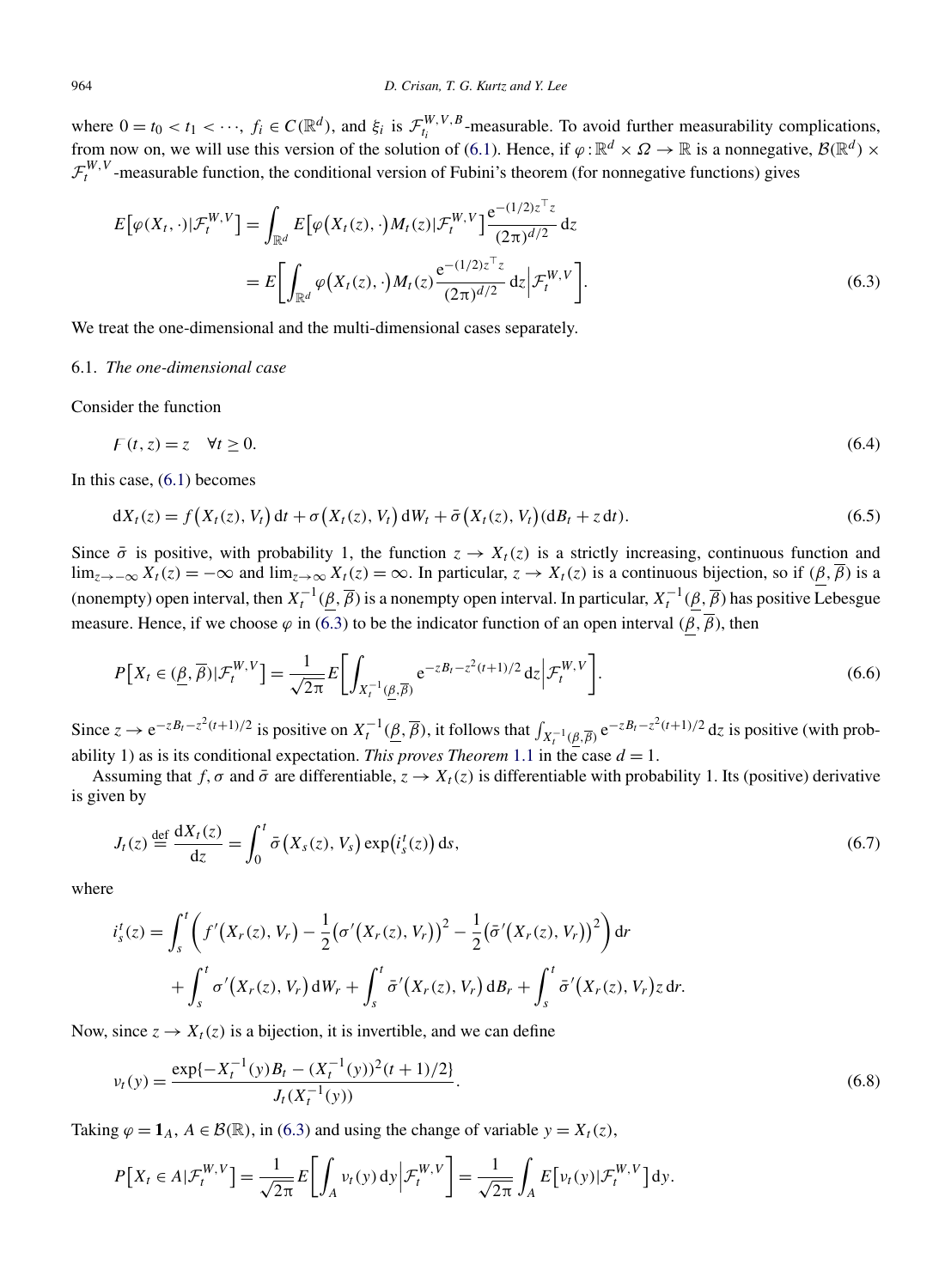<span id="page-19-0"></span>Hence, the conditional distribution of  $X_t$  given  $\mathcal{F}^{W,V}_t$  is absolutely continuous with respect to Lebesgue measure with density

$$
\rho_t(y) = \frac{1}{\sqrt{2\pi}} E\big[\nu_t(y)|\mathcal{F}_t^{W,V}\big].\tag{6.9}
$$

Since  $v_t(y)$  is strictly positive, by Lemma [A.7,](#page-26-0) there exists a version of  $\rho_t(y)$  such that with probability one,  $\rho_t(y) > 0$ for all  $y \in \mathbb{R}$  and  $t > 0$ . *This proves Theorem* [1.2](#page-3-0) in the case  $d = 1$ .

**Corollary 6.1.** *Under Conditions* C1, C2, *and* C3, *there exists a random variable c(s,t,k) positive almost surely such that*

$$
\inf_{(r,y)\in[s,t]\times[-k,k]} \rho_r(y) \ge c(s,t,k). \tag{6.10}
$$

*In particular, the set*  $\tilde{\Omega} \in \mathcal{F}$  *of full measure appearing in the statement of Theorem* [1.2](#page-3-0) *on which*  $\pi_t^{\omega}$  *is absolutely continuous with respect to Lebesgue measure and the density of*  $\pi_t^{\omega}$  with respect to Lebesgue measure is strictly *positive can be chosen independent of the time variable*  $t \in (0, \infty)$ .

**Proof.** Using the independence properties of  $X_0$ ,  $B$ ,  $W$ , and  $V$ , we have

$$
E[f(X_0, B)|\mathcal{F}_{\infty}^{W,V}]=E[f(X_0, B)|V_0]
$$

for any reasonable function  $f$ . Hence, there exists  $h_f$  such that

$$
E[f(X_0, B, W_{\cdot \wedge t}, V_{\cdot \wedge t}) | \mathcal{F}_{\infty}^{W, V}]=h_f(V_0, W_{\cdot \wedge t}, V_{\cdot \wedge t}).
$$

Since  $v_t(y)$  is a function of  $X_0$ ,  $B$ ,  $W_{\cdot \wedge t}$  and  $V_{\cdot \wedge t}$ , this implies that

$$
\rho_t(y) = \frac{1}{\sqrt{2\pi}} E\big[\nu_t(y)|\mathcal{F}_t^{W,V}\big] = \frac{1}{\sqrt{2\pi}} E\big[\nu_t(y)|\mathcal{F}_{\infty}^{W,V}\big].
$$

Choose *m* to be an arbitrary positive constant. Since the function  $(t, x) \rightarrow min(v_t(x), m)$  is bounded, positive and jointly continuous in  $(t, x)$  it follows that its conditional expectation

$$
\rho_t^m(y) = \frac{1}{\sqrt{2\pi}} E\big[\min(v_t(x), m)|\mathcal{F}_{\infty}^{W, V}\big]
$$

has a version which is bounded, positive and jointly continuous in  $(t, x)$ . Hence, (6.10) holds true with  $c(s, t, k)$  =  $\inf_{(r,v)\in[s,t]\times[-k,k]} \rho_r^m(v) > 0.$  $r^{m}(y) > 0.$ 

**Lemma 6.2.** *Under Conditions* C1, C2, *and* C3, *the density function*  $y \to \rho_t(y)$  *is absolutely continuous. Moreover, it is differentiable almost everywhere and*

$$
\frac{d\rho_t}{dy}(y) = \frac{1}{\sqrt{2\pi}} E\left[\frac{d\nu_t}{dy}(y)\middle|\mathcal{F}_t^{W,V}\right].\tag{6.11}
$$

*More generally, if f, σ and*  $\bar{\sigma}$  *are m-times continuously differentiable in the first component, then the density function*  $y \rightarrow \rho_t(y)$  *is*  $(m-1)$ *-times continuously differentiable and m-times differentiable almost everywhere. A similar formula to* (6.11) *holds for higher derivative of*  $\rho_t$  *as well.* 

**Proof.** The function  $y \rightarrow v_t(y)$  is continuously differentiable under Conditions C1, C2, and C3, and

$$
\frac{dv_t(y)}{dy} = t_t^1(x) - t_t^2(x),
$$
\n(6.12)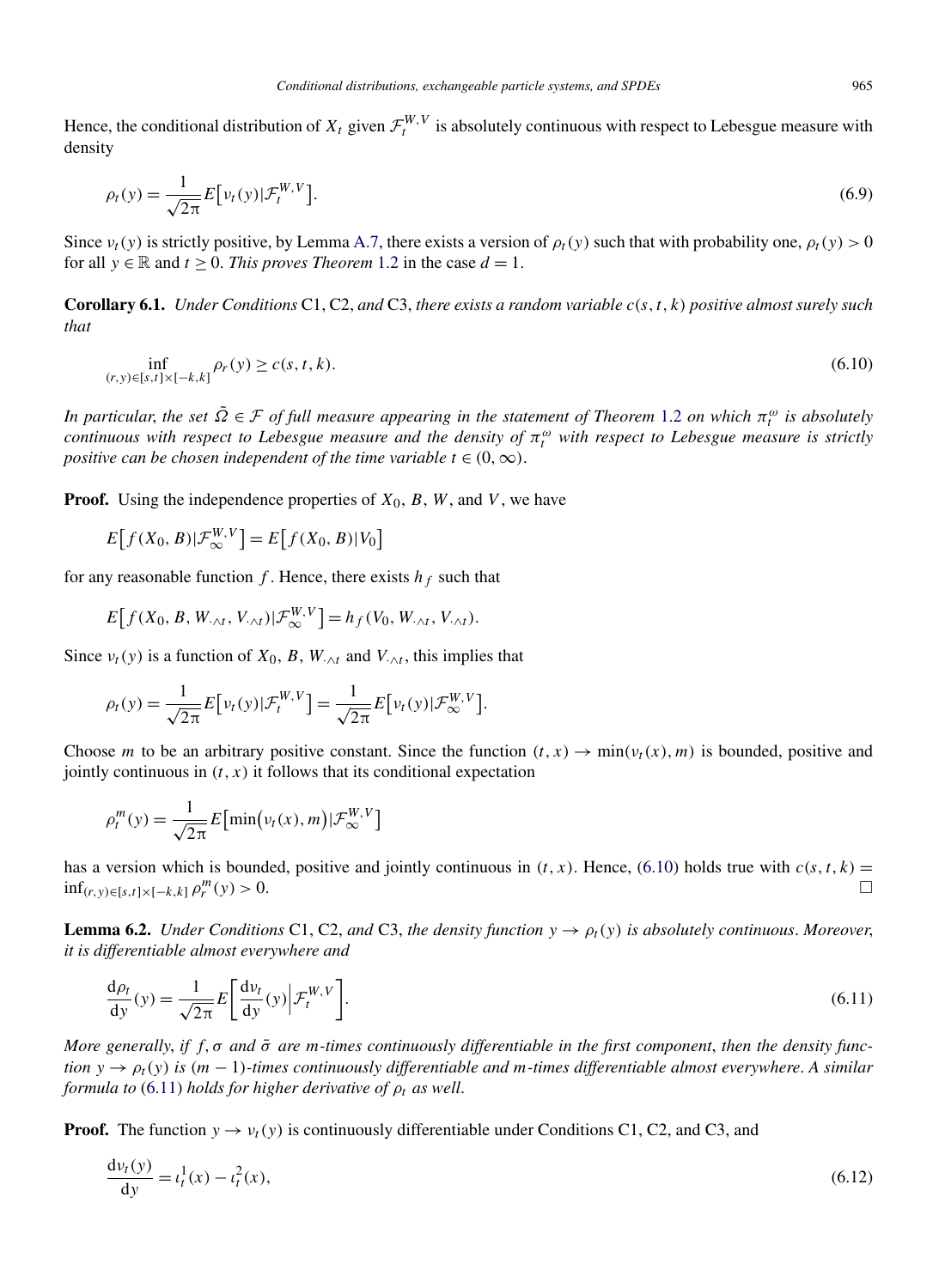where

$$
t_t^1(x) = -\frac{\exp\{-X_t^{-1}(y)B_t - (X_t^{-1}(y))^2(t+1)/2\}}{J_t(X_t^{-1}(y))} \frac{B_t + X_t^{-1}(y)(t+1)}{J_t(X_t^{-1}(y))},
$$
  

$$
t_t^2(x) = \frac{\exp\{-X_t^{-1}(y)B_t - (X_t^{-1}(y))^2(t+1)/2\}}{J_t(X_t^{-1}(y))} \frac{dJ_t}{dx}(X_t^{-1}(y)) / (J_t(X_t^{-1}(y))^2).
$$

We want to prove that

$$
E\bigg[\int_{\mathbb{R}}\bigg|\frac{\mathrm{d}\nu_t(y)}{\mathrm{d}x}\bigg|\,\mathrm{d}y\bigg]<\infty.
$$

In order to do that, we show that the property holds for both functions on the right hand side of [\(6.12\)](#page-19-0). We show how this is done for the first function. We have that

$$
E\bigg[\int_{\mathbb{R}} |t_t^1(y)| dy\bigg] = E\bigg[\int_{\mathbb{R}} \frac{\exp\{-z(t+1)/2\}}{J_t(z)} |B_t + z(t+1)| dz\bigg]
$$
(6.13)

$$
\leq \int_{\mathbb{R}} e^{-z^2(t+1)/2} E\big[e^{-pzB_t}\big]^{1/p} E\big[J_t(z)^{-q}\big]^{1/q} E\big[\big|B_t + z(t+1)\big|^r\big]^{1/r} dz \tag{6.14}
$$

$$
\leq \int_{\mathbb{R}} e^{-z^2(t+1-pt)/2} Q_r(|z|)^{1/r} E\big[J_t(z)^{-q}\big]^{1/q} dz,
$$
\n(6.15)

where *p*, *q*, *r*  $\in$  (1,  $\infty$ ) are chosen so that  $p < \frac{t+1}{t}$  and  $\frac{1}{p} + \frac{1}{q} + \frac{1}{r} = 1$  and  $Q_r$  is a suitably chosen polynomial so that  $E[|B_t + z(t+1)|^r] \leq Q_r(|z|)$  for any  $z \in \mathbb{R}$ . To get (6.13), we used the change of variable  $z = X_t^{-1}(y)$  and applied Hölder's inequality to obtain (6.14). From [\(6.7\)](#page-18-0) it follows that

$$
J_t \ge tc_{\bar{\sigma}} \exp\left(-tc_{f,\sigma,\bar{\sigma}} - tc_{\bar{\sigma}}' |z| - 2 \sup_{s \in [0,t]} |C_s| \right),\tag{6.16}
$$

where  $C$  is the martingale

$$
C_s = \int_0^s \sigma'(X_r(z), V_r) dW_r + \int_0^s \bar{\sigma}'(X_r(z), V_r) dB_r, \quad s \in [0, t].
$$

In (6.16) we used the fact that  $c_{\bar{\sigma}} \stackrel{\text{def}}{=} \inf_{x,y} \bar{\sigma}(x,y) > 0$  and that

$$
c_{f,\sigma,\bar{\sigma}} \stackrel{\text{def}}{=} \sup_{x,y} |f'(x,y) - \frac{1}{2}\sigma'(x,y)|^2 - \frac{1}{2}\bar{\sigma}'(x,y)|,
$$
  

$$
c_{\bar{\sigma}}' \stackrel{\text{def}}{=} \sup_{x,y} |\bar{\sigma}'(x,y)|
$$

are finite quantities. This follows from Conditions C1, C2, and C3. Hence, immediately,

$$
E[J_t(z)^{-q}] \le k e^{qtc_{\sigma}^t |z|},\tag{6.17}
$$

where

$$
k = (tac_{\bar{\sigma}})^{-q} \exp(qtc_{f,\sigma,\bar{\sigma}}) E\Big[\exp\Big(2q \sup_{s \in [0,t]} |C_s|\Big)\Big].
$$

<span id="page-20-0"></span>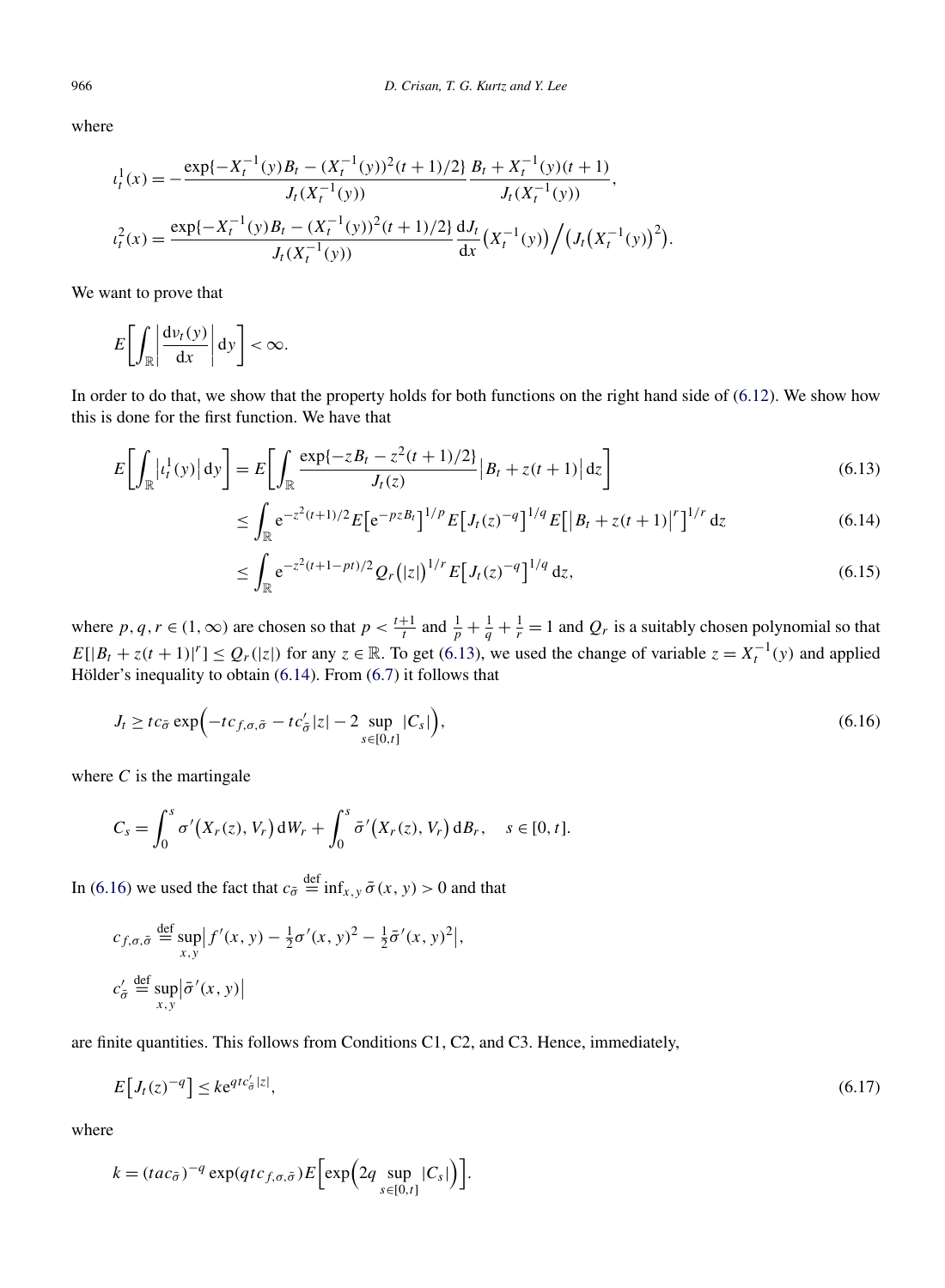<span id="page-21-0"></span>Note that  $k$  is finite as the running maximum of the martingale  $C$  has exponential moments of all orders. From [\(6.15\)](#page-20-0) and [\(6.17\)](#page-20-0) we deduce immediately the integrability of  $\iota_t^1$ . The integrability of  $\iota_t^2$  follows in a similar manner as all the terms involved as similar to those appearing in  $\iota_t^1$ . The only term that is different  $\frac{dJ_t}{dz}$ . Explicitly  $\frac{dJ_t}{dz}$  is given by

$$
\frac{dJ_t}{dz}(z) = \int_0^t \bar{\sigma}\big(X_s(z), V_s\big) \exp\big(i_s^t(z)\big) \bigg(\bar{\sigma}'\big(X_s(z), V_s\big)J_s(z) + \frac{di_s^t}{dz}(z)\bigg) ds,
$$

and one proves in a similar manner that

$$
E\left[\left|\frac{\mathrm{d}J_t}{\mathrm{d}z}\right|\right] \le k' \mathrm{e}^{k''|z|},\tag{6.18}
$$

where  $k'$  and  $k''$  are some suitably chosen constants. It follows that

$$
\rho_t(y^1) - \rho_t(y^2) = \frac{1}{\sqrt{2\pi}} E\left[\nu_t(y^1) - \nu_t(y^2)|\mathcal{F}_t^{W,V}\right]
$$
  
\n
$$
= \frac{1}{\sqrt{2\pi}} E\left[\int_{y_2}^{y^1} \frac{d\nu_t}{dy}(y) dy \middle| \mathcal{F}_t^{W,V}\right]
$$
  
\n
$$
= \int_{y_2}^{y^1} \frac{1}{\sqrt{2\pi}} E\left[\frac{d\nu_t}{dy}(y) dy \middle| \mathcal{F}_t^{W,V}\right] dy
$$
(6.19)

and we deduce from the above the absolute continuity of  $\rho_t$  and, therefore, its differentiability almost everywhere. We note that the last identity follows by the (conditional) Fubini's theorem as we have proved the integrability of  $\frac{dv_t}{dy}$  over the product space  $\Omega \times \mathbb{R}$ . The methodology to show that  $\rho_t$  has higher derivatives is similar. Observe first that

$$
\frac{d^m v_t(y)}{dy^m} = \frac{\exp\{-X_t^{-1}(y)B_t - (X_t^{-1}(y))^2(t+1)/2\}}{J_t(X_t^{-1}(y))} \times T\left(t, B_t, X_t^{-1}(y), \frac{dX_t}{dx}(X_t^{-1}(y)), \dots, \frac{dX_t^{m}}{dx^{m}}(X_t^{-1}(y))\right),
$$

where  $T(t, B_t, X_t^{-1}(y), \frac{dX_t}{dx}(X_t^{-1}(y)), \ldots, \frac{dX_t^m}{dx^m}(X_t^{-1}(y)))$  is a random variable which has moments of all order controlled by an upper bound of the type (6.18). One then shows the integrability of  $\frac{d^m v_t(y)}{dy^m}$  over the product space  $\Omega \times \mathbb{R}$ which implies the *m*-times differentiability of  $\rho_t$ .

**Lemma 6.3.** *If in addition to Conditions* C1, C2 *and* C3, *the coefficients f,σ and σ*¯ *are bounded*, *then there exists a constant*  $a = a(t)$  *independent* of *z* and a positive random variable  $c_t$  such that almost surely

$$
\rho_t(z) \le c_t e^{-az^2} \quad \forall z \in \mathbb{R}.\tag{6.20}
$$

**Proof.** It suffices to show that  $E[\sup_{z \in \mathbb{R}} \rho_t(z) e^{az^2}] < \infty$ . This inequality is satisfied provided  $E[\sup_{y \in \mathbb{R}} v_t(y) e^{ay^2}] <$  $\infty$ , which, substituting  $y = X_t(z)$  (see [\(6.8\)](#page-18-0)), is satisfied if  $E[\sup_{z \in \mathbb{R}} v_t((X_t(z)))e^{a(X_t(z))^2}] < \infty$ . Moreover the latter is satisfied if

$$
E\bigg[\int_{\mathbb{R}}\bigg|\frac{d}{dz}(v_t\big(\big(X_t(z)\big)e^{a(X_t(z))^2})\bigg|dz\bigg]=E\bigg[\int_{\mathbb{R}}\big(q_1(z)+q_2(z)\big)dz\bigg]<\infty,
$$

where

$$
q_1(z) = 2a |X_t(z)| \exp \left\{-zB_t - \frac{z^2(t+1)}{2}\right\} e^{a(X_t(z))^2},
$$
  

$$
q_2(z) = \left|\frac{d}{dz}(v_t((X_t(z)))\right| e^{a(X_t(z))^2}.
$$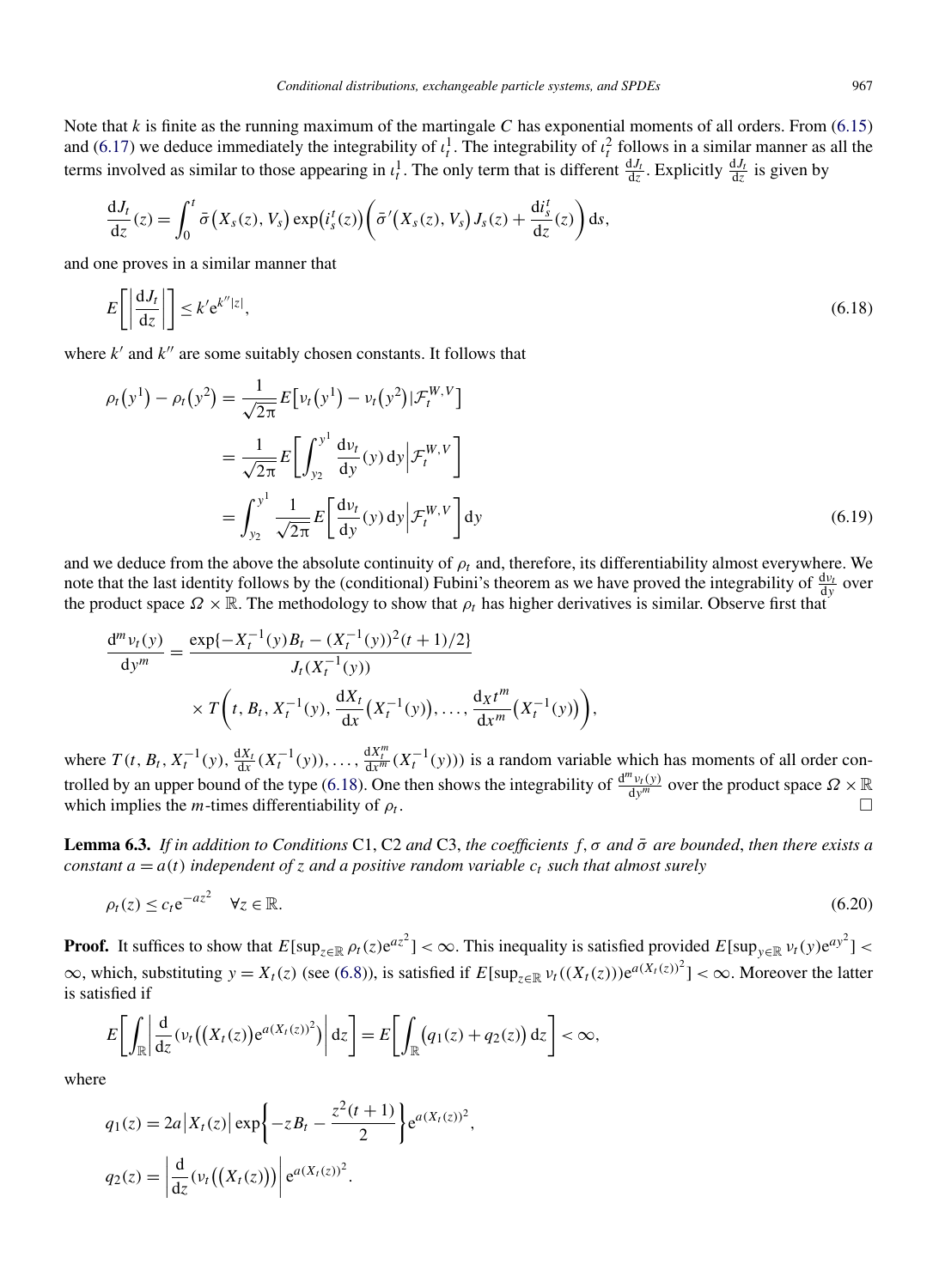Since the coefficients  $f, \sigma$  and  $\bar{\sigma}$  are bounded, by a standard argument one can easily show that there exists a positive constant  $b_t^1$  such that for any  $0 < b < b_t^1$ 

$$
\sup_{z\in\mathbb{R}}e^{-kbz^2}E\big[e^{b(X_t(z))^2}\big]<\infty,
$$

where  $k = 2 \|\bar{\sigma}\|_{\infty}^2 t^2$ . The proof then follows similar to that of Lemma [6.2.](#page-19-0)

## 6.2. *The multidimensional case*

For  $X(z)$  given by

$$
dX_t(z) = f(X_t(z), V_t) dt + \sigma(X_t(z), V_t) dW_t + \bar{\sigma}(X_t(z), V_t) dB_t + F(t, z) dt,
$$
\n(6.21)

define

$$
\frac{\mathrm{d}P^z}{\mathrm{d}P}\bigg|_{\mathcal{F}_t} = M_t(z) \equiv \exp\bigg(-\int_0^t \bar{\sigma}^{-1}\big(X_s(z), V_s\big) F(s, z)^\top \mathrm{d}B_s - \frac{1}{2}\int_0^t \big|\bar{\sigma}^{-1}\big(X_s(z), V_s\big) F(s, z)\big|^2 \mathrm{d}s\bigg),
$$

where  $F(s, z)$ <sup>T</sup> is the row vector  $(F(s, z)_{1}, F(s, z)_{2}, \ldots, F(s, z)_{d})$ . Then  $M(z)$  is a martingale under the filtration  $\mathcal{G}_t = \mathcal{F}_t^B \vee \sigma(W, V)$  and by Girsanov's theorem, the process  $B^z = \{B_t^z, t \ge 0\}$ 

$$
B_t^z = B_t + \int_0^t \bar{\sigma}^{-1}(X_s(z), V_s) F(s, z) \, ds
$$

is a Brownian motion under  $P^z$  with respect to the filtration  $\{\mathcal{G}_t\}$ . Consequently,  $(B^z, W, V)$  has the same law under  $P^z$  as  $(B, W, V)$  has under *P*, and it follows that  $X(z)$  given by

$$
dX_t(z) = f(X_t(z), V_t) dt + \sigma(X_t(z), V_t) dW_t + \bar{\sigma}(X_t(z), V_t) dB_t^z
$$
  
=  $f(X_t(z), V_t) dt + \sigma(X_t(z), V_t) dW_t + \bar{\sigma}(X_t(z), V_t) dB_t + F(t, z) dt$  (6.22)

has the same law under  $P^z$  as *X* has under *P*. As before, for  $\varphi \in B(\mathbb{R}^d)$ ,

$$
E[\varphi(X_t)|\mathcal{F}_t^{W,V}] = E^z[\varphi(X_t(z))|\mathcal{F}_t^{W,V}]
$$
  
= 
$$
E[\varphi(X_t(z))M_t(z)|\mathcal{F}_t^{W,V}]
$$

since  $E[M_t(z)|\sigma(W, V)] = 1$ . For  $\alpha \geq n^{-1}$ ,  $n = 1, 2, \ldots$ , define

$$
F^{\alpha,n}(s,z) = n \mathbf{1}_{[\alpha-1/n,\alpha]}(s)z. \tag{6.23}
$$

Let  $X^{\alpha,n}(z) = \{X^{\alpha,n}_t(z), t \ge 0\}$  be the solution of [\(6.1\)](#page-17-0) with F replaced by  $F^{\alpha,n}$ . Then  $X^n_\alpha(z) \to X_\alpha + z$  almost surely, where the convergence will be uniform for  $z$  in compact sets, and

$$
\pi_{\alpha}(A) = P\{X_{\alpha} \in A | \mathcal{F}_{t}^{W,V}\}
$$
  
= 
$$
\sum_{n=1}^{\infty} 2^{-n} \int_{\mathbb{R}^{d}} E\big[\mathbf{1}_{\{X_{\alpha}^{n}(z) \in A\}} M_{\alpha}^{n}(z) | \mathcal{F}_{t}^{W,V}\big] \theta(z) dz,
$$

where  $\theta$  is a probability density that is strictly positive on  $\mathbb{R}$ . If *A* is open then

$$
\sum_{n=1}^{\infty} 2^{-n} \mathbf{1}_{\{X_{\alpha}^{n}(z) \in A\}} M_{\alpha}^{n}(z) > 0
$$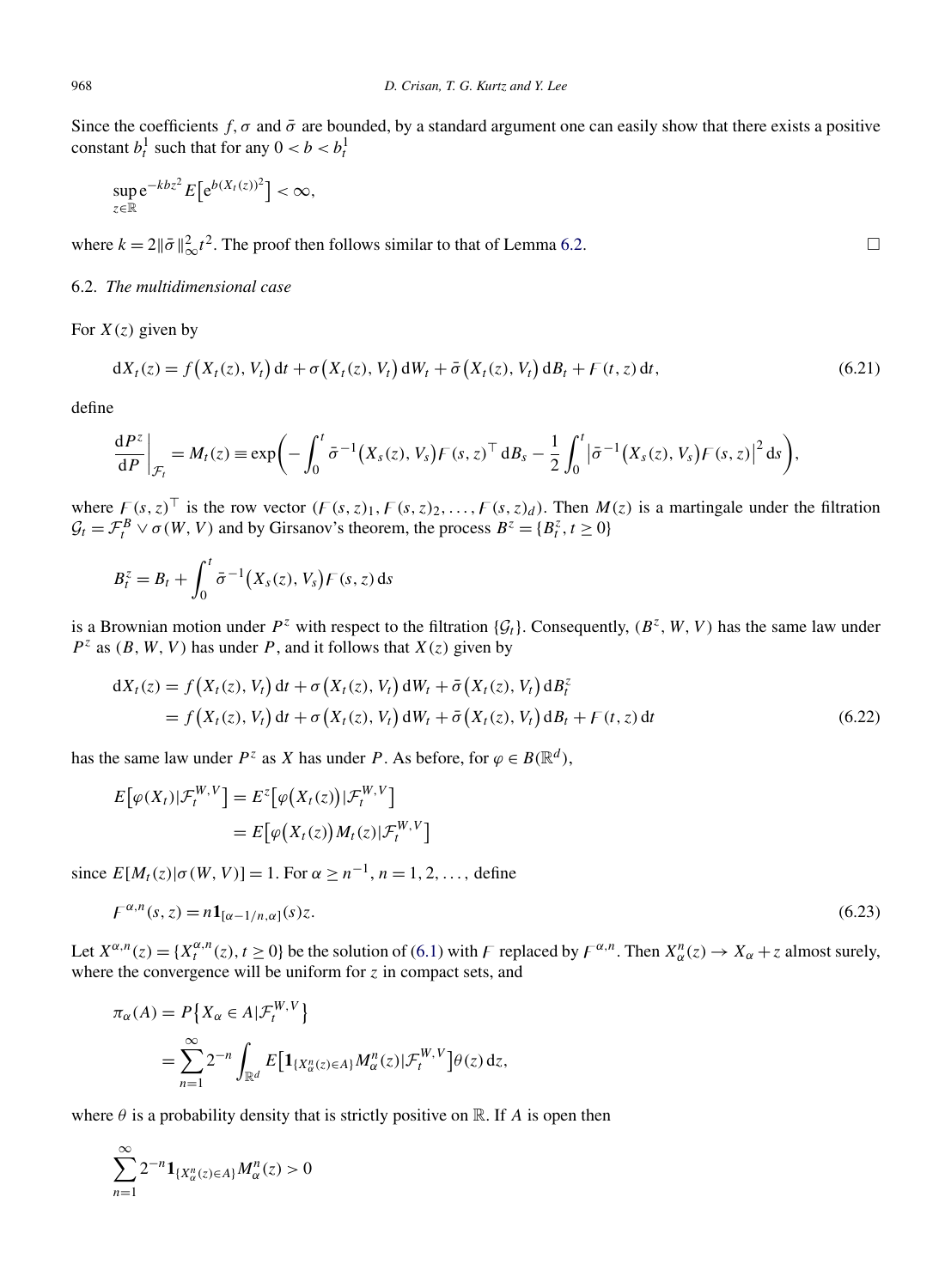<span id="page-23-0"></span>on  $\{(z,\omega): X_\alpha(\omega) + z \in A, \lim_{n \to \infty} X_\alpha^n = X_\alpha + z\}$ . Since the limit holds almost surely, Theorem [1.1](#page-3-0) follows. Next, let  $J_t^{\alpha,n}(z)$  be the Jacobian of  $\tilde{z} \to X^{\alpha,n}(z)$ 

$$
(J_t^{\alpha,n}(z))_{ij} = \partial_j (X_t^{\alpha,n})_i(z).
$$

Then  $J^{\alpha,n}(z) = \{J_t^{\alpha,n}(z), t \ge 0\}$  is zero for  $t \le \alpha - n^{-1}$ , and for  $t \ge \alpha - n^{-1}$ ,  $J^{\alpha,n}$  satisfies the following stochastic differential equation

$$
J_t^{\alpha,n}(z) = \int_{\alpha-1/n}^t f'(X_s^{\alpha,n}(z), V_s) J_s^{\alpha,n}(z) \, ds + \sum_{i=1}^{d'} \int_{\alpha-1/n}^t \sigma'_i(X_s^{\alpha,n}(z), V_s) J_s^{\alpha,n}(z) \, dW_s^i
$$

$$
+ \sum_{i=1}^d \int_{\alpha-1/n}^t \bar{\sigma}'_i(X_s^{\alpha,n}(z), V_s) J_s^{\alpha,n}(z) \, dB_s^i + (1 - n(\alpha - t)) I_d,
$$
(6.24)

where  $f' : \mathbb{R}^d \times E \to \mathbb{R}^{d \times d}$  is the matrix-valued function defined as

$$
(f'(x,v))_{ij} \stackrel{\text{def}}{=} \frac{\partial_j f(x,v)_i}{\partial x_j}
$$

and  $\sigma'_i$ ,  $i = 1, ..., d'$   $\bar{\sigma}'_i$ ,  $i = 1, ..., d$  are functions defined in the same manner  $(\sigma_i, i = 1, ..., d'$   $\bar{\sigma}_i, i = 1, ..., d'$ are the column vectors of  $\sigma$ , respectively  $\bar{\sigma}$ ,  $\sigma = (\sigma_1, \sigma_2, ..., \sigma_{d'})$ ,  $\bar{\sigma} = (\bar{\sigma}_1, \bar{\sigma}_2, ..., \bar{\sigma}_d)$  and  $I_d$  is the d-dimensional identity matrix. Let  $\Phi^{\alpha,n}(z) = {\Phi^{\alpha,n}_t(z), t \ge 0}$  and  $\Upsilon^{\alpha,n}(z) = {\Upsilon^{\alpha,n}_t(z), t \ge 0}$  be the solutions of the following matrix stochastic differential equations

$$
\Phi_t^{\alpha,n}(z) = I_d + \int_{(\alpha-1/n)\wedge t}^t f'(z, X_s^{\alpha,n}(z), V_s) \Phi_s^{\alpha,n}(z) ds
$$
  
+ 
$$
\sum_{i=1}^{d'} \int_{(\alpha-1/n)\wedge t}^t \sigma'_i(X_s^{\alpha,n}(z), V_s) \Phi_s^{\alpha,n}(z) dW_s^i
$$
  
+ 
$$
\sum_{i=1}^d \int_{(\alpha-1/n)\wedge t}^t \bar{\sigma}'_i(X_s^{\alpha,n}(z), V_s) \Phi_s^{\alpha,n}(z) dB_s^i,
$$
  

$$
\Upsilon_t^{\alpha,n}(z) = I_d - \int_{(\alpha-1/n)\wedge t}^t \Upsilon_s^{\alpha,n}(z) \kappa(z, X_s^{\alpha,n}(z), V_s) ds
$$
  
- 
$$
\sum_{i=1}^{d'} \int_{(\alpha-1/n)\wedge t}^t \Upsilon_s^{\alpha,n}(z) \sigma'_i(X_s^{\alpha,n}(z), V_s) dW_s^i
$$
  
- 
$$
\sum_{i=1}^d \int_{(\alpha-1/n)\wedge t}^t \Upsilon_s^{\alpha,n}(z) \bar{\sigma}'_i(X_s^{\alpha,n}(z), V_s) dB_s^i,
$$

where

$$
\kappa(z, X_s^{\alpha,n}(z), V_s) = f'(z, X_s^{\alpha,n}(z), V_s) - \sum_{i=1}^{d'} \sigma'_i (X_t^{\alpha,n}(z), V_t)^2 - \sum_{i=1}^{d} \bar{\sigma}'_i (X_t^{\alpha,n}(z), V_t)^2.
$$

It is easy to check that

 $d(\Upsilon_t^{\alpha,n}(z)\Phi_t^{\alpha,n}(z))=0,$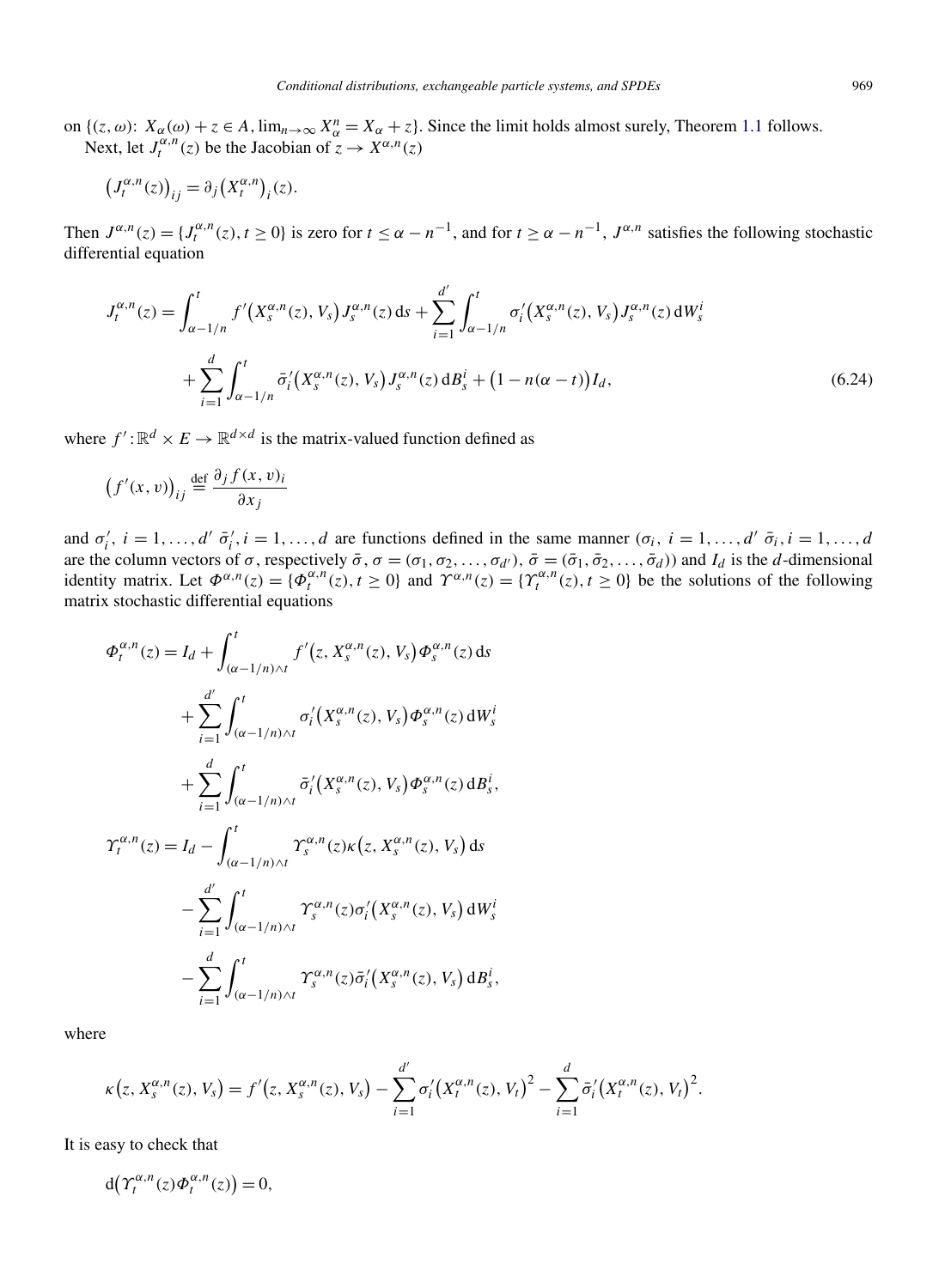<span id="page-24-0"></span>and since  $\Upsilon_0^{\alpha,n}(z)\Phi_0^{\alpha,n}(z) = I$ , it follows that  $\Upsilon_t^{\alpha,n}(z)\Phi_t^{\alpha,n}(z) = I$ , for all  $t \ge 0$ , i.e.,  $\Phi_t^{\alpha,n}(z)$  and  $\Upsilon_t^{\alpha,n}(z)$  are nonsingular and inverse to each other. Then, for  $t \in [\alpha - \frac{1}{n}, \alpha]$  we can write the solution of [\(6.24\)](#page-23-0) explicitly as

$$
J_t^{\alpha,n}(z) = n\Phi_t^{\alpha,n}(z) \int_{\alpha-1/n}^t \Upsilon_s^{\alpha,n}(z) ds
$$
  
=  $I_d + n\Phi_t^{\alpha,n}(z) \int_{\alpha-1/n}^t (\Upsilon_s^{\alpha,n}(z) - \Upsilon_t^{\alpha,n}(z)) ds.$ 

Since  $\Upsilon_s^{\alpha,n}(z)$  is jointly continuous in *s* and *z*, we have that, almost surely, for each compact  $K \subset \mathbb{R}^d$ ,

$$
\lim_{n\to\infty}\sup_{z\in K}\left|n\Phi_{\alpha}^{\alpha,n}(z)\int_{\alpha-1/n}^{\alpha}\left(\Upsilon_{s}^{\alpha,n}(z)-\Upsilon_{t}^{\alpha,n}(z)\right)\mathrm{d}s\right|=0.
$$

Hence, almost surely,  $\lim_{n\to\infty} \sup_{z\in K} |J^{\alpha,n}_{\alpha}(z) - I| \to 0.5$ 

Let

$$
\Gamma^{\alpha,n} = \big\{ (z,\omega) \colon \det \big( J^{\alpha,n}_{\alpha}(z) \big) \neq 0 \big\}.
$$

Then there exists a partition  $\Gamma^{\alpha,n} = \bigcup_k \Gamma_k^{\alpha,n}$  and processes  $Y_\alpha^{n,k}(y), y \in \mathbb{R}^d$  such that  $X_\alpha^n(Y_\alpha^{n,k}(y)) = y$  for  $(Y_\alpha^{n,k}(y), \omega) \in \Gamma_k^{\alpha, n}$  and  $Y_\alpha^{n,k}(X_\alpha^n(z)) = z$  for  $(z, \omega) \in \Gamma_k^{\alpha, n}$ . For each *n*, we have

$$
\pi_{\alpha}(A) = P\{X_{\alpha} \in A | \mathcal{F}_{\alpha}^{W,V}\}\
$$
\n
$$
= E\left[\int_{\mathbb{R}^d} \mathbf{1}_{\{X_{\alpha}^n(z) \in A\}} M_{\alpha}^n(z) \theta(z) dz \Big| \mathcal{F}_{\alpha}^{W,V}\right]
$$
\n
$$
\geq E\left[\int_{\mathbb{R}^d} \mathbf{1}_{\Gamma^{\alpha,n}}(z, \cdot) \mathbf{1}_{\{X_{\alpha}^n(z) \in A\}} M_{\alpha}^n(z) \theta(z) dz \Big| \mathcal{F}_{\alpha}^{W,V}\right]
$$
\n
$$
= \int_{\mathbb{R}^d} \sum_{k} E\left[\mathbf{1}_{\Gamma_k^{\alpha,n}} (Y_{\alpha}^{n,k}(y), \cdot) \mathbf{1}_{\{y \in A\}} \frac{M_{\alpha}^n(Y_{\alpha}^{n,k}(y)) \theta(Y_{\alpha}^{n,k}(y))}{\det(J_{\alpha}^{\alpha,n}(Y_{\alpha}^{n,k}(y)))} \Big| \mathcal{F}_{\alpha}^{W,V}\right] dy.
$$

Let

$$
r^{n,\alpha}(y) = E\bigg[\sum_{k} \mathbf{1}_{\Gamma_k^{\alpha,n}}\big(Y_{\alpha}^{n,k}(y),\cdot\big)\frac{M_{\alpha}^n(Y_{\alpha}^{n,k}(y))\theta(Y_{\alpha}^{n,k}(y))}{\det(J_{\alpha}^{\alpha,n}(Y_{\alpha}^{n,k}(y)))}\bigg|\mathcal{F}_{\alpha}^{W,V}\bigg].
$$

There exists a version of  $r^{n,\alpha}$  such that

$$
\pi_{\alpha}(A) \ge \int_A r^{n,\alpha}(y) \, \mathrm{d}y
$$

for all Borel sets *A*. Then

$$
\pi_{\alpha}(A) = \int_{A} \max_{n} r^{n,\alpha}(y) \, \mathrm{d}y \tag{6.25}
$$

for all Borel sets *A*. To see this observe first that

$$
\pi_{\alpha}(A) \ge \int_{A} \max_{n} r^{n, \alpha}(y) \, dy.
$$

<sup>5</sup>We also have that  $\lim_{n\to\infty} \sup_{z \in K} |X^n_\alpha(z) - (X_\alpha + z)| \to 0$ .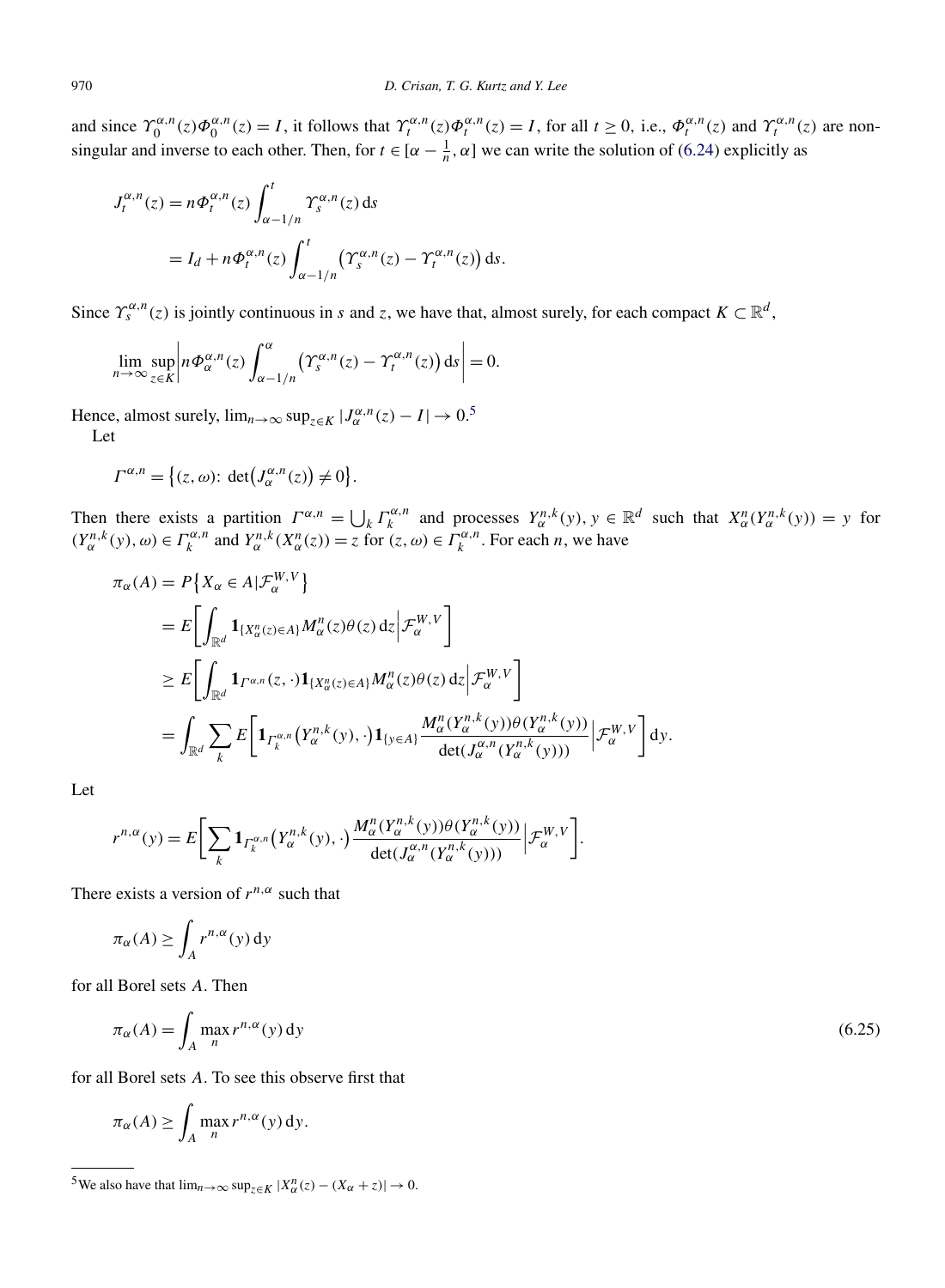<span id="page-25-0"></span>Then, it is enough to show that

$$
E\bigg[\int_{\mathbb{R}^d} \max_n r^{n,\alpha}(y) \, \mathrm{d}y\bigg] = 1. \tag{6.26}
$$

But this expectation is greater than or equal to

$$
E\bigg[\int_{\mathbb{R}^d} \mathbf{1}_{\Gamma^{\alpha,n}}(z,\cdot) M^n_{\alpha}(z)\theta(z) dz\bigg] = \int_{\mathbb{R}^d} P^z \big\{ \det(J^{\alpha,n}_{\alpha}(z)) \neq 0 \big\} \theta(z) dz. \tag{6.27}
$$

For each *z* and  $\epsilon > 0$ ,  $\lim_{n \to \infty} P^z \{ |J_\alpha^{\alpha,n}(z) - I| < \epsilon \} = 1$  by essentially the same argument as for  $z = 0$ . Consequently,  $(6.27)$  converges to 1 giving  $(6.26)$ .

To see that the density  $r^{\alpha}$  can be taken to be strictly positive, note that

$$
r^{\alpha}(y) \geq E \left[ \sum_{n=1}^{\infty} 2^{-n} \sum_{k} \mathbf{1}_{\Gamma_k^{\alpha,n}} (Y_{\alpha}^{n,k}(y), \cdot) \frac{M_{\alpha}^n(Y_{\alpha}^{n,k}(y)) \theta(Y_{\alpha}^{n,k}(y))}{\det(J_{\alpha}^{\alpha,n}(Y_{\alpha}^{n,k}(y)))} \Big| \mathcal{F}_{\alpha}^{W,V} \right]
$$

and that for almost every  $\omega$  and for each y and  $\epsilon > 0$ , there exists *n* such that

$$
B_{\epsilon}(y) \subset \{u: \exists z \text{ such that } X_{\alpha}^{n}(z, \omega) = u \text{ and } \det(J_{\alpha}^{\alpha, n}(z, \omega)) \neq 0\}.
$$

Consequently, the sum inside the conditional expectation is almost surely strictly positive, and hence, the conditional expectation can be taken to be strictly positive. *This proves Theorem* [1.2](#page-3-0) *for the multidimensional case.*

### **Appendix**

## *A*.1. *Convergence of quantiles*

For  $0 < \alpha < 1$ , and for  $\mu \in \mathcal{P}(\mathbb{R})$ , define  $q_{\alpha}(\mu) = \inf\{x: \mu(-\infty, x] \ge \alpha\}$ . Note that  $\mu$  is a point of continuity for  $q_{\alpha}$ if and only if  $\mu(q_\alpha(\mu), q_\alpha(\mu) + \epsilon) > 0$  and  $\mu(q_\alpha(\mu) - \epsilon, q_\alpha(\mu)) > 0$  for every  $\epsilon > 0$ .

**Lemma A.1.** Let  $\{Y_n\}$  be a sequence of  $\mathcal{P}(\mathbb{R})$ -valued random variables such that  $Y_n \Rightarrow Y$ . Suppose that with proba*bility* 1, *the measure Y charges every open set. Then*  $q_{\alpha}(Y_n) \Rightarrow q_{\alpha}(Y)$  *for each*  $0 < \alpha < 1$ .

**Proof.** The lemma follows by the continuous mapping theorem.

**Lemma A.2.** Suppose  $z \in D_{\mathcal{P}(\mathbb{R})}[0,\infty)$  and for each  $t \ge 0$ ,  $z(t)$  and  $z(t-)$  charge every open set. Then if  $0 < \alpha < 1$ *and*  $z_n \to z$  *in*  $D_{\mathcal{P}(\mathbb{R})}[0,\infty)$ ,  $q_\alpha(z_n) \to q_\alpha(z)$  *in*  $D_{\mathbb{R}}[0,\infty)$ .

**Proof.** The lemma follows by Proposition 3.6.5 of Ethier and Kurtz [\[8\]](#page-27-0) and the continuity properties of  $q_\alpha$ .

The continuous mapping theorem gives the following:

**Lemma A.3.** *Suppose*  $\{Z_n\}$  *is a sequence of processes in*  $D_{\mathcal{P}(\mathbb{R})}[0,\infty)$  *such that*  $Z_n \Rightarrow Z$ *. If, with probability* 1,  $Z(t)$ *and*  $Z(t-)$  *charge every open set for all t, then for*  $0 < \alpha < 1$ ,  $q_\alpha(Z_n) \Rightarrow q_\alpha(Z)$ .

#### *A*.2. *Convergence of random measures*

The following results are from Kurtz [\[17\]](#page-28-0). Let  $\mathcal{L}(S)$  be the space of measures  $\mu$  on  $[0, \infty) \times S$  such that  $\mu([0, t] \times S)$  <  $\infty$  for each  $t > 0$ , and let  $\mathcal{L}_m(S) \subset \mathcal{L}(S)$  be the subspace on which  $\mu([0, t] \times S) = t$ . For  $\mu \in \mathcal{L}(S)$ , let  $\mu^t$  denote the restriction of *μ* to [0, t] × *S*. Let  $ρ_t$  denote the Prohorov metric on  $M([0, t] \times S)$ , and define the metric  $ρ̂$  on  $L(S)$  by

$$
\hat{\rho}(\mu, \nu) = \int_0^\infty e^{-t} \, 1 \wedge \rho_t(\mu^t, \nu^t) \, dt,
$$

$$
\Box
$$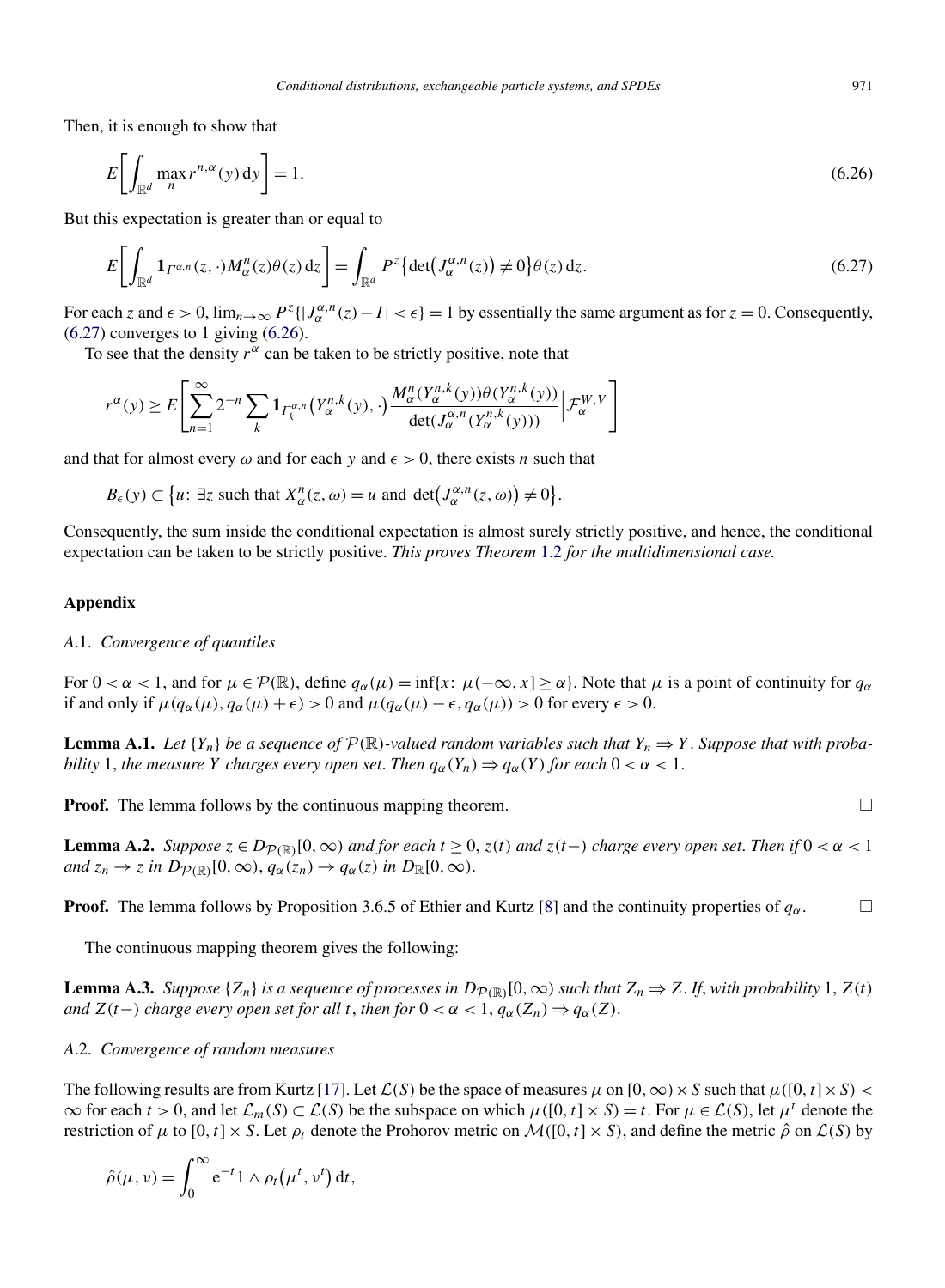<span id="page-26-0"></span>that is,  $\{\mu_n\}$  converges in  $\hat{\rho}$  if and only if  $\{\mu_n^t\}$  converges weakly for almost every *t*.

**Lemma A.4.** A sequence of  $(\mathcal{L}_m(S), \hat{\rho})$ -valued random variables  $\{\Gamma_n\}$  is relatively compact if and only if for each  $\epsilon > 0$  *and each*  $t > 0$ , *there exists a compact*  $K \subset S$  *such that*  $\inf_n E[F_n([0, t] \times K)] \geq (1 - \epsilon)t$ .

**Lemma A.5.** *Let*  $\{(x_n, \mu_n)\}\subset D_E[0, \infty) \times \mathcal{L}(S)$ , *and*  $(x_n, \mu_n) \to (x, \mu)$ . *Let*  $h \in \overline{C}(E \times S)$ . *Define* 

$$
u_n(t) = \int_{[0,t] \times S} h(x_n(s), y) \mu_n(ds \times dy), \qquad u(t) = \int_{[0,t] \times S} h(x(s), y) \mu(ds \times dy),
$$

 $z_n(t) = \mu_n([0, t] \times S)$ , *and*  $z(t) = \mu([0, t] \times S)$ .

- (a) If *x* is continuous on [0, t] and  $\lim_{n\to\infty} z_n(t) = z(t)$ , then  $\lim_{n\to\infty} u_n(t) = u(t)$ .
- (b) *If*  $(x_n, z_n, \mu_n) \rightarrow (x, z, \mu)$  *in*  $D_{E \times \mathbb{R}}[0, \infty) \times \mathcal{L}(S)$ , *then*  $(x_n, z_n, u_n, \mu_n) \rightarrow (x, z, u, \mu)$  *in*  $D_{E \times \mathbb{R} \times \mathbb{R}}[0, \infty) \times$  $\mathcal{L}(S)$ . In particular,  $\lim_{n\to\infty} u_n(t) = u(t)$  at all points of continuity of *z*.
- (c) *The continuity assumption on h can be replaced by the assumption that h is continuous a*.*e*. *νt for each t*, *where*  $\nu_t \in \mathcal{M}(E \times S)$  *is the measure determined by*  $\nu_t(A \times B) = \mu\{(s, y): x(s) \in A, s \leq t, y \in B\}$ .
- (d) *In both* (a) *and* (b), *the boundedness assumption on h can be replaced by the assumption that there exists a nonnegative convex function*  $\psi$  *on* [0*,*  $\infty$ *) satisfying*  $\lim_{r\to\infty} \psi(r)/r = \infty$  *such that*

$$
\sup_{n} \int_{[0,t] \times S} \psi\big( \big| h\big(x_n(s), y\big) \big| \big) \mu_n(ds \times dy) < \infty \tag{A.1}
$$

*for each*  $t > 0$ .

## *A*.3. *Measurability and positivity of random functions given by conditional expectations*

**Lemma A.6.** *Let*  $(\Omega, \mathcal{F}, P)$  *be a complete probability space, E a complete, separable metric space, and*  $\{\mathcal{F}_x, x \in E\}$ *a collection of complete sub-* $\sigma$ -algebras of F. Suppose that for each  $A \in \mathcal{F}$ , there exists a  $B(E) \times \mathcal{F}$  measurable *process*  $X_A$  *indexed by*  $E$  *such that for each*  $x$ ,

$$
P(A|\mathcal{F}_x) = X_A(x) \quad a.s.
$$

*Then for each bounded,*  $B(E) \times F$ *-measurable process Y there exists another*  $B(E) \times F$ *-measurable process*  $\hat{Y}$  *such that*

$$
E[Y(x)|\mathcal{F}_x] = \hat{Y}(x) \quad a.s.
$$

**Proof.** If  $Y(x) = \mathbf{1}_B(x)\mathbf{1}_A$  for  $B \in \mathcal{B}(E)$  and  $A \in \mathcal{F}$ , then  $\hat{Y}(x) = \mathbf{1}_B(x)X_A(x)$  satisfies the requirements of the lemma. Since  $\{B \times A: B \in \mathcal{B}(E), A \in \mathcal{F}\}\$ is closed under intersections and generates  $\mathcal{B}(E) \times \mathcal{F}$  and the collection of *Y* for which the conclusion of the lemma holds is closed under bounded monotone increasing limits, the lemma follows by the monotone class theorem for functions. (See Theorem 4.3 in the Appendix of Ethier and Kurtz [\[8\]](#page-27-0).)  $\Box$ 

**Lemma A.7.** Suppose that the conclusion of Lemma A.6 holds and that Y is  $\mathcal{B}(E) \times \mathcal{F}$ -measurable and strictly *positive*. *Then Y*ˆ *can be taken to be strictly positive*.

**Proof.** Let  $A_0 = \{(x, \omega): Y(x, \omega) \ge 1\}$  and  $A_n = \{(x, \omega): 2^{-n} \le Y(x, \omega) < 2^{-(n-1)}\}$ ,  $n = 1, 2, \ldots$ . Then  $\bigcup_{n=0}^{\infty} A_n =$  $E \times \Omega$ , and we can assume that  $E[\mathbf{1}_{A_n} | \mathcal{F}_x] \ge 0$  for all  $(x, \omega)$ . Note that

$$
1 = \lim_{n \to \infty} \sum_{k=0}^{n} E[\mathbf{1}_{A_k} | \mathcal{F}_x] \quad \text{a.s.}
$$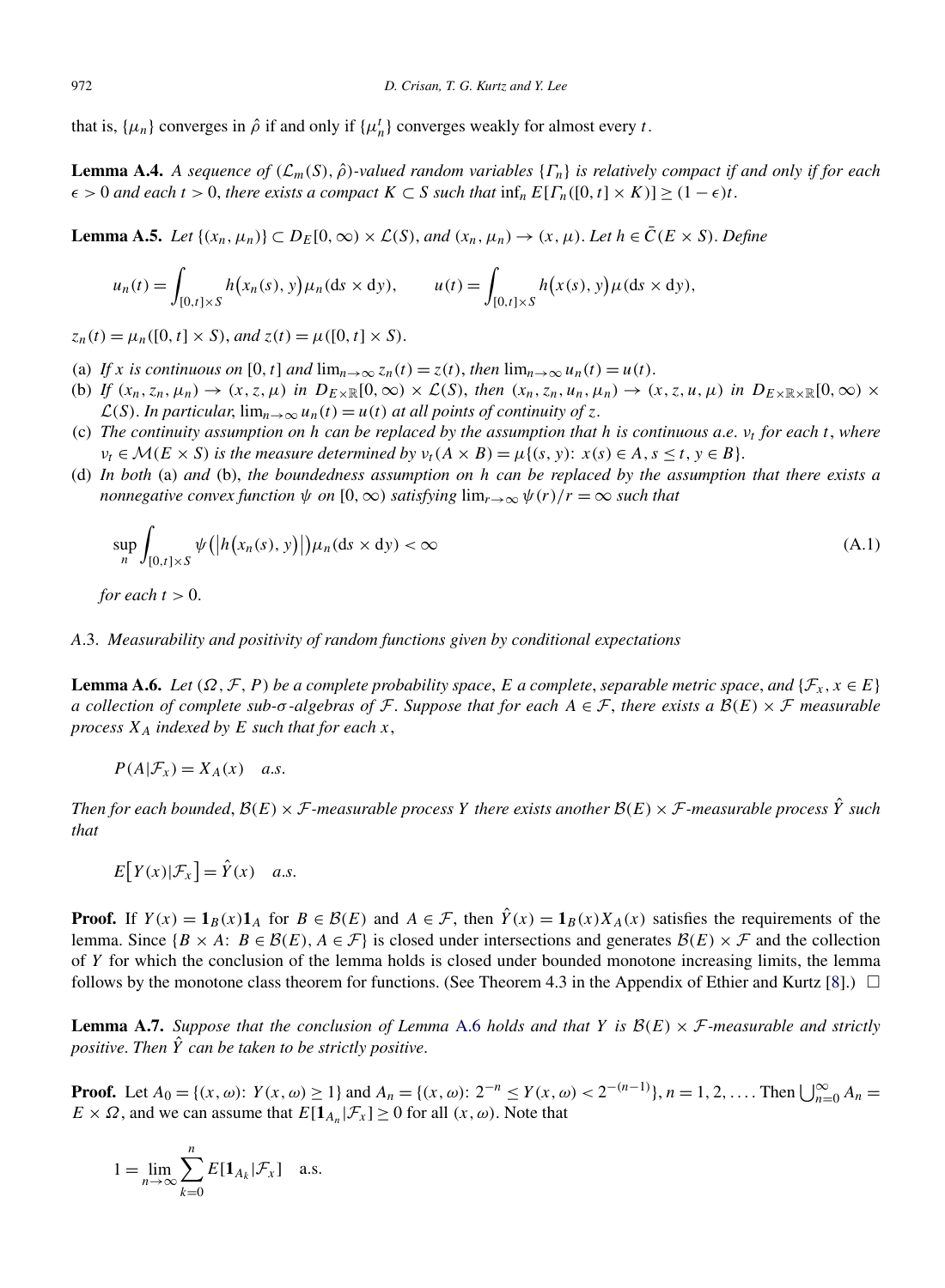<span id="page-27-0"></span>for all *x*. If necessary, we can replace  $E[\mathbf{1}_{A_n} | \mathcal{F}_x]$  by

$$
1 \wedge \sum_{k=0}^{n} E[\mathbf{1}_{A_k}|\mathcal{F}_x] - 1 \wedge \sum_{k=0}^{n-1} E[\mathbf{1}_{A_k}|\mathcal{F}_x]
$$

to ensure  $\sum_{k=0}^{\infty} E[\mathbf{1}_{A_k} | \mathcal{F}_x] \le 1$  and then replace  $E[\mathbf{1}_{A_0} | \mathcal{F}_x]$  by

$$
1 - \sum_{k=1}^{\infty} E[\mathbf{1}_{A_k} | \mathcal{F}_x]
$$

to ensure  $\sum_{k=0}^{\infty} E[\mathbf{1}_{A_k} | \mathcal{F}_x] = 1$  for all  $(x, \omega)$ . Then

$$
\sum_{n=0}^{\infty} 2^{-n} E[\mathbf{1}_{A_n} | \mathcal{F}_x] \le \hat{Y}(x) \quad \text{a.s.}
$$

and we can replace  $\hat{Y}(x)$  by  $\hat{Y}(x) \vee \sum_{n=0}^{\infty} 2^{-n} E[\mathbf{1}_{A_n} | \mathcal{F}_x]$  to be assured that  $\hat{Y}(x) > 0$  for all  $(x, \omega)$ .  $\Box$ 

# **Acknowledgments**

Much of this work was completed while the first two authors were visiting the Isaac Newton Institute in Cambridge, UK. The hospitality and support provided by the Institute is gratefully acknowledged. The research of the first author was partially supported by the EPSRC Grant EP/H000550/1. The research of the second author was supported in part by NSF Grants DMS 08-0579 and DMS 11-06424.

The authors would also like to thank Paul Glasserman for help in finding references related to the price setting mechanism employed in Section [3.](#page-9-0)

#### **References**

- [1] M. T. Barlow. A diffussion model for electricity prices. *Math. Finance* **12** (2002) 287–298.
- [2] J.-M. Bismut. Martingales, the Malliavin calculus and hypoellipticity under general Hörmander's conditions. *Z. Wahrsch. Verw. Gebiete* **56** (1981) 469–505. ISSN 0044-3719. DOI[:10.1007/BF00531428.](http://dx.doi.org/10.1007/BF00531428) Available at [http://dx.doi.org.ezproxy.library.wisc.edu/10.1007/BF00531428.](http://dx.doi.org.ezproxy.library.wisc.edu/10.1007/BF00531428) [MR0621660](http://www.ams.org/mathscinet-getitem?mr=0621660)
- [3] J.-M. Bismut and D. Michel. Diffusions conditionnelles. I. Hypoellipticité partielle. *J. Funct. Anal.* **44** (1981) 174–211. ISSN 0022-1236. [MR0642916](http://www.ams.org/mathscinet-getitem?mr=0642916)
- [4] M. Chaleyat-Maurel. Malliavin calculus applications to the study of nonlinear filtering. In *The Oxford Handbook of Nonlinear Filtering* 195–231. D. Crisan and B. Rozovsky (Eds). Oxford Univ. Press, Oxford, 2011. [MR2884597](http://www.ams.org/mathscinet-getitem?mr=2884597)
- [5] M. Chaleyat-Maurel and D. Michel. Hypoellipticity theorems and conditional laws. *Z. Wahrsch. Verw. Gebiete* **65** (1984) 573–597. ISSN 0044-3719. [MR0736147](http://www.ams.org/mathscinet-getitem?mr=0736147)
- [6] M. Chaleyat-Maurel and D. Michel. The support of the density of a filter in the uncorrelated case. In *Stochastic Partial Differential Equations and Applications, II (Trento, 1988)*. *Lecture Notes in Math.* **1390** 33–41. Springer, Berlin, 1989. [MR1019591](http://www.ams.org/mathscinet-getitem?mr=1019591)
- [7] G. Demange, D. Gale and M. Sotomayor. Multi-item auctions. *Journal of Political Economy* **94** (1986) 863–872. ISSN 00223808. Available at [http://www.eecs.harvard.edu/~parkes/cs286r/spring02/papers/dgs86.pdf.](http://www.eecs.harvard.edu/~parkes/cs286r/spring02/papers/dgs86.pdf)
- [8] S. N. Ethier and T. G. Kurtz. *Markov Processes: Characterization and Convergence*. *Wiley Series in Probability and Mathematical Statistics: Probability and Mathematical Statistics*. Wiley, New York, 1986. ISBN 0-471-08186-8. [MR0838085](http://www.ams.org/mathscinet-getitem?mr=0838085)
- [9] H. Föllmer and M. Schweizer. A microeconomic approach to diffusion models for stock prices. *Math. Finance* **3** (1993) 1–23. ISSN 1467- 9965. DOI[:10.1111/j.1467-9965.1993.tb00035.x](http://dx.doi.org/10.1111/j.1467-9965.1993.tb00035.x). Available at <http://dx.doi.org/10.1111/j.1467-9965.1993.tb00035.x>.
- [10] H. Föllmer, W. Cheung and M. A. H. Dempster. Stock price fluctuation as a diffusion in a random environment [and discussion]. *Philos. Trans. R. Soc. Lond. Ser. A Math. Phys. Eng. Sci.* **347** (1994) 471–483. [MR1407254](http://www.ams.org/mathscinet-getitem?mr=1407254)
- [11] R. Frey and A. Stremme. Market volatility and feedback effects from dynamic hedging. *Math. Finance* **7** (1997) 351–374. [MR1482708](http://www.ams.org/mathscinet-getitem?mr=1482708)
- [12] U. Horst. Financial price fluctuations in a stock market model with many interacting agents. *Econom. Theory* **25** (2005) 917–932. [MR2209541](http://www.ams.org/mathscinet-getitem?mr=2209541)
- [13] A. Ichikawa. Some inequalities for martingales and stochastic convolutions. *Stoch. Anal. Appl.* **4** (1986) 329–339. ISSN 0736-2994. Available at [http://www.informaworld.com/10.1080/07362998608809094.](http://www.informaworld.com/10.1080/07362998608809094) [MR0857085](http://www.ams.org/mathscinet-getitem?mr=0857085)
- [14] P. M. Kotelenez and T. G. Kurtz. Macroscopic limits for stochastic partial differential equations of McKean–Vlasov type. *Probab. Theory Related Fields* **146** (2010) 189–222. ISSN 0178-8051. DOI[:10.1007/s00440-008-0188-0.](http://dx.doi.org/10.1007/s00440-008-0188-0) Available at [http://dx.doi.org/10.1007/](http://dx.doi.org/10.1007/s00440-008-0188-0) [s00440-008-0188-0](http://dx.doi.org/10.1007/s00440-008-0188-0). [MR2550362](http://www.ams.org/mathscinet-getitem?mr=2550362)